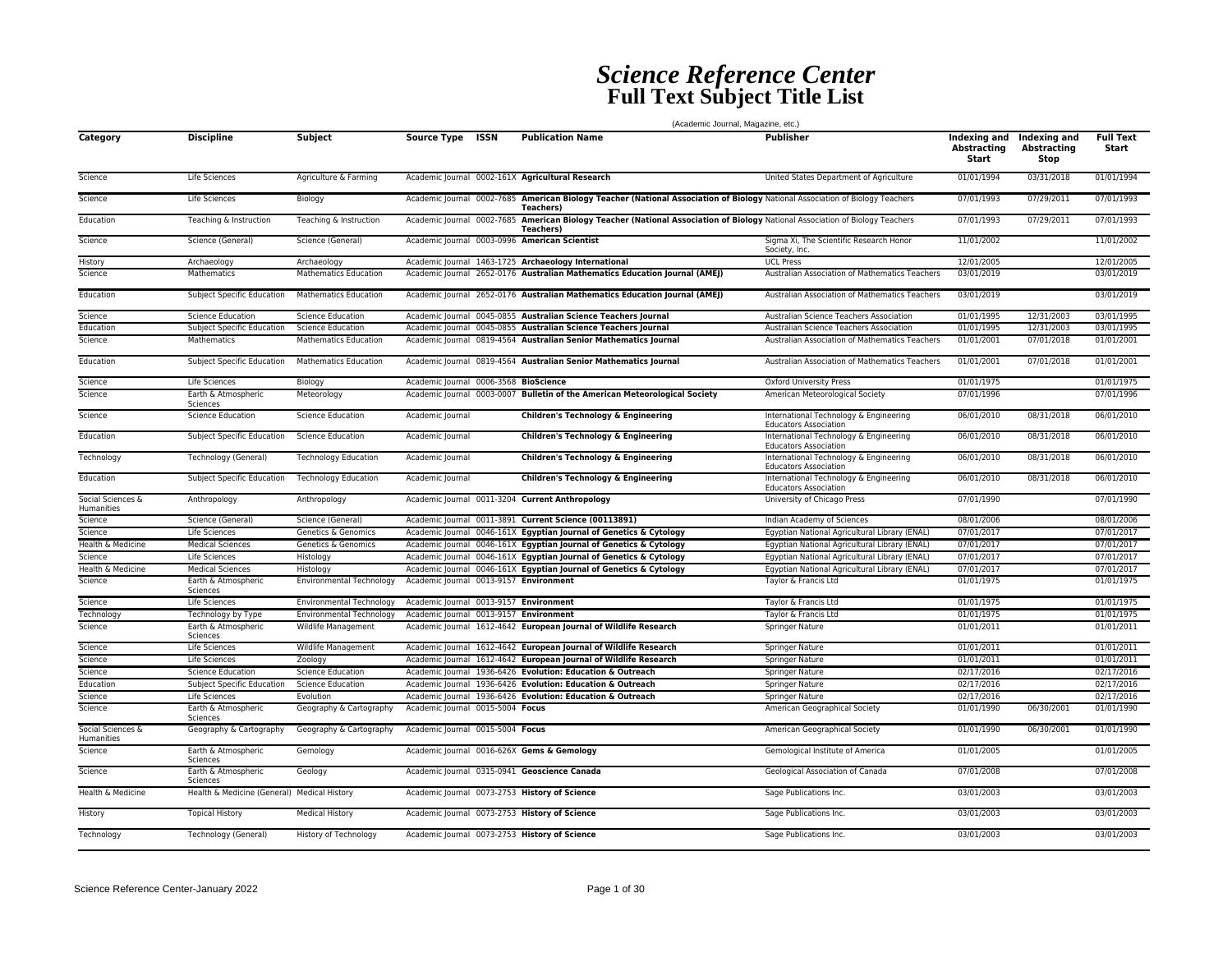| Category                               | <b>Discipline</b>                     | Subject                                | Source Type ISSN                      | <b>Publication Name</b>                                                         | Publisher                                                                              | <b>Abstracting</b><br>Start | Indexing and Indexing and<br><b>Abstracting</b><br>Stop | <b>Full Text</b><br>Start |
|----------------------------------------|---------------------------------------|----------------------------------------|---------------------------------------|---------------------------------------------------------------------------------|----------------------------------------------------------------------------------------|-----------------------------|---------------------------------------------------------|---------------------------|
| History                                | <b>Topical History</b>                | History of Technology                  |                                       | Academic Journal 0073-2753 History of Science                                   | Sage Publications Inc.                                                                 | 03/01/2003                  |                                                         | 03/01/2003                |
| History                                | <b>Topical History</b>                | <b>Scientific History</b>              |                                       | Academic Journal 0073-2753 History of Science                                   | Sage Publications Inc.                                                                 | 03/01/2003                  |                                                         | 03/01/2003                |
| Science                                | Science (General)                     | Scientific History                     |                                       | Academic lournal 0073-2753 History of Science                                   | Sage Publications Inc.                                                                 | 03/01/2003                  |                                                         | 03/01/2003                |
| <b>Business</b>                        | Management                            | <b>Innovation Management</b>           | Academic Journal 0219-4023 Innovation |                                                                                 | World Scientific Publishing Company                                                    | 09/01/2002                  |                                                         | 09/01/2002                |
| Technology                             | Technology (General)                  | <b>Innovation Management</b>           | Academic Journal 0219-4023 Innovation |                                                                                 | World Scientific Publishing Company                                                    | 09/01/2002                  |                                                         | 09/01/2002                |
| <b>Business</b>                        | Management                            | Production & Operations<br>Management  | Academic Journal 2340-5317            | International Journal of Production Management &<br><b>Engineering</b>          | International Journal of Production Management<br>& Engineering                        | 07/01/2014                  |                                                         | 07/01/2014                |
| Technology                             | Engineering                           | <b>Production Engineering</b>          | Academic Journal 2340-5317            | International Journal of Production Management &<br><b>Engineering</b>          | International Journal of Production Management<br>& Engineering                        | 07/01/2014                  |                                                         | 07/01/2014                |
| <b>Business</b>                        | Management                            | <b>Production Engineering</b>          | Academic Journal 2340-5317            | International Journal of Production Management &<br><b>Engineering</b>          | International Journal of Production Management<br>& Engineering                        | 07/01/2014                  |                                                         | 07/01/2014                |
| Politics & Government                  | Public Health                         | <b>Health Policy</b>                   |                                       | Academic Journal 0748-5492 Issues in Science & Technology                       | Arizona State University, Walter Cronkite School<br>of Journalism & Mass Communication | 09/01/1990                  |                                                         | 09/01/1990                |
| Health & Medicine                      | Public Health                         | <b>Health Policy</b>                   |                                       | Academic Journal 0748-5492 Issues in Science & Technology                       | Arizona State University, Walter Cronkite School<br>of Journalism & Mass Communication | 09/01/1990                  |                                                         | 09/01/1990                |
| Social Sciences &<br><b>Humanities</b> | Public Health                         | <b>Health Policy</b>                   |                                       | Academic Journal 0748-5492 Issues in Science & Technology                       | Arizona State University, Walter Cronkite School<br>of Journalism & Mass Communication | 09/01/1990                  |                                                         | 09/01/1990                |
| Politics & Government                  | Public Policy &<br>Administration     | <b>Health Policy</b>                   |                                       | Academic Journal 0748-5492 Issues in Science & Technology                       | Arizona State University, Walter Cronkite School<br>of Journalism & Mass Communication | 09/01/1990                  |                                                         | 09/01/1990                |
| Social Sciences &<br>Humanities        | Public Policy &<br>Administration     | <b>Health Policy</b>                   |                                       | Academic Journal 0748-5492 Issues in Science & Technology                       | Arizona State University, Walter Cronkite School<br>of Journalism & Mass Communication | 09/01/1990                  |                                                         | 09/01/1990                |
| Politics & Government                  | Law                                   | Technology Law                         |                                       | Academic Journal 0748-5492 Issues in Science & Technology                       | Arizona State University, Walter Cronkite School<br>of Journalism & Mass Communication | 09/01/1990                  |                                                         | 09/01/1990                |
| Social Sciences &<br>Humanities        | Law                                   | <b>Technology Law</b>                  |                                       | Academic Journal 0748-5492 Issues in Science & Technology                       | Arizona State University, Walter Cronkite School<br>of Journalism & Mass Communication | 09/01/1990                  |                                                         | 09/01/1990                |
| Technology                             | Technology (General)                  | Technology Law                         |                                       | Academic Journal 0748-5492 Issues in Science & Technology                       | Arizona State University, Walter Cronkite School<br>of Journalism & Mass Communication | 09/01/1990                  |                                                         | 09/01/1990                |
| Science                                | Science (General)                     | Science (General)                      |                                       | Academic Journal 0748-5492 Issues in Science & Technology                       | Arizona State University, Walter Cronkite School<br>of Journalism & Mass Communication | 09/01/1990                  |                                                         | 09/01/1990                |
| Science                                | Earth & Atmospheric<br>Sciences       | Seismology, Tectonics &<br>Volcanology |                                       | Academic Journal 2356-7333 Journal of Earthquakes                               | Hindawi Limited                                                                        | 10/01/2015                  | 08/31/2016                                              | 10/01/2015                |
| Science                                | Life Sciences                         | Insects & Arthropods                   |                                       | Academic Journal 2356-7465 Journal of Insects                                   | Hindawi Limited                                                                        | 10/01/2015                  | 11/30/2018                                              | 10/01/2015                |
| General Interest                       | Paranormal Phenomena &<br>Speculation | Paranormal Phenomena &<br>Speculation  |                                       | Academic Journal 0892-3310 Journal of Scientific Exploration                    | Journal of Scientific Exploration                                                      | 09/01/2008                  |                                                         | 09/01/2008                |
| Science                                | Earth & Atmospheric<br>Sciences       | Weather & Climate                      |                                       | Academic Journal 2115-7251 Journal of Space Weather & Space Climate             | <b>EDP Sciences</b>                                                                    | 01/01/2014                  |                                                         | 01/01/2014                |
| Science                                | Life Sciences                         | <b>Mathematical Biology</b>            |                                       | Academic Journal 2373-7867 Letters in Biomathematics                            | Letters in Biomathematics                                                              | 01/01/2014                  |                                                         | 01/01/2014                |
| Science                                | Mathematics                           | <b>Mathematical Biology</b>            |                                       | Academic Journal 2373-7867 Letters in Biomathematics                            | Letters in Biomathematics                                                              | 01/01/2014                  |                                                         | 01/01/2014                |
| <b>Business</b>                        | Industries & Trades                   | Fishing Industry                       |                                       | Academic Journal 0090-1830 Marine Fisheries Review                              | Superintendent of Documents                                                            | 01/01/1990                  |                                                         | 01/01/1990                |
| Science                                | Mathematics                           | Mathematics                            |                                       | Academic Journal 0343-6993 Mathematical Intelligencer                           | Springer Nature                                                                        | 06/01/1993                  |                                                         | 06/01/1993                |
| Science                                | Science (General)                     | Science (General)                      | Academic Journal 0028-0836 Nature     |                                                                                 | Springer Nature                                                                        | 06/01/1997                  | 11/30/2015                                              | 06/01/1997                |
| Technolog <sup>®</sup>                 | Engineering                           | <b>Materials Engineering</b>           |                                       | Academic Journal 1476-1122 Nature Materials                                     | <b>Springer Nature</b>                                                                 | 09/01/2004                  | 12/31/2015                                              | 09/01/2004                |
| Science                                | Life Sciences                         | Biology                                |                                       | Academic Journal 1092-6194 Northeastern Naturalist                              | Eagle Hill Institute                                                                   | 03/01/2003                  |                                                         | 03/01/2003                |
| Science                                | Life Sciences                         | Ecology                                |                                       | Academic Journal 1092-6194 Northeastern Naturalist                              | Eagle Hill Institute                                                                   | 03/01/2003                  |                                                         | 03/01/2003                |
| Science                                | Life Sciences                         | Zoology                                |                                       | Academic Journal 1092-6194 Northeastern Naturalist                              | Eagle Hill Institute                                                                   | 03/01/2003                  |                                                         | 03/01/2003                |
| Science                                | Earth & Atmospheric<br>Sciences       | Oceanography                           | Academic Journal 0029-8182 Oceanus    |                                                                                 | Woods Hole Oceanographic Institution                                                   | 12/01/2010                  |                                                         | 12/01/2010                |
| Science                                | Science (General)                     | Epistemology                           |                                       | Academic Journal 1063-6145 Perspectives on Science                              | <b>MIT Press</b>                                                                       | 01/01/1996                  |                                                         | 01/01/1996                |
| Philosophy                             | Philosophy (General)                  | Epistemology                           |                                       | Academic Journal 1063-6145 Perspectives on Science                              | MIT Press                                                                              | 01/01/1996                  |                                                         | 01/01/1996                |
| Social Sciences &<br>Humanities        | Sociology                             | Sociology                              |                                       | Academic Journal 1063-6145 Perspectives on Science                              | <b>MIT Press</b>                                                                       | 01/01/1996                  |                                                         | 01/01/1996                |
| History                                | <b>Topical History</b>                | Scientific History                     |                                       | Academic Journal 1063-6145 Perspectives on Science                              | <b>MIT Press</b>                                                                       | 01/01/1996                  |                                                         | 01/01/1996                |
| Science                                | Science (General)                     | <b>Scientific History</b>              |                                       | Academic Journal 1063-6145 Perspectives on Science                              | <b>MIT Press</b>                                                                       | 01/01/1996                  |                                                         | 01/01/1996                |
| Philosophy                             | Philosophy (General)                  | Philosophy (General)                   |                                       | Academic Journal 1063-6145 Perspectives on Science                              | <b>MIT Press</b>                                                                       | 01/01/1996                  |                                                         | 01/01/1996                |
| Science                                | Mathematics                           | Mathematics                            | Academic Journal                      | Pi in the Sky                                                                   | University of British Columbia                                                         | 03/01/2008                  |                                                         | 03/01/2008                |
| Science                                | <b>Science Education</b>              | <b>Science Education</b>               |                                       | Academic Journal 2158-818X Reports of the National Center for Science Education | National Center for Science Education                                                  | 03/01/2011                  |                                                         | 03/01/2011                |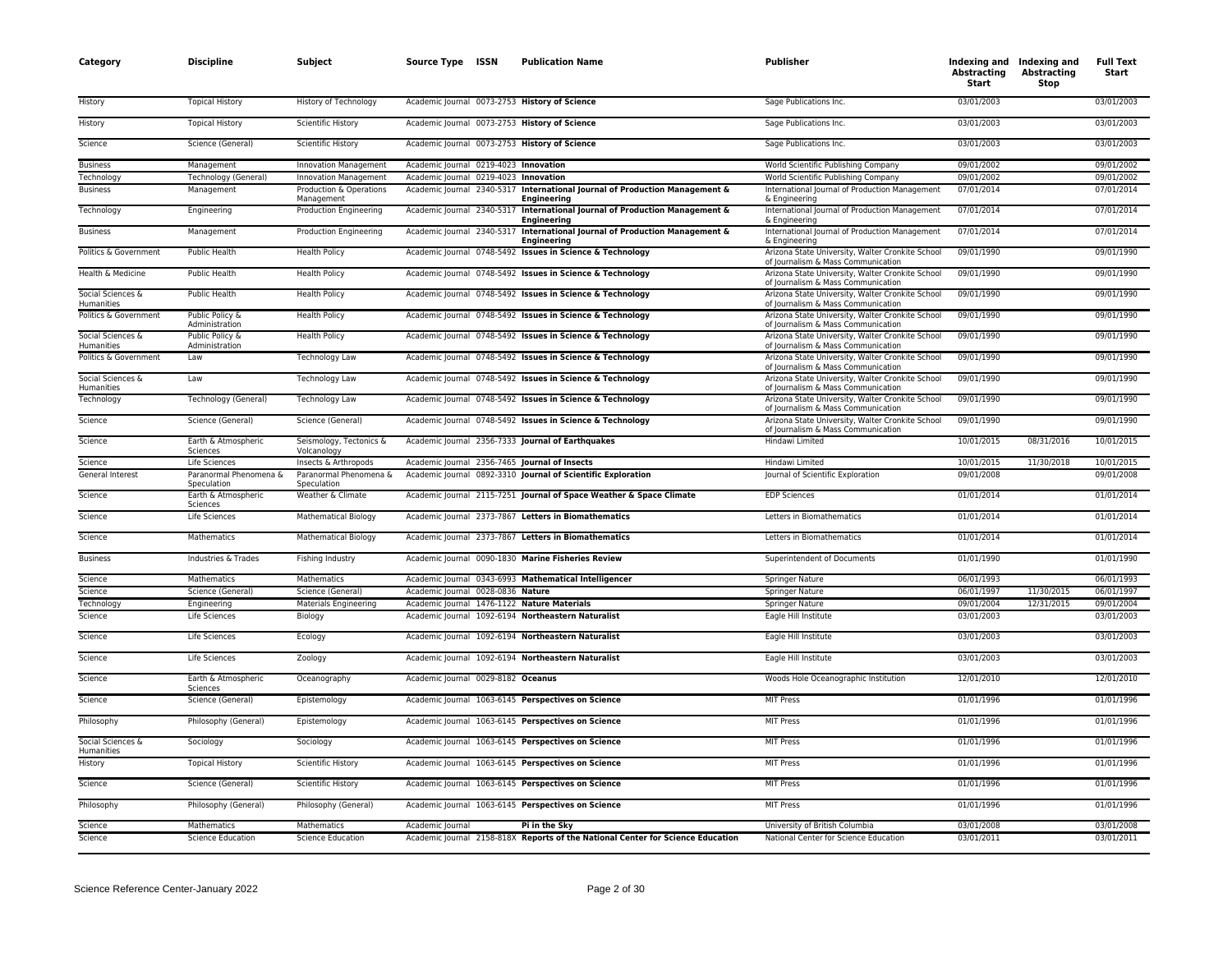| Category                        | <b>Discipline</b>                                    | Subject                                                            | Source Type ISSN                         | <b>Publication Name</b>                                                                                   | <b>Publisher</b>                      | Abstracting<br>Start | Indexing and Indexing and<br>Abstracting<br>Stop | <b>Full Text</b><br>Start |
|---------------------------------|------------------------------------------------------|--------------------------------------------------------------------|------------------------------------------|-----------------------------------------------------------------------------------------------------------|---------------------------------------|----------------------|--------------------------------------------------|---------------------------|
| Education                       | Subject Specific Education                           | <b>Science Education</b>                                           |                                          | Academic Journal 2158-818X Reports of the National Center for Science Education                           | National Center for Science Education | 03/01/2011           |                                                  | 03/01/2011                |
| Education                       | <b>Educational Levels</b>                            | <b>Elementary Education</b>                                        |                                          | Academic Journal 0036-8148 Science & Children                                                             | National Science Teachers Association | 01/01/2005           |                                                  | 01/01/2005                |
| Science                         | <b>Science Education</b>                             | <b>Science Education</b>                                           |                                          | Academic Journal 0036-8148 Science & Children                                                             | National Science Teachers Association | 01/01/2005           |                                                  | 01/01/2005                |
| Education                       | <b>Subject Specific Education</b>                    | <b>Science Education</b>                                           |                                          | Academic Journal 0036-8148 Science & Children                                                             | National Science Teachers Association | 01/01/2005           |                                                  | 01/01/2005                |
| Education                       | <b>Educational Levels</b>                            | Middle School Education                                            |                                          | Academic Journal 0036-8148 Science & Children                                                             | National Science Teachers Association | 01/01/2005           |                                                  | 01/01/2005                |
| Science                         | <b>Science Education</b>                             | <b>Science Education</b>                                           |                                          | Academic Journal 0036-8121 Science Activities                                                             | Taylor & Francis Ltd                  | 01/01/1990           |                                                  | 01/01/1990                |
| Education                       | Subject Specific Education                           | <b>Science Education</b>                                           |                                          | Academic Journal 0036-8121 Science Activities                                                             | Taylor & Francis Ltd                  | 01/01/1990           |                                                  | 01/01/1990                |
| Science                         | <b>Science Education</b>                             | <b>Science Education</b>                                           | Academic Journal 0887-2376 Science Scope |                                                                                                           | National Science Teachers Association | 01/01/2005           |                                                  | 01/01/2005                |
| Education                       | Subject Specific Education                           | <b>Science Education</b>                                           | Academic Journal 0887-2376 Science Scope |                                                                                                           | National Science Teachers Association | 01/01/2005           |                                                  | 01/01/2005                |
| Education                       | <b>Educational Levels</b>                            | Middle School Education                                            | Academic Journal 0887-2376 Science Scope |                                                                                                           | National Science Teachers Association | 01/01/2005           |                                                  | 01/01/2005                |
| Science                         | Science (General)                                    | Science (General)                                                  |                                          | Academic Journal 1323-1413 Science Spectra                                                                | Taylor & Francis Ltd                  | 03/01/1999           | 12/31/2000                                       | 03/01/1999                |
| Science                         | <b>Science Education</b>                             | <b>Science Education</b>                                           |                                          | Academic Journal 0036-8555 Science Teacher                                                                | National Science Teachers Association | 01/01/2005           |                                                  | 01/01/2005                |
| Education                       | Subject Specific Education                           | <b>Science Education</b>                                           |                                          | Academic Journal 0036-8555 Science Teacher                                                                | National Science Teachers Association | 01/01/2005           |                                                  | 01/01/2005                |
| Education                       | <b>Educational Levels</b>                            | Secondary Education                                                |                                          | Academic Journal 0036-8555 Science Teacher                                                                | National Science Teachers Association | 01/01/2005           |                                                  | 01/01/2005                |
| Science                         | Science (General)                                    | Science (General)                                                  | Academic Journal 0036-861X Sciences      |                                                                                                           | New York Academy of Sciences          | 01/01/1975           | 04/30/2001                                       | 01/01/1975                |
| History                         | Archaeology                                          | Archaeology                                                        |                                          | Academic Journal 0734-578X Southeastern Archaeology                                                       | Taylor & Francis Ltd                  | 01/01/1999           |                                                  | 01/01/1999                |
| Science                         | Life Sciences                                        | Biology                                                            |                                          | Academic Journal 1528-7092 Southeastern Naturalist                                                        | Eagle Hill Institute                  | 03/01/2002           |                                                  | 03/01/2002                |
| Science                         | Life Sciences                                        | Ecology                                                            |                                          | Academic Journal 1528-7092 Southeastern Naturalist                                                        | Eagle Hill Institute                  | 03/01/2002           |                                                  | 03/01/2002                |
| Science                         | Life Sciences                                        | Zoology                                                            |                                          | Academic Journal 1528-7092 Southeastern Naturalist                                                        | Eagle Hill Institute                  | 03/01/2002           |                                                  | 03/01/2002                |
| Philosophy                      | Philosophy (General)                                 | Philosophy (General)                                               |                                          | Academic Journal 1057-1027 Tradition & Discovery                                                          | Polanyi Society                       | 01/01/2006           |                                                  | 01/01/2006                |
| Science                         | Earth & Atmospheric                                  | Earth & Atmospheric                                                |                                          | Academic Journal 0041-6606 Underwater Naturalist                                                          | American Littoral Society             | 11/01/2005           |                                                  | 11/01/2005                |
| Science                         | Sciences<br>Life Sciences                            | Sciences<br>Life Sciences                                          |                                          | Academic Journal 0041-6606 Underwater Naturalist                                                          | American Littoral Society             | 11/01/2005           |                                                  | 11/01/2005                |
| Science                         | Life Sciences                                        | Coastal Areas                                                      |                                          | Academic Journal 0041-6606 Underwater Naturalist                                                          | American Littoral Society             | 11/01/2005           |                                                  | 11/01/2005                |
| History                         | History (General)                                    | History (General)                                                  | Academic Journal 0043-1672 Weatherwise   |                                                                                                           | Taylor & Francis Ltd                  | 06/01/1990           |                                                  | 06/01/1990                |
| Science                         | Earth & Atmospheric                                  | Weather & Climate                                                  | Academic Journal 0043-1672 Weatherwise   |                                                                                                           | Taylor & Francis Ltd                  | 06/01/1990           |                                                  | 06/01/1990                |
| Home & Living                   | Sciences<br>Crafts, Hobbies & Collecting Woodworking |                                                                    | Academic Journal 1068-7300 World of Wood |                                                                                                           | International Wood Collectors Society | 11/01/2010           |                                                  | 11/01/2010                |
| Science                         | Life Sciences                                        | Wood Science & Technology Academic Journal 1068-7300 World of Wood |                                          |                                                                                                           | International Wood Collectors Society | 11/01/2010           |                                                  | 11/01/2010                |
| Technology                      | Industrial Technology                                | Wood Science & Technology Academic Journal 1068-7300 World of Wood |                                          |                                                                                                           | International Wood Collectors Society | 11/01/2010           |                                                  | 11/01/2010                |
| Science                         | Earth & Atmospheric                                  | Geography & Cartography                                            |                                          | Academic Journal 0066-9628 Yearbook of the Association of Pacific Coast Geographers University of Hawai'i |                                       | 01/01/2004           |                                                  | 01/01/2004                |
| Social Sciences &               | Sciences<br>Geography & Cartography                  | Geography & Cartography                                            |                                          | Academic Journal 0066-9628 Yearbook of the Association of Pacific Coast Geographers University of Hawai'i |                                       | 01/01/2004           |                                                  | 01/01/2004                |
| Humanities<br>Technology        | Technology (General)                                 | Technology (General)                                               | Magazine                                 | 0895-6820 21st Century Science & Technology                                                               | 21st Century Science Associates       | 12/01/2007           | 09/30/2013                                       | 12/01/2007                |
| Science                         | Science (General)                                    | Science (General)                                                  | Magazine                                 | 0895-6820 21st Century Science & Technology                                                               | 21st Century Science Associates       | 12/01/2007           | 09/30/2013                                       | 12/01/2007                |
| Science                         | Aerospace Sciences                                   | Astronomy                                                          | Magazine                                 | <b>Amateur Astronomy Magazine</b>                                                                         | Amateur Astronomy Magazine            | 03/01/2008           |                                                  | 03/01/2008                |
| Science                         |                                                      | Environmental Management Magazine                                  |                                          | 0002-8541 American Forests                                                                                | American Forests                      | 01/01/1994           |                                                  | 01/01/1994                |
|                                 | Earth & Atmospheric<br>Sciences                      | & Protection                                                       |                                          |                                                                                                           |                                       |                      |                                                  |                           |
| Science                         | Life Sciences                                        | Environmental Management Magazine<br>& Protection                  |                                          | 0002-8541 American Forests                                                                                | American Forests                      | 01/01/1994           |                                                  | 01/01/1994                |
| Science                         | Life Sciences                                        | Forests & Forestry                                                 | Magazine                                 | 0002-8541 American Forests                                                                                | American Forests                      | 01/01/1994           |                                                  | 01/01/1994                |
| Politics & Government           | Activism & Advocacy                                  | Environmentalism                                                   | Magazine                                 | 0002-8541 American Forests                                                                                | American Forests                      | 01/01/1994           |                                                  | 01/01/1994                |
| Social Sciences &<br>Humanities | Activism & Advocacy                                  | Environmentalism                                                   | Magazine                                 | 0002-8541 American Forests                                                                                | American Forests                      | 01/01/1994           |                                                  | 01/01/1994                |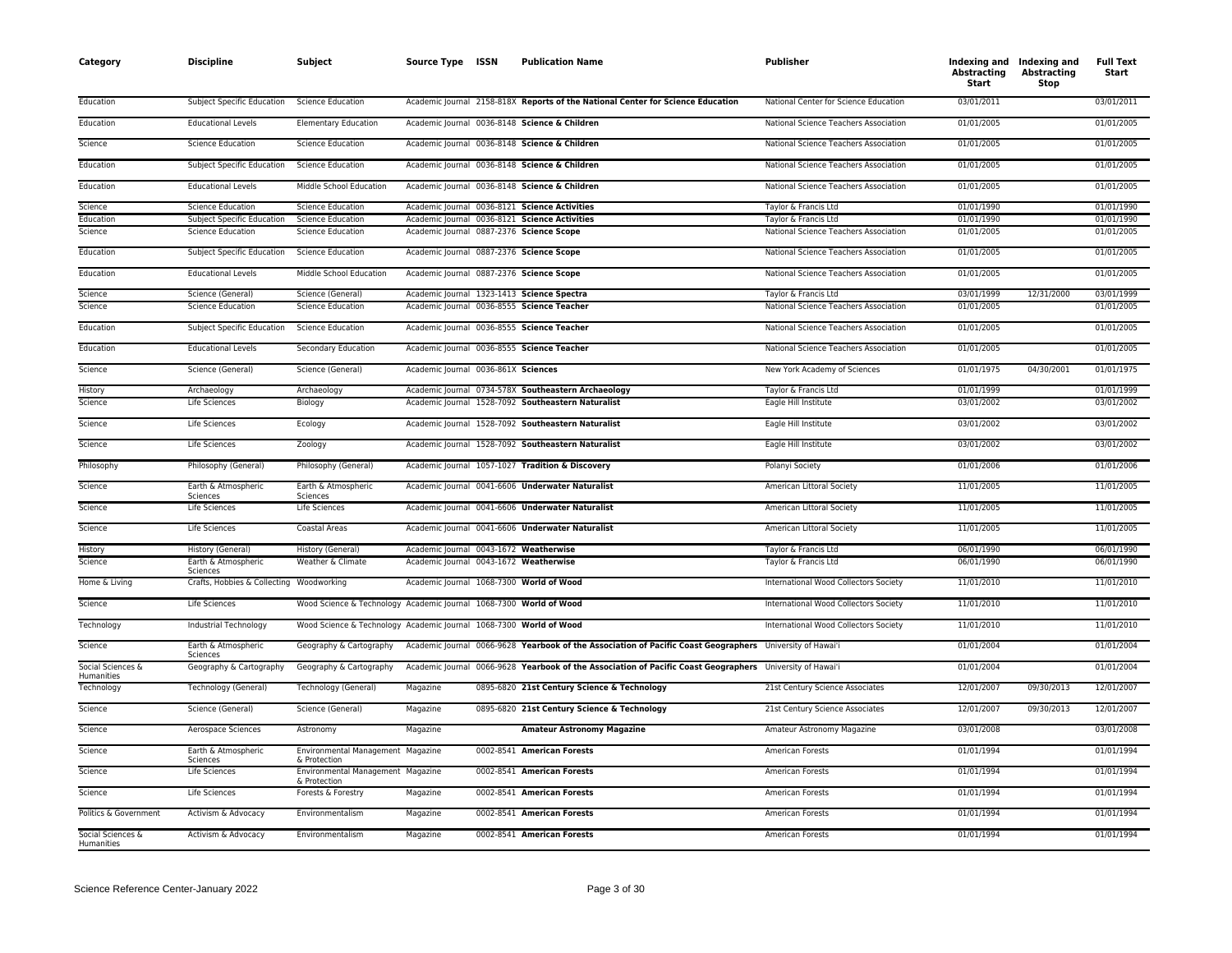| Category                               | <b>Discipline</b>                              | Subject                                           | Source Type ISSN |                   | <b>Publication Name</b>                        | <b>Publisher</b>                                                  | <b>Abstracting</b><br>Start | Indexing and Indexing and<br><b>Abstracting</b><br>Stop | <b>Full Text</b><br>Start |
|----------------------------------------|------------------------------------------------|---------------------------------------------------|------------------|-------------------|------------------------------------------------|-------------------------------------------------------------------|-----------------------------|---------------------------------------------------------|---------------------------|
| Science                                | Earth & Atmospheric<br>Sciences                | Environmentalism                                  | Magazine         |                   | 0002-8541 American Forests                     | American Forests                                                  | 01/01/1994                  |                                                         | 01/01/1994                |
| Science                                | Life Sciences                                  | Environmentalism                                  | Magazine         |                   | 0002-8541 American Forests                     | American Forests                                                  | 01/01/1994                  |                                                         | 01/01/1994                |
| Science                                | Life Sciences                                  | Animal Behavior                                   | Magazine         | 0030-6835 Animals |                                                | Massachusetts Society for the Prevention of<br>Cruelty to Animals | 07/01/1993                  | 03/31/2003                                              | 07/01/1993                |
| Social Sciences &<br><b>Humanities</b> | Psychology                                     | Animal Behavior                                   | Magazine         | 0030-6835 Animals |                                                | Massachusetts Society for the Prevention of<br>Cruelty to Animals | 07/01/1993                  | 03/31/2003                                              | 07/01/1993                |
| Health & Medicine                      | <b>Clinical Specialties</b>                    | Animal Behavior                                   | Magazine         | 0030-6835 Animals |                                                | Massachusetts Society for the Prevention of<br>Cruelty to Animals | 07/01/1993                  | 03/31/2003                                              | 07/01/1993                |
| Science                                | Life Sciences                                  | Animal Welfare                                    | Magazine         | 0030-6835 Animals |                                                | Massachusetts Society for the Prevention of<br>Cruelty to Animals | 07/01/1993                  | 03/31/2003                                              | 07/01/1993                |
| Social Sciences &<br>Humanities        | Social Sciences &<br>Humanities (General)      | Animal Welfare                                    | Magazine         | 0030-6835 Animals |                                                | Massachusetts Society for the Prevention of<br>Cruelty to Animals | 07/01/1993                  | 03/31/2003                                              | 07/01/1993                |
| Home & Living                          | Pets                                           | Pets                                              | Magazine         | 0030-6835 Animals |                                                | Massachusetts Society for the Prevention of<br>Cruelty to Animals | 07/01/1993                  | 03/31/2003                                              | 07/01/1993                |
| Science                                | Earth & Atmospheric<br>Sciences                | Wildlife Management                               | Magazine         |                   | 1320-2464 Animals Today                        | Animals Australia Inc.                                            | 01/01/2000                  | 02/28/2007                                              | 01/01/2000                |
| Science                                | Life Sciences                                  | Wildlife Management                               | Magazine         |                   | 1320-2464 Animals Today                        | Animals Australia Inc.                                            | 01/01/2000                  | 02/28/2007                                              | 01/01/2000                |
| Science                                | Earth & Atmospheric<br>Sciences                | Environmental Management Magazine<br>& Protection |                  |                   | 1070-9983 Annals of Earth                      | Ocean Arks International                                          | 08/01/2007                  |                                                         | 08/01/2007                |
| Science                                | Life Sciences                                  | Environmental Management Magazine<br>& Protection |                  |                   | 1070-9983 Annals of Earth                      | Ocean Arks International                                          | 08/01/2007                  |                                                         | 08/01/2007                |
| Literature & Writing                   | Literature & Writing<br>(General)              | Literature & Writing<br>(General)                 | Magazine         |                   | 1070-9983 Annals of Earth                      | Ocean Arks International                                          | 08/01/2007                  |                                                         | 08/01/2007                |
| Science                                | Life Sciences                                  | Aquaculture                                       | Magazine         |                   | 0199-1388 Aquaculture Magazine                 | <b>Achill River Corporation</b>                                   | 01/01/2004                  | 05/31/2008                                              | 01/01/2004                |
| History                                | Archaeology                                    | Archaeology                                       | Magazine         |                   | 0003-8113 Archaeology                          | Archaeological Institute of America                               | 01/01/1999                  |                                                         | 01/01/1999                |
| Science                                | Earth & Atmospheric<br>Sciences                | Arctic & Antarctic Studies                        | Magazine         |                   | 1045-4764 Arctic Research of the United States | National Science Foundation                                       | 01/01/2007                  | 12/31/2007                                              | 01/01/2007                |
| Health & Medicine                      | Complementary &<br><b>Alternative Medicine</b> | Complementary &<br><b>Alternative Medicine</b>    | Magazine         |                   | 1449-1680 Art of Healing                       | The Art of Healing                                                | 02/01/2008                  | 09/30/2017                                              | 02/01/2008                |
| Science                                | Aerospace Sciences                             | Astronomy                                         | Magazine         |                   | 0091-6358 Astronomy                            | Kalmbach Publishing Co.                                           | 08/01/1992                  |                                                         | 08/01/1992                |
| General Interest                       | Paranormal Phenomena &<br>Speculation          | Paranormal Phenomena &<br>Speculation             | Magazine         |                   | 1541-5031 Atlantis Rising Magazine             | <b>Atlantis Rising</b>                                            | 01/01/2014                  |                                                         | 01/01/2014                |
| Science                                | Earth & Atmospheric<br>Sciences                | Wildlife Management                               | Magazine         | 0097-7136 Audubon |                                                | National Audubon Society                                          | 01/01/2008                  |                                                         | 01/01/2008                |
| Science                                | Life Sciences                                  | Wildlife Management                               | Magazine         | 0097-7136 Audubon |                                                | National Audubon Society                                          | 01/01/2008                  |                                                         | 01/01/2008                |
| Science                                | Science (General)                              | Science (General)                                 | Magazine         |                   | 1442-679X Australasian Science                 | Control Publications Pty Ltd                                      | 01/01/2007                  | 08/31/2019                                              | 01/01/2007                |
| Science                                | Earth & Atmospheric<br>Sciences                | Geography & Cartography                           | Magazine         |                   | 0816-1658 Australian Geographic                | Australian Geographic Pty Ltd                                     | 01/01/1998                  |                                                         | 01/01/1998                |
| Social Sciences &<br>Humanities        | Geography & Cartography                        | Geography & Cartography                           | Magazine         |                   | 0816-1658 Australian Geographic                | Australian Geographic Pty Ltd                                     | 01/01/1998                  |                                                         | 01/01/1998                |
| Home & Living                          | <b>Outdoor Recreation</b>                      | Camping & Hiking                                  | Magazine         |                   | 0277-867X Backpacker                           | Pocket Outdoor Media                                              | 05/01/1990                  |                                                         | 05/01/1990                |
| Sports & Leisure                       | <b>Outdoor Recreation</b>                      | Camping & Hiking                                  | Magazine         |                   | 0277-867X Backpacker                           | Pocket Outdoor Media                                              | 05/01/1990                  |                                                         | 05/01/1990                |
| Home & Living                          | Travel                                         | Camping & Hiking                                  | Magazine         |                   | 0277-867X Backpacker                           | Pocket Outdoor Media                                              | 05/01/1990                  |                                                         | 05/01/1990                |
| Science                                | Life Sciences                                  | Ecology                                           | Magazine         |                   | 1531-5193 Bay Nature                           | Bay Nature                                                        | 01/01/2002                  |                                                         | 01/01/2002                |
| Science                                | Earth & Atmospheric<br>Sciences                | Environmental Management Magazine<br>& Protection |                  |                   | 1531-5193 Bay Nature                           | Bay Nature                                                        | 01/01/2002                  |                                                         | 01/01/2002                |
| Science                                | Life Sciences                                  | Environmental Management Magazine<br>& Protection |                  |                   | 1531-5193 Bay Nature                           | <b>Bay Nature</b>                                                 | 01/01/2002                  |                                                         | 01/01/2002                |
| Science                                | Life Sciences                                  | <b>Nutrition Science</b>                          | Magazine         |                   | 0405-668X Better Nutrition                     | Pocket Outdoor Media                                              | 07/01/1998                  |                                                         | 07/01/1998                |
| Health & Medicine                      | <b>Medical Sciences</b>                        | <b>Nutrition Science</b>                          | Magazine         |                   | 0405-668X Better Nutrition                     | Pocket Outdoor Media                                              | 07/01/1998                  |                                                         | 07/01/1998                |
| Technology                             | Industrial Technology                          | <b>Nutrition Science</b>                          | Magazine         |                   | 0405-668X Better Nutrition                     | Pocket Outdoor Media                                              | 07/01/1998                  |                                                         | 07/01/1998                |
| Health & Medicine                      | Consumer Health                                | Consumer Health                                   | Magazine         |                   | 0405-668X Better Nutrition                     | Pocket Outdoor Media                                              | 07/01/1998                  |                                                         | 07/01/1998                |
| Science                                | Life Sciences                                  | Birdwatching                                      | Magazine         |                   | 0895-495X Birder's World                       | Kalmbach Publishing Co.                                           | 06/01/2001                  | 03/31/2011                                              | 06/01/2001                |
| Home & Living                          | <b>Outdoor Recreation</b>                      | Birdwatching                                      | Magazine         |                   | 0895-495X Birder's World                       | Kalmbach Publishing Co.                                           | 06/01/2001                  | 03/31/2011                                              | 06/01/2001                |
| Sports & Leisure                       | <b>Outdoor Recreation</b>                      | Birdwatching                                      | Magazine         |                   | 0895-495X Birder's World                       | Kalmbach Publishing Co.                                           | 06/01/2001                  | 03/31/2011                                              | 06/01/2001                |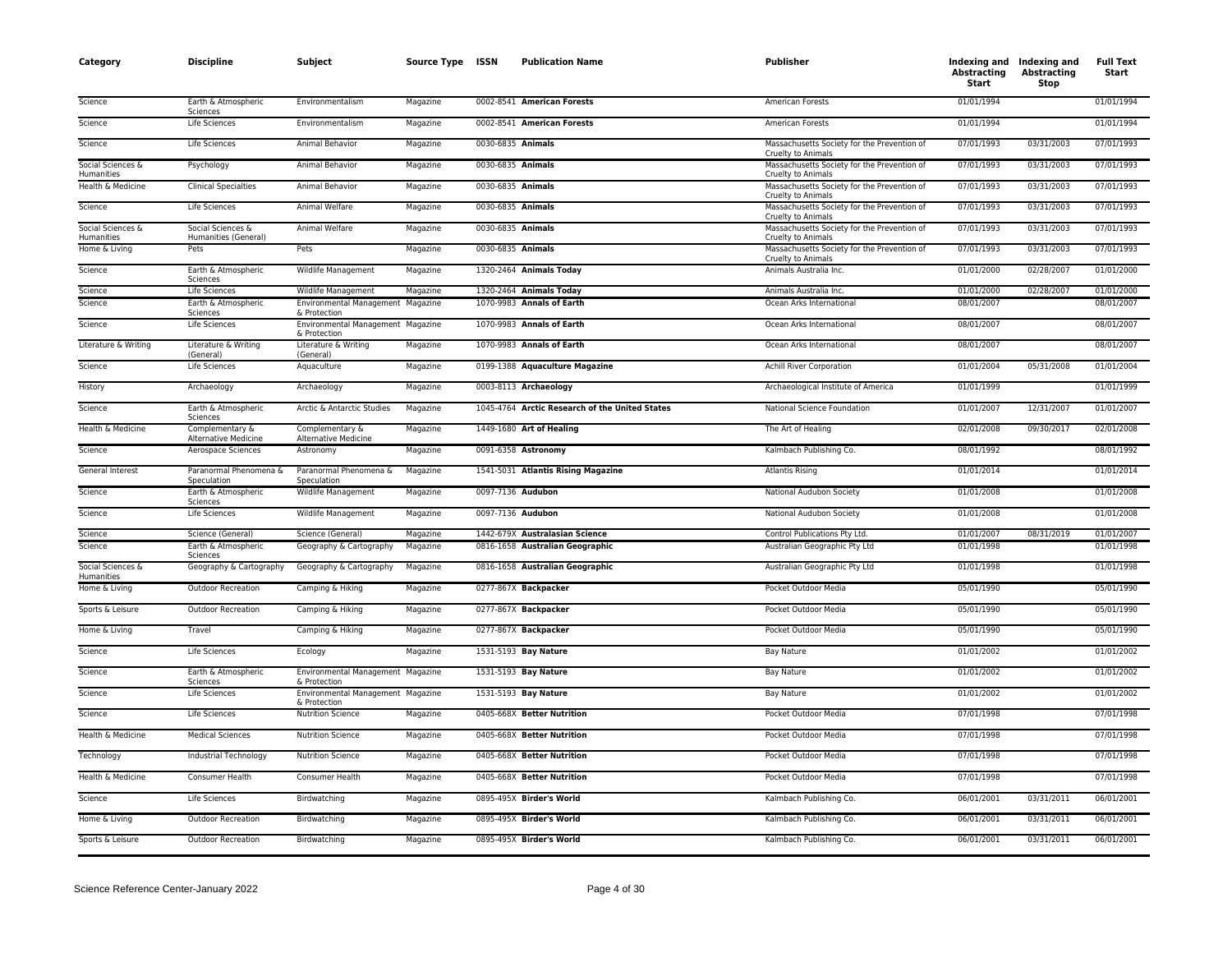| Category                        | <b>Discipline</b>                            | Subject                                                          | Source Type ISSN     | <b>Publication Name</b>                                                                    | <b>Publisher</b>                                    | Abstracting<br>Start     | Indexing and Indexing and<br>Abstracting<br>Stop | <b>Full Text</b><br>Start |
|---------------------------------|----------------------------------------------|------------------------------------------------------------------|----------------------|--------------------------------------------------------------------------------------------|-----------------------------------------------------|--------------------------|--------------------------------------------------|---------------------------|
| Politics & Government           | Diplomacy & International<br>Relations       | Diplomacy & International<br>Relations                           | Magazine             | 0096-3402 Bulletin of the Atomic Scientists                                                | Taylor & Francis Ltd                                | 12/01/1945               |                                                  | 12/01/1945                |
| Technology                      | Engineering                                  | Nuclear Weapons                                                  | Magazine             | 0096-3402 Bulletin of the Atomic Scientists                                                | Taylor & Francis Ltd                                | 12/01/1945               |                                                  | 12/01/1945                |
| Politics & Government           | Military History & Science                   | Nuclear Weapons                                                  | Magazine             | 0096-3402 Bulletin of the Atomic Scientists                                                | Taylor & Francis Ltd                                | 12/01/1945               |                                                  | 12/01/1945                |
| Science                         | Physics                                      | Nuclear Weapons                                                  | Magazine             | 0096-3402 Bulletin of the Atomic Scientists                                                | Taylor & Francis Ltd                                | 12/01/1945               |                                                  | 12/01/1945                |
| Science<br>Technology           | Power & Energy<br>Power & Energy             | Nuclear Weapons                                                  | Magazine             | 0096-3402 Bulletin of the Atomic Scientists<br>0096-3402 Bulletin of the Atomic Scientists | Taylor & Francis Ltd<br>Taylor & Francis Ltd        | 12/01/1945<br>12/01/1945 |                                                  | 12/01/1945<br>12/01/1945  |
| History                         | <b>Topical History</b>                       | <b>Nuclear Weapons</b><br>Nuclear Weapons                        | Magazine             | 0096-3402 Bulletin of the Atomic Scientists                                                | Taylor & Francis Ltd                                | 12/01/1945               |                                                  | 12/01/1945                |
| Technology                      | Industrial Technology                        | Nuclear Weapons                                                  | Magazine<br>Magazine | 0096-3402 Bulletin of the Atomic Scientists                                                | Taylor & Francis Ltd                                | 12/01/1945               |                                                  | 12/01/1945                |
| Politics & Government           | War & Political Violence                     | Nuclear Weapons                                                  | Magazine             | 0096-3402 Bulletin of the Atomic Scientists                                                | Taylor & Francis Ltd                                | 12/01/1945               |                                                  | 12/01/1945                |
| History                         | War & Political Violence                     | Nuclear Weapons                                                  | Magazine             | 0096-3402 Bulletin of the Atomic Scientists                                                | Taylor & Francis Ltd                                | 12/01/1945               |                                                  | 12/01/1945                |
| Science                         | Earth & Atmospheric<br>Sciences              | Geography & Cartography                                          | Magazine             | 0706-2168 Canadian Geographic                                                              | Canadian Geographic Enterprises                     | 04/01/1994               |                                                  | 04/01/1994                |
| Social Sciences &<br>Humanities | Geography & Cartography                      | Geography & Cartography                                          | Magazine             | 0706-2168 Canadian Geographic                                                              | Canadian Geographic Enterprises                     | 04/01/1994               |                                                  | 04/01/1994                |
| Health & Medicine               | <b>Clinical Specialties</b>                  | Oncology                                                         | Magazine             | 0008-5464 Cancer News                                                                      | American Cancer Society                             | 01/01/1990               | 09/30/1994                                       | 01/01/1990                |
| Science                         | Aerospace Sciences                           | Astronomy                                                        | Magazine             | 1074-875X CCD Astronomy                                                                    | American Astronomical Society                       | 03/01/1994               | 12/01/1997                                       | 03/01/1994                |
| Politics & Government           | Law                                          | Technology Law                                                   | Magazine             | 1938-0976 Columbia Science & Technology Law Review                                         | Columbia Science & Technology Law Review            | 12/01/2008               |                                                  | 12/01/2008                |
| Social Sciences &<br>Humanities | Law                                          | Technology Law                                                   | Magazine             | 1938-0976 Columbia Science & Technology Law Review                                         | Columbia Science & Technology Law Review            | 12/01/2008               |                                                  | 12/01/2008                |
| Technology                      | Technology (General)                         | Technology Law                                                   | Magazine             | 1938-0976 Columbia Science & Technology Law Review                                         | Columbia Science & Technology Law Review            | 12/01/2008               |                                                  | 12/01/2008                |
| Science                         | Earth & Atmospheric<br>Sciences              | Environmental Management Magazine<br>& Protection                |                      | 0010-650X Conservationist                                                                  | <b>NYS Conservationist</b>                          | 05/01/1990               | 07/31/1995                                       | 05/01/1990                |
| Science                         | <b>Life Sciences</b>                         | Environmental Management Magazine<br>& Protection                |                      | 0010-650X Conservationist                                                                  | <b>NYS Conservationist</b>                          | 05/01/1990               | 07/31/1995                                       | 05/01/1990                |
| Science                         | Life Sciences                                | Livestock & Animal<br>Husbandry                                  | Magazine             | 8750-7595 Countryside & Small Stock Journal                                                | Fence Post Company, dba Countryside<br>Publications | 07/01/1992               |                                                  | 07/01/1992                |
| Politics & Government           | Political Science & Studies                  | <b>Rural Studies</b>                                             | Magazine             | 8750-7595 Countryside & Small Stock Journal                                                | Fence Post Company, dba Countryside<br>Publications | 07/01/1992               |                                                  | 07/01/1992                |
| Social Sciences &<br>Humanities | Political Science & Studies                  | <b>Rural Studies</b>                                             | Magazine             | 8750-7595 Countryside & Small Stock Journal                                                | Fence Post Company, dba Countryside<br>Publications | 07/01/1992               |                                                  | 07/01/1992                |
| Social Sciences &<br>Humanities | Social Sciences &<br>Humanities (General)    | <b>Rural Studies</b>                                             | Magazine             | 8750-7595 Countryside & Small Stock Journal                                                | Fence Post Company, dba Countryside<br>Publications | 07/01/1992               |                                                  | 07/01/1992                |
| Education                       | Subject Specific Education                   | <b>Rural Studies</b>                                             | Magazine             | 8750-7595 Countryside & Small Stock Journal                                                | Fence Post Company, dba Countryside<br>Publications | 07/01/1992               |                                                  | 07/01/1992                |
| Social Sciences &<br>Humanities | Social Science Theory &<br>Study             | <b>Rural Studies</b>                                             | Magazine             | 8750-7595 Countryside & Small Stock Journal                                                | Fence Post Company, dba Countryside<br>Publications | 07/01/1992               |                                                  | 07/01/1992                |
| Home & Living                   | Rural & Country Living                       | Rural & Country Living                                           | Magazine             | 8750-7595 Countryside & Small Stock Journal                                                | Fence Post Company, dba Countryside<br>Publications | 07/01/1992               |                                                  | 07/01/1992                |
| Health & Medicine               | Health & Medicine (General) Cryonics         |                                                                  | Magazine             | 1054-4305 Cryonics                                                                         | Alcor Life Extension Foundation                     | 05/01/2005               |                                                  | 05/01/2005                |
| Health & Medicine               |                                              | Health & Medicine (General) Health & Medicine (General) Magazine |                      | 0199-820X Current Health 1                                                                 | Weekly Reader Corporation                           | 01/01/1997               | 05/31/2010                                       | 01/01/1997                |
| Health & Medicine               | Health & Medicine (General) Health Education |                                                                  | Magazine             | 0199-820X Current Health 1                                                                 | Weekly Reader Corporation                           | 01/01/1997               | 05/31/2010                                       | 01/01/1997                |
| General Interest                | Special Group Interest                       | Teen Interest                                                    | Magazine             | 0199-820X Current Health 1                                                                 | Weekly Reader Corporation                           | 01/01/1997               | 05/31/2010                                       | 01/01/1997                |
| Health & Medicine               | Consumer Health                              | Consumer Health                                                  | Magazine             | 0199-820X Current Health 1                                                                 | Weekly Reader Corporation                           | 01/01/1997               | 05/31/2010                                       | 01/01/1997                |
| Health & Medicine               |                                              | Health & Medicine (General) Health & Medicine (General) Magazine |                      | 0163-156X Current Health 2                                                                 | Weekly Reader Corporation                           | 01/01/1997               | 08/31/2010                                       | 01/01/1997                |
| <b>General Interest</b>         | <b>Special Group Interest</b>                | <b>Teen Interest</b>                                             | Magazine             | 0163-156X Current Health 2                                                                 | <b>Weekly Reader Corporation</b>                    | 01/01/1997               | 08/31/2010                                       | 01/01/1997                |
| Health & Medicine               | Consumer Health                              | Consumer Health                                                  | Magazine             | 0163-156X Current Health 2                                                                 | <b>Weekly Reader Corporation</b>                    | 01/01/1997               | 08/31/2010                                       | 01/01/1997                |
| <b>General Interest</b>         | Special Group Interest                       | Children's Interest                                              | Magazine             | 2157-5916 Current Health Kids                                                              | <b>Weekly Reader Corporation</b>                    | 09/01/2010               | 04/30/2012                                       | 09/01/2010                |
| Education                       | <b>Educational Levels</b>                    | <b>Elementary Education</b>                                      | Magazine             | 2157-5916 Current Health Kids                                                              | <b>Weekly Reader Corporation</b>                    | 09/01/2010               | 04/30/2012                                       | 09/01/2010                |
| Health & Medicine               | Health & Medicine (General) Health Education |                                                                  | Magazine             | 2157-5916 Current Health Kids                                                              | Weekly Reader Corporation                           | 09/01/2010               | 04/30/2012                                       | 09/01/2010                |
| Social Sciences &<br>Humanities | Sociology                                    | Youth & Adolescence                                              | Magazine             | 2157-5703 Current Health Teens                                                             | Weekly Reader Corporation                           | 09/01/2010               | 04/30/2012                                       | 09/01/2010                |
| Health & Medicine               | Consumer Health                              | Consumer Health                                                  | Magazine             | 2157-5703 Current Health Teens                                                             | Weekly Reader Corporation                           | 09/01/2010               | 04/30/2012                                       | 09/01/2010                |
| <b>General Interest</b>         | <b>Special Group Interest</b>                | Teen Interest                                                    | Magazine             | 0011-3905 Current Science                                                                  | <b>Weekly Reader Corporation</b>                    | 01/01/1997               | 04/30/2012                                       | 01/01/1997                |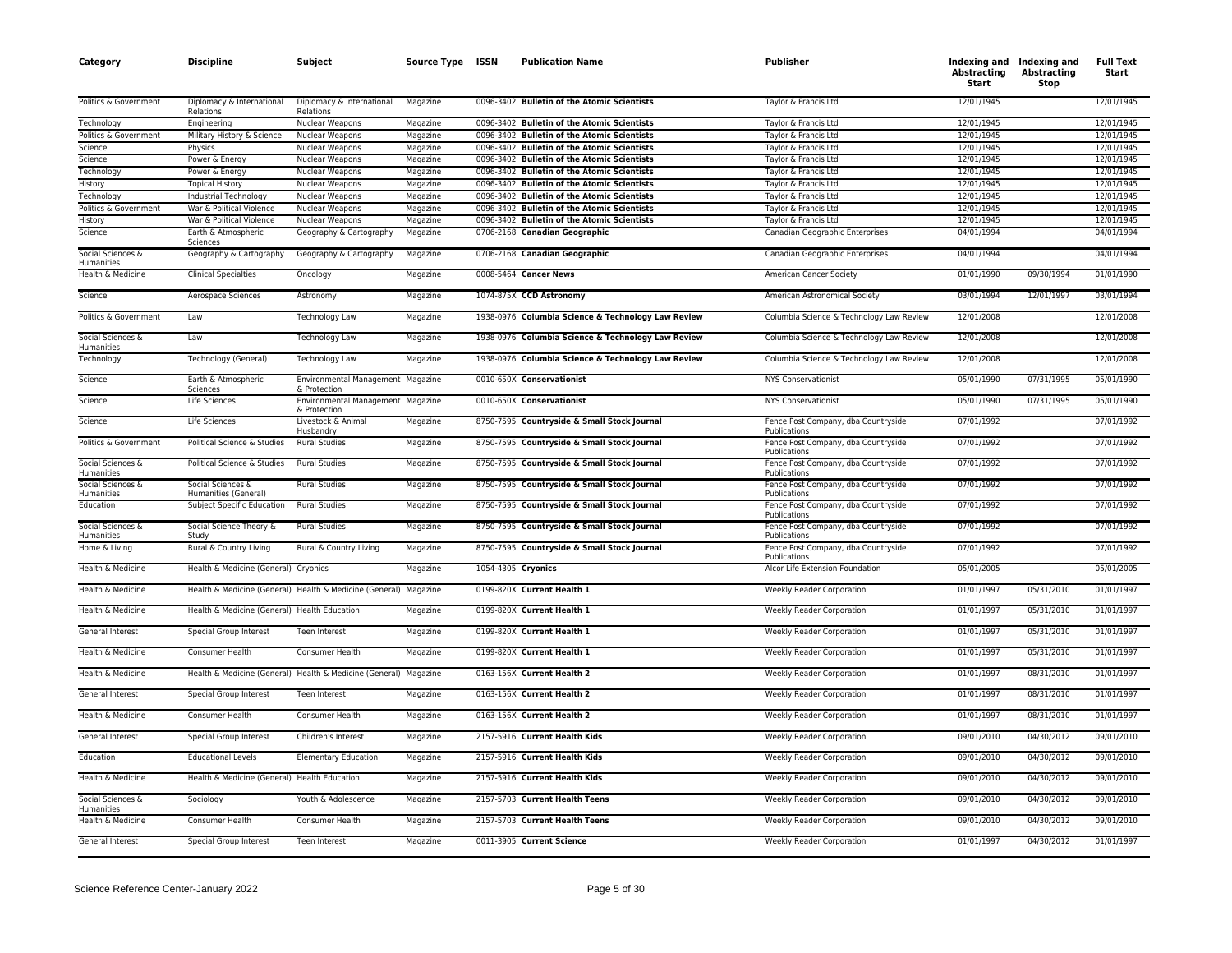| Category                        | <b>Discipline</b>               | Subject                                           | Source Type ISSN | <b>Publication Name</b>                                   | <b>Publisher</b>                          | <b>Abstracting</b><br>Start | Indexing and Indexing and<br><b>Abstracting</b><br>Stop | <b>Full Text</b><br>Start |
|---------------------------------|---------------------------------|---------------------------------------------------|------------------|-----------------------------------------------------------|-------------------------------------------|-----------------------------|---------------------------------------------------------|---------------------------|
| Science                         | Science (General)               | Science (General)                                 | Magazine         | 0011-3905 Current Science                                 | <b>Weekly Reader Corporation</b>          | 01/01/1997                  | 04/30/2012                                              | 01/01/1997                |
| Science                         | <b>Science Education</b>        | <b>Science Education</b>                          | Magazine         | 0011-3905 Current Science (Teacher's Edition)             | Weekly Reader Corporation                 | 09/10/1999                  | 04/30/2012                                              | 09/10/1999                |
| Education                       | Subject Specific Education      | <b>Science Education</b>                          | Magazine         | 0011-3905 Current Science (Teacher's Edition)             | Weekly Reader Corporation                 | 09/10/1999                  | 04/30/2012                                              | 09/10/1999                |
| Technology                      | Technology (General)            | Technology (General)                              | Magazine         | 1528-820X Dimensions (1528820X)                           | Association of Science-Technology Centers | 07/01/2011                  |                                                         | 07/01/2011                |
| Science                         | Science (General)               | Science (General)                                 | Magazine         | 1528-820X Dimensions (1528820X)                           | Association of Science-Technology Centers | 07/01/2011                  |                                                         | 07/01/2011                |
| Technology                      | <b>Technology (General)</b>     | Technology (General)                              | Magazine         | 0274-7529 Discover                                        | Kalmbach Publishing Co.                   | 01/01/2001                  |                                                         | 01/01/2001                |
| Science                         | Science (General)               | Science (General)                                 | Magazine         | 0274-7529 Discover                                        | Kalmbach Publishing Co.                   | 01/01/2001                  |                                                         | 01/01/2001                |
| Science                         | Earth & Atmospheric<br>Sciences | <b>Environmental Sciences</b>                     | Magazine         | 1046-8021 E: The Environmental Magazine                   | E: The Environmental Magazine             | 01/01/1994                  | 06/30/2013                                              | 01/01/1994                |
| Science                         | Life Sciences                   | <b>Environmental Sciences</b>                     | Magazine         | 1046-8021 E: The Environmental Magazine                   | E: The Environmental Magazine             | 01/01/1994                  | 06/30/2013                                              | 01/01/1994                |
| Science                         | Earth & Atmospheric<br>Sciences | Earth & Atmospheric<br>Sciences                   | Magazine         | 1056-148X Earth (1056148X)                                | Kalmbach Publishing Co.                   | 01/01/1992                  | 08/31/1998                                              | 01/01/1992                |
| Politics & Government           | Activism & Advocacy             | Environmentalism                                  | Magazine         | 1041-0406 Earth Island Journal                            | Earth Island Institute                    | 01/01/1990                  |                                                         | 01/01/1990                |
| Social Sciences &<br>Humanities | Activism & Advocacy             | Environmentalism                                  | Magazine         | 1041-0406 Earth Island Journal                            | Earth Island Institute                    | 01/01/1990                  |                                                         | 01/01/1990                |
| Science                         | Earth & Atmospheric<br>Sciences | Environmentalism                                  | Magazine         | 1041-0406 Earth Island Journal                            | Earth Island Institute                    | 01/01/1990                  |                                                         | 01/01/1990                |
| Science                         | Life Sciences                   | Environmentalism                                  | Magazine         | 1041-0406 Earth Island Journal                            | Earth Island Institute                    | 01/01/1990                  |                                                         | 01/01/1990                |
| Science                         | Earth & Atmospheric<br>Sciences | Seismology, Tectonics &<br>Volcanology            | Magazine         | 0894-7163 Earthquakes & Volcanoes                         | Superintendent of Documents               | 01/01/1990                  | 03/31/1994                                              | 01/01/1990                |
| Science                         | Earth & Atmospheric<br>Sciences | Earth & Atmospheric<br>Sciences                   | Magazine         | 1526-4092 Earthwatch Institute Journal                    | Earthwatch Institute                      | 01/01/2000                  | 11/30/2007                                              | 01/01/2000                |
| Science                         | Earth & Atmospheric<br>Sciences | <b>Environmental Sciences</b>                     | Magazine         | 8750-0183 Earthwatch: The Journal of Earthwatch Institute | Earthwatch Institute                      | 11/01/1996                  | 12/31/1999                                              | 11/01/1996                |
| Science                         | Life Sciences                   | <b>Environmental Sciences</b>                     | Magazine         | 8750-0183 Earthwatch: The Journal of Earthwatch Institute | Earthwatch Institute                      | 11/01/1996                  | 12/31/1999                                              | 11/01/1996                |
| Science                         | Life Sciences                   | Ecology                                           | Magazine         | 0261-3131 Ecologist                                       | <b>Resurgence Trust</b>                   | 01/01/2001                  | 08/31/2012                                              | 01/01/2001                |
| Education                       | <b>Educational Levels</b>       | <b>Elementary Education</b>                       | Magazine         | eGFI for Teachers Newsletter                              | <b>ASEE</b>                               | 03/01/2013                  |                                                         | 03/01/2013                |
| Education                       | <b>Educational Levels</b>       | Secondary Education                               | Magazine         | eGFI for Teachers Newsletter                              | <b>ASEE</b>                               | 03/01/2013                  |                                                         | 03/01/2013                |
| Technology                      | Engineering                     | <b>Engineering Education</b>                      | Magazine         | eGFI for Teachers Newsletter                              | <b>ASEE</b>                               | 03/01/2013                  |                                                         | 03/01/2013                |
| Education                       | Professional Education          | <b>Engineering Education</b>                      | Magazine         | eGFI for Teachers Newsletter                              | ASEE                                      | 03/01/2013                  |                                                         | 03/01/2013                |
| Science                         | Earth & Atmospheric<br>Sciences | Wildlife Management                               | Magazine         | 1091-7314 Endangered Species Bulletin                     | <b>Endangered Species Update</b>          | 02/01/2002                  |                                                         | 02/01/2002                |
| Science                         | Life Sciences                   | Wildlife Management                               | Magazine         | 1091-7314 Endangered Species Bulletin                     | <b>Endangered Species Update</b>          | 02/01/2002                  |                                                         | 02/01/2002                |
| Science                         | Earth & Atmospheric<br>Sciences | Environmental Management Magazine<br>& Protection |                  | <b>EnviroAction Newsletter</b>                            | National Wildlife Federation              | 02/01/2005                  | 11/30/2008                                              | 02/01/2005                |
| Science                         | Life Sciences                   | Environmental Management Magazine<br>& Protection |                  | <b>EnviroAction Newsletter</b>                            | National Wildlife Federation              | 02/01/2005                  | 11/30/2008                                              | 02/01/2005                |
| Politics & Government           | Activism & Advocacy             | Environmentalism                                  | Magazine         | 1050-3285 Environment Hawai'i                             | Environment Hawai'i                       | 01/01/2007                  |                                                         | 01/01/2007                |
| Social Sciences &<br>Humanities | Activism & Advocacy             | Environmentalism                                  | Magazine         | 1050-3285 Environment Hawai'i                             | Environment Hawai'i                       | 01/01/2007                  |                                                         | 01/01/2007                |
| Science                         | Earth & Atmospheric<br>Sciences | Environmentalism                                  | Magazine         | 1050-3285 Environment Hawai'i                             | Environment Hawai'i                       | 01/01/2007                  |                                                         | 01/01/2007                |
| Science                         | Life Sciences                   | Environmentalism                                  | Magazine         | 1050-3285 Environment Hawai'i                             | Environment Hawai'i                       | 01/01/2007                  |                                                         | 01/01/2007                |
| Science                         | Earth & Atmospheric<br>Sciences | Environmental Management Magazine<br>& Protection |                  | 0013-922X Environmental Action                            | <b>Environmental Action</b>               | 01/01/1990                  | 03/31/1996                                              | 01/01/1990                |
| Science                         | Life Sciences                   | Environmental Management Magazine<br>& Protection |                  | 0013-922X Environmental Action                            | <b>Environmental Action</b>               | 01/01/1990                  | 03/31/1996                                              | 01/01/1990                |
| Politics & Government           | Activism & Advocacy             | Environmentalism                                  | Magazine         | 0013-922X Environmental Action                            | <b>Environmental Action</b>               | 01/01/1990                  | 03/31/1996                                              | 01/01/1990                |
| Social Sciences &<br>Humanities | Activism & Advocacy             | Environmentalism                                  | Magazine         | 0013-922X Environmental Action                            | <b>Environmental Action</b>               | 01/01/1990                  | 03/31/1996                                              | 01/01/1990                |
| Science                         | Earth & Atmospheric<br>Sciences | Environmentalism                                  | Magazine         | 0013-922X Environmental Action                            | <b>Environmental Action</b>               | 01/01/1990                  | 03/31/1996                                              | 01/01/1990                |
| Science                         | Life Sciences                   | Environmentalism                                  | Magazine         | 0013-922X Environmental Action                            | <b>Environmental Action</b>               | 01/01/1990                  | 03/31/1996                                              | 01/01/1990                |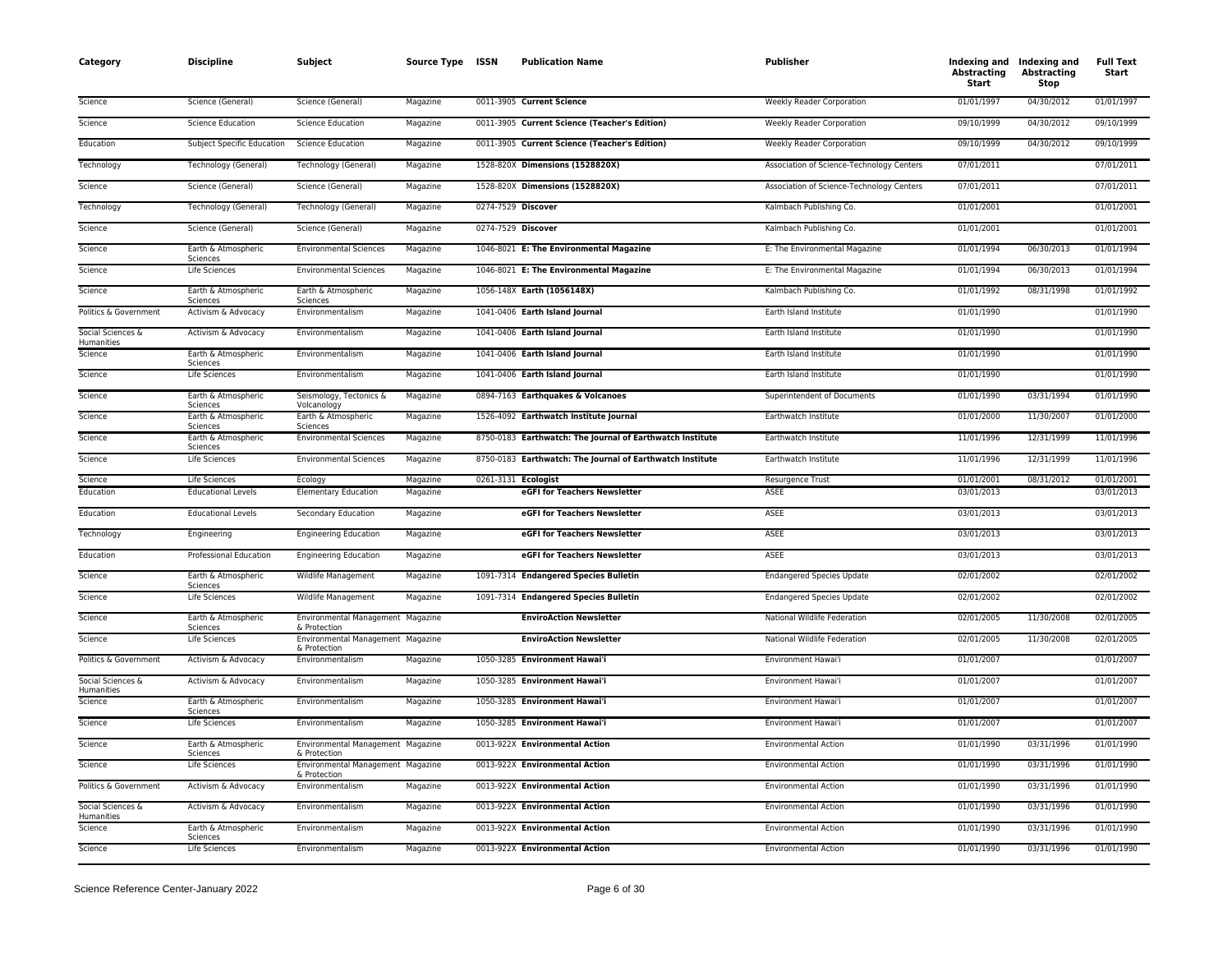| Category                        | <b>Discipline</b>                               | <b>Subject</b>                                    | Source Type ISSN |                    | <b>Publication Name</b>                                 | <b>Publisher</b>                                    | Abstracting<br>Start | Indexing and Indexing and<br>Abstracting<br>Stop | <b>Full Text</b><br>Start |
|---------------------------------|-------------------------------------------------|---------------------------------------------------|------------------|--------------------|---------------------------------------------------------|-----------------------------------------------------|----------------------|--------------------------------------------------|---------------------------|
| Science                         | Earth & Atmospheric<br>Sciences                 | <b>Environmental Education</b>                    | Magazine         |                    | 0309-8451 Environmental Education                       | National Association for Environmental<br>Education | 03/01/2006           |                                                  | 03/01/2006                |
| Science                         | Life Sciences                                   | <b>Environmental Education</b>                    | Magazine         |                    | 0309-8451 Environmental Education                       | National Association for Environmental<br>Education | 03/01/2006           |                                                  | 03/01/2006                |
| Education                       | <b>Subject Specific Education</b>               | <b>Environmental Education</b>                    | Magazine         |                    | 0309-8451 Environmental Education                       | National Association for Environmental<br>Education | 03/01/2006           |                                                  | 03/01/2006                |
| Science                         | Earth & Atmospheric<br>Sciences                 | Environmental Law                                 | Magazine         |                    | 0731-5732 Environmental Forum                           | Environmental Law Institute                         | 01/01/2008           |                                                  | 01/01/2008                |
| Politics & Government           | Law                                             | Environmental Law                                 | Magazine         |                    | 0731-5732 Environmental Forum                           | Environmental Law Institute                         | 01/01/2008           |                                                  | 01/01/2008                |
| Social Sciences &<br>Humanities | Law                                             | Environmental Law                                 | Magazine         |                    | 0731-5732 Environmental Forum                           | Environmental Law Institute                         | 01/01/2008           |                                                  | 01/01/2008                |
| Science                         | Life Sciences                                   | Environmental Law                                 | Magazine         |                    | 0731-5732 Environmental Forum                           | Environmental Law Institute                         | 01/01/2008           |                                                  | 01/01/2008                |
| Science                         | Earth & Atmospheric<br>Sciences                 | Environmental Management Magazine<br>& Protection |                  |                    | 0731-5732 Environmental Forum                           | Environmental Law Institute                         | 01/01/2008           |                                                  | 01/01/2008                |
| Science                         | Life Sciences                                   | Environmental Management Magazine<br>& Protection |                  |                    | 0731-5732 Environmental Forum                           | <b>Environmental Law Institute</b>                  | 01/01/2008           |                                                  | 01/01/2008                |
| Science                         | Earth & Atmospheric<br>Sciences                 | Environmental Management Magazine<br>& Protection |                  |                    | 0145-1189 EPA Journal                                   | US Environmental Protection Agency                  | 01/01/1990           | 12/31/1995                                       | 01/01/1990                |
| Science                         | Life Sciences                                   | Environmental Management Magazine<br>& Protection |                  |                    | 0145-1189 EPA Journal                                   | US Environmental Protection Agency                  | 01/01/1990           | 12/31/1995                                       | 01/01/1990                |
| Politics & Government           | Politics & Government<br>(General)              | Politics & Government<br>(General)                | Magazine         |                    | 0824-0310 Federal Scientific Activities                 | Statistics Canada                                   | 01/01/2001           | 12/31/2014                                       | 01/01/2001                |
| Technology                      | Technology (General)                            | Technology (General)                              | Magazine         |                    | 0824-0310 Federal Scientific Activities                 | <b>Statistics Canada</b>                            | 01/01/2001           | 12/31/2014                                       | 01/01/2001                |
| Science                         | Science (General)                               | Science (General)                                 | Magazine         |                    | 0824-0310 Federal Scientific Activities                 | <b>Statistics Canada</b>                            | 01/01/2001           | 12/31/2014                                       | 01/01/2001                |
| Science                         | Life Sciences                                   | <b>Nutrition Science</b>                          | Magazine         |                    | <b>Food &amp; Nutrition Research Briefs</b>             | United States Department of Agriculture             | 06/01/2008           |                                                  | 06/01/2008                |
| Health & Medicine               | <b>Medical Sciences</b>                         | <b>Nutrition Science</b>                          | Magazine         |                    | <b>Food &amp; Nutrition Research Briefs</b>             | United States Department of Agriculture             | 06/01/2008           |                                                  | 06/01/2008                |
| Technology                      | Industrial Technology                           | <b>Nutrition Science</b>                          | Magazine         |                    | <b>Food &amp; Nutrition Research Briefs</b>             | United States Department of Agriculture             | 06/01/2008           |                                                  | 06/01/2008                |
| Technology                      | Technology (General)                            | Technology (General)                              | Magazine         | 0016-3317 Futurist |                                                         | World Future Society                                | 05/01/1990           | 07/31/2015                                       | 05/01/1990                |
| <b>Business</b>                 | Management                                      | <b>Innovation Management</b>                      | Magazine         | 0016-3317 Futurist |                                                         | World Future Society                                | 05/01/1990           | 07/31/2015                                       | 05/01/1990                |
| Technology                      | Technology (General)                            | Innovation Management                             | Magazine         | 0016-3317 Futurist |                                                         | World Future Society                                | 05/01/1990           | 07/31/2015                                       | 05/01/1990                |
| Science                         | Science (General)                               | Forecasting & Prediction                          | Magazine         | 0016-3317 Futurist |                                                         | World Future Society                                | 05/01/1990           | 07/31/2015                                       | 05/01/1990                |
| Science                         | Earth & Atmospheric<br>Sciences                 | Geography Education                               | Magazine         | 1320-9698 Geodate  |                                                         | <b>Warringal Publications</b>                       | 01/01/1995           |                                                  | 01/01/1995                |
| Social Sciences &<br>Humanities | Geography & Cartography                         | Geography Education                               | Magazine         | 1320-9698 Geodate  |                                                         | <b>Warringal Publications</b>                       | 01/01/1995           |                                                  | 01/01/1995                |
| Education                       | Subject Specific Education                      | Geography Education                               | Magazine         | 1320-9698 Geodate  |                                                         | <b>Warringal Publications</b>                       | 01/01/1995           |                                                  | 01/01/1995                |
| Science                         | Earth & Atmospheric<br>Sciences                 | Geography & Cartography                           | Magazine         |                    | 0016-741X Geographical (Campion Interactive Publishing) | Campion Interactive Publishing                      | 07/01/1993           | 11/30/2005                                       | 07/01/1993                |
| Social Sciences &<br>Humanities | Geography & Cartography                         | Geography & Cartography                           | Magazine         |                    | 0016-741X Geographical (Campion Interactive Publishing) | Campion Interactive Publishing                      | 07/01/1993           | 11/30/2005                                       | 07/01/1993                |
| Politics & Government           | Activism & Advocacy                             | Environmentalism                                  | Magazine         |                    | 8899-0190 Greenpeace Update                             | Greenpeace Inc                                      | 03/01/2006           |                                                  | 03/01/2006                |
| Social Sciences &<br>Humanities | Activism & Advocacy                             | Environmentalism                                  | Magazine         |                    | 8899-0190 Greenpeace Update                             | Greenpeace Inc                                      | 03/01/2006           |                                                  | 03/01/2006                |
| Science                         | Earth & Atmospheric<br>Sciences                 | Environmentalism                                  | Magazine         |                    | 8899-0190 Greenpeace Update                             | Greenpeace Inc                                      | 03/01/2006           |                                                  | 03/01/2006                |
| Science                         | Life Sciences                                   | Environmentalism                                  | Magazine         |                    | 8899-0190 Greenpeace Update                             | Greenpeace Inc                                      | 03/01/2006           |                                                  | 03/01/2006                |
| Science                         | Earth & Atmospheric<br>Sciences                 | Wildlife Management                               | Magazine         |                    | <b>Guardians of the Wild: Wildlife Report</b>           | National Wildlife Federation                        | 04/01/2005           | 03/31/2011                                       | 04/01/2005                |
| Science                         | Life Sciences                                   | Wildlife Management                               | Magazine         |                    | <b>Guardians of the Wild: Wildlife Report</b>           | National Wildlife Federation                        | 04/01/2005           | 03/31/2011                                       | 04/01/2005                |
| Science                         | Earth & Atmospheric<br>Sciences                 | Hazardous Waste<br>Management                     | Magazine         |                    | <b>Hazardous Waste/Superfund Alert</b>                  | Jade Media Partners                                 | 02/01/2009           |                                                  | 02/01/2009                |
| Science                         | Life Sciences                                   | Hazardous Waste<br>Management                     | Magazine         |                    | <b>Hazardous Waste/Superfund Alert</b>                  | Jade Media Partners                                 | 02/01/2009           |                                                  | 02/01/2009                |
| Health & Medicine               | Allied Health                                   | Vegetarian & Vegan<br>Nutrition                   | Magazine         |                    | 0883-8216 Health Science (08838216)                     | National Health Association                         | 08/01/2015           |                                                  | 08/01/2015                |
| Home & Living                   | Food, Cooking & Entertaining Vegetarian & Vegan | Nutrition                                         | Magazine         |                    | 0883-8216 Health Science (08838216)                     | National Health Association                         | 08/01/2015           |                                                  | 08/01/2015                |
| Science                         | Life Sciences                                   | Vegetarian & Vegan<br>Nutrition                   | Magazine         |                    | 0883-8216 Health Science (08838216)                     | National Health Association                         | 08/01/2015           |                                                  | 08/01/2015                |
| Health & Medicine               | <b>Medical Sciences</b>                         | Vegetarian & Vegan<br>Nutrition                   | Magazine         |                    | 0883-8216 Health Science (08838216)                     | National Health Association                         | 08/01/2015           |                                                  | 08/01/2015                |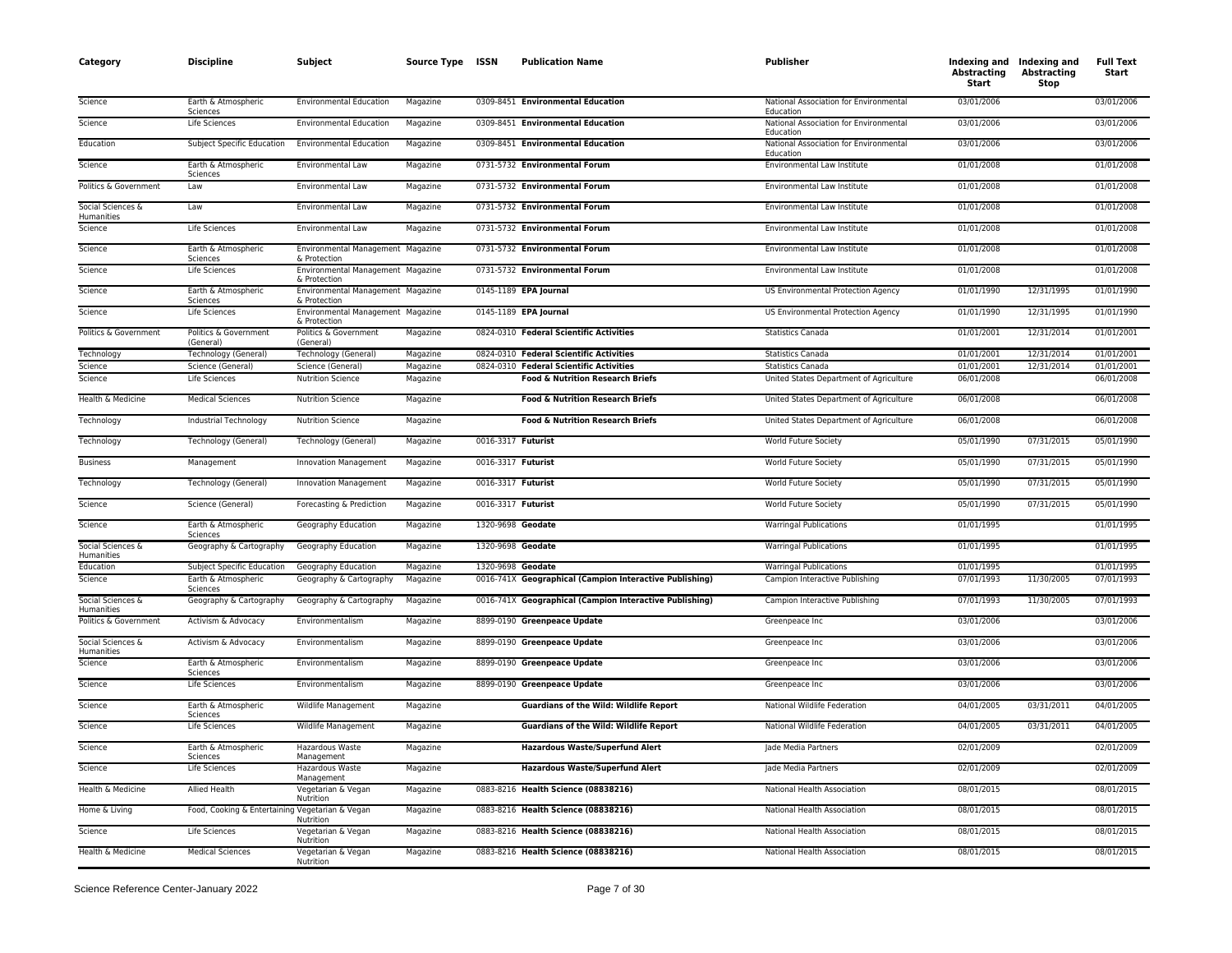| Category                        | <b>Discipline</b>                       | <b>Subject</b>                      | Source Type ISSN | <b>Publication Name</b>                                                                                      | <b>Publisher</b>                                   | Abstracting<br>Start | Indexing and Indexing and<br>Abstracting<br>Stop | <b>Full Text</b><br>Start |
|---------------------------------|-----------------------------------------|-------------------------------------|------------------|--------------------------------------------------------------------------------------------------------------|----------------------------------------------------|----------------------|--------------------------------------------------|---------------------------|
| Health & Medicine               | Therapeutics                            | Vegetarian & Vegan<br>Nutrition     | Magazine         | 0883-8216 Health Science (08838216)                                                                          | National Health Association                        | 08/01/2015           |                                                  | 08/01/2015                |
| Technology                      | Industrial Technology                   | Vegetarian & Vegan<br>Nutrition     | Magazine         | 0883-8216 Health Science (08838216)                                                                          | National Health Association                        | 08/01/2015           |                                                  | 08/01/2015                |
| Health & Medicine               | <b>Clinical Specialties</b>             | Vegetarian & Vegan<br>Nutrition     | Magazine         | 0883-8216 Health Science (08838216)                                                                          | National Health Association                        | 08/01/2015           |                                                  | 08/01/2015                |
| Health & Medicine               | Complementary &<br>Alternative Medicine | Naturopathic Medicine               | Magazine         | 0883-8216 Health Science (08838216)                                                                          | National Health Association                        | 08/01/2015           |                                                  | 08/01/2015                |
| Health & Medicine               | Consumer Health                         | Consumer Health                     | Magazine         | 0883-8216 Health Science (08838216)                                                                          | National Health Association                        | 08/01/2015           |                                                  | 08/01/2015                |
| Science                         | Life Sciences                           | Plant Propagation &<br>Horticulture | Magazine         | 0018-5329 Horticulture                                                                                       | Active Interest Media, Inc.                        | 05/01/1990           |                                                  | 05/01/1990                |
| Technology                      | Transportation                          | Human Powered Vehicles              | Magazine         | 0898-6908 Human Power                                                                                        | International Human Powered Vehicle<br>Association | 08/01/2009           | 08/31/2009                                       | 08/01/2009                |
| Science                         | Earth & Atmospheric<br>Sciences         | Wildlife Management                 | Magazine         | 0020-9112 International Wildlife                                                                             | National Wildlife Federation                       | 07/01/1990           | 02/28/2002                                       | 07/01/1990                |
| Science                         | <b>Life Sciences</b>                    | Wildlife Management                 | Magazine         | 0020-9112 International Wildlife                                                                             | National Wildlife Federation                       | 07/01/1990           | 02/28/2002                                       | 07/01/1990                |
| Science                         | <b>Life Sciences</b>                    | Zoology                             | Magazine         | 0020-9112 International Wildlife                                                                             | National Wildlife Federation                       | 07/01/1990           | 02/28/2002                                       | 07/01/1990                |
| Science                         | Life Sciences                           | Wolves                              | Magazine         | 1089-683X International Wolf                                                                                 | <b>International Wolf Center</b>                   | 12/01/2014           | 06/30/2019                                       | 12/01/2014                |
| Politics & Government           | Law                                     | Patent Law                          | Magazine         | 0883-9859 Inventors' Digest                                                                                  | <b>Inventors Digest</b>                            | 01/01/2005           |                                                  | 01/01/2005                |
| Social Sciences &<br>Humanities | Law                                     | Patent Law                          | Magazine         | 0883-9859 Inventors' Digest                                                                                  | <b>Inventors Digest</b>                            | 01/01/2005           |                                                  | 01/01/2005                |
| Technology                      | Technology (General)                    | Inventing                           | Magazine         | 0883-9859 Inventors' Digest                                                                                  | <b>Inventors Digest</b>                            | 01/01/2005           |                                                  | 01/01/2005                |
| <b>Business</b>                 | <b>Business Practices</b>               | Inventing                           | Magazine         | 0883-9859 Inventors' Digest                                                                                  | <b>Inventors Digest</b>                            | 01/01/2005           |                                                  | 01/01/2005                |
| Education                       | <b>Educational Levels</b>               | <b>Elementary Education</b>         | Magazine         | 0815-9602 Investigating: Australian Primary & Junior Science Journal Australian Science Teachers Association |                                                    | 01/01/1995           | 12/31/2003                                       | 01/01/1995                |
| Science                         | <b>Science Education</b>                | <b>Science Education</b>            | Magazine         | 0815-9602 Investigating: Australian Primary & Junior Science Journal Australian Science Teachers Association |                                                    | 01/01/1995           | 12/31/2003                                       | 01/01/1995                |
| Education                       | Subject Specific Education              | <b>Science Education</b>            | Magazine         | 0815-9602 Investigating: Australian Primary & Junior Science Journal Australian Science Teachers Association |                                                    | 01/01/1995           | 12/31/2003                                       | 01/01/1995                |
| Education                       | <b>Educational Levels</b>               | Middle School Education             | Magazine         | 0815-9602 Investigating: Australian Primary & Junior Science Journal Australian Science Teachers Association |                                                    | 01/01/1995           | 12/31/2003                                       | 01/01/1995                |
| Health & Medicine               | <b>Medical Sciences</b>                 | <b>Clinical Laboratory Science</b>  | Magazine         | 0266-7169 Laboratory News                                                                                    | Synthesis Media Ltd.                               | 04/01/2013           |                                                  | 04/01/2013                |
| Science                         | Science (General)                       | <b>Clinical Laboratory Science</b>  | Magazine         | 0266-7169 Laboratory News                                                                                    | Synthesis Media Ltd.                               | 04/01/2013           |                                                  | 04/01/2013                |
| Science                         | Life Sciences                           | Freshwater Ecology                  | Magazine         | 0887-4492 Lake Effect                                                                                        | Alliance for the Great Lakes                       | 01/01/2007           | 06/30/2010                                       | 01/01/2007                |
| Science                         | Physics                                 | Lasers & Photonics                  | Magazine         | 1043-8092 Laser Focus World                                                                                  | <b>Endeavor Business Media</b>                     | 01/01/1994           |                                                  | 01/01/1994                |
| Technology                      | Industrial Technology                   | Lasers & Photonics                  | Magazine         | 1043-8092 Laser Focus World                                                                                  | <b>Endeavor Business Media</b>                     | 01/01/1994           |                                                  | 01/01/1994                |
| Education                       | <b>Educational Levels</b>               | Early Childhood Education           | Magazine         | 0024-1261 Let's Find Out                                                                                     | Scholastic Inc.                                    | 04/01/2009           |                                                  | 04/01/2009                |
| Literature & Writing            | Language Arts Education                 | Literacy & Literacy<br>Education    | Magazine         | 0024-1261 Let's Find Out                                                                                     | Scholastic Inc.                                    | 04/01/2009           |                                                  | 04/01/2009                |
| Education                       | <b>Subject Specific Education</b>       | Literacy & Literacy<br>Education    | Magazine         | 0024-1261 Let's Find Out                                                                                     | Scholastic Inc.                                    | 04/01/2009           |                                                  | 04/01/2009                |
| Science                         | Mathematics                             | Mathematics                         | Magazine         | <b>Math Trek</b>                                                                                             | Society for Science & the Public                   | 09/01/2001           | 08/31/2013                                       | 09/01/2001                |
| Science                         | Mathematics                             | Number Theory                       | Magazine         | <b>Math Trek</b>                                                                                             | Society for Science & the Public                   | 09/01/2001           | 08/31/2013                                       | 09/01/2001                |
| Science                         | Mathematics                             | <b>Mathematics Education</b>        | Magazine         | 0025-5785 Mathematics Teaching                                                                               | Association of Teachers of Mathematics             | 11/01/2002           |                                                  | 11/01/2002                |
| Education                       | Subject Specific Education              | <b>Mathematics Education</b>        | Magazine         | 0025-5785 Mathematics Teaching                                                                               | Association of Teachers of Mathematics             | 11/01/2002           |                                                  | 11/01/2002                |
| Politics & Government           | Military History & Science              | Military Technology                 | Magazine         | 0722-3226 Military Technology                                                                                | Monch Publishing Group                             | 01/01/2002           |                                                  | 01/01/2002                |
| History                         | <b>Topical History</b>                  | Military Technology                 | Magazine         | 0722-3226 Military Technology                                                                                | Monch Publishing Group                             | 01/01/2002           |                                                  | 01/01/2002                |
| Technology                      | Industrial Technology                   | Military Technology                 | Magazine         | 0722-3226 Military Technology                                                                                | Monch Publishing Group                             | 01/01/2002           |                                                  | 01/01/2002                |
| Science                         | Earth & Atmospheric<br>Sciences         | Mining & Mineral Resources Magazine |                  | 1463-6336 Mining & Quarry World                                                                              | Tradelink Publications Ltd.                        | 03/01/2004           | 12/31/2010                                       | 03/01/2004                |
| Technology                      | Industrial Technology                   | Mining & Mineral Resources Magazine |                  | 1463-6336 Mining & Quarry World                                                                              | Tradelink Publications Ltd.                        | 03/01/2004           | 12/31/2010                                       | 03/01/2004                |
| <b>Business</b>                 | Industries & Trades                     | Mining & Mineral Resources Magazine |                  | 1463-6336 Mining & Quarry World                                                                              | Tradelink Publications Ltd.                        | 03/01/2004           | 12/31/2010                                       | 03/01/2004                |
| Science                         | Earth & Atmospheric<br>Sciences         | Mining & Mineral Resources Magazine |                  | 2045-2578 Mining World                                                                                       | Tradelink Publications Ltd.                        | 01/01/2011           |                                                  | 01/01/2011                |
| Technology                      | Industrial Technology                   | Mining & Mineral Resources Magazine |                  | 2045-2578 Mining World                                                                                       | <b>Tradelink Publications Ltd.</b>                 | 01/01/2011           |                                                  | 01/01/2011                |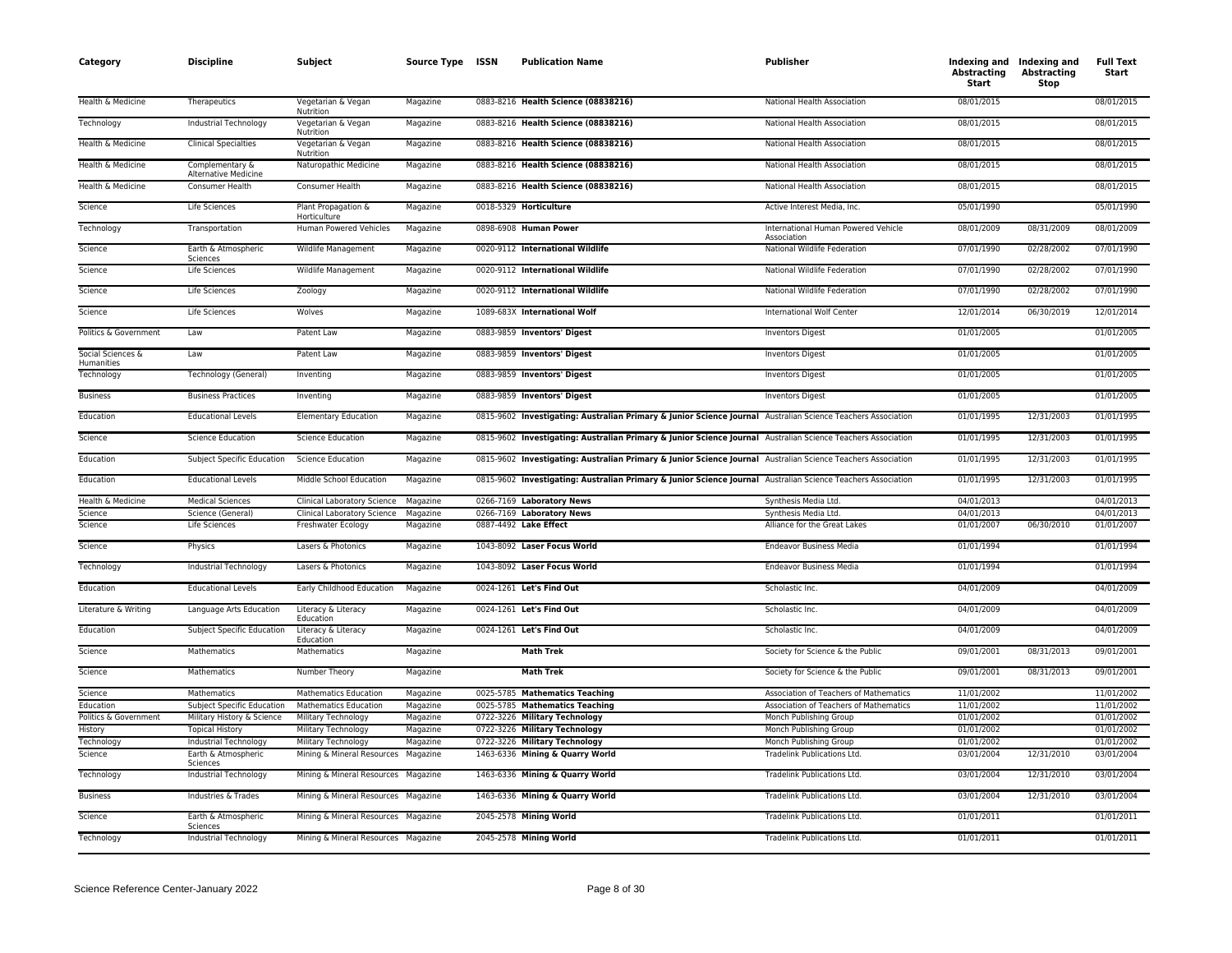| Category                        | <b>Discipline</b>                                         | Subject                             | Source Type ISSN |                | <b>Publication Name</b>                                     | Publisher                                     | Abstracting<br>Start | Indexing and Indexing and<br>Abstracting<br>Stop | <b>Full Text</b><br>Start |
|---------------------------------|-----------------------------------------------------------|-------------------------------------|------------------|----------------|-------------------------------------------------------------|-----------------------------------------------|----------------------|--------------------------------------------------|---------------------------|
| <b>Business</b>                 | Industries & Trades                                       | Mining & Mineral Resources Magazine |                  |                | 2045-2578 Mining World                                      | Tradelink Publications Ltd.                   | 01/01/2011           |                                                  | 01/01/2011                |
| History                         | Archaeology                                               | Archaeology                         | Magazine         |                | 0026-5403 Minnesota Archaeologist                           | Minnesota Archaeological Society              | 01/01/2007           |                                                  | 01/01/2007                |
| Technology                      | Technology (General)                                      | Technology (General)                | Magazine         |                | 1096-3715 MIT's Technology Review                           | MIT Technology Review                         | 02/01/1997           | 04/30/1998                                       | 02/01/1997                |
| General Interest                | Special Group Interest                                    | Children's Interest                 | Magazine         |                | Monkeyshines on Health & Science                            | Great Neck Publishing                         | 01/01/1997           | 03/31/2004                                       | 01/01/1997                |
| Science                         | Earth & Atmospheric<br>Sciences                           | Earth & Atmospheric<br>Sciences     | Magazine         |                | Monkeyshines on Health & Science                            | <b>Great Neck Publishing</b>                  | 01/01/1997           | 03/31/2004                                       | 01/01/1997                |
| Science                         | Life Sciences                                             | Life Sciences                       | Magazine         |                | Monkeyshines on Health & Science                            | <b>Great Neck Publishing</b>                  | 01/01/1997           | 03/31/2004                                       | 01/01/1997                |
| Science                         | Earth & Atmospheric<br>Sciences                           | Meteorology                         | Magazine         |                | 0027-0296 Monthly Climatic Data for the World               | National Oceanic & Atmospheric Administration | 07/01/2007           |                                                  | 07/01/2007                |
| Science                         | Earth & Atmospheric<br>Sciences                           | Weather & Climate                   | Magazine         |                | 0027-0296 Monthly Climatic Data for the World               | National Oceanic & Atmospheric Administration | 07/01/2007           |                                                  | 07/01/2007                |
| Science                         | Power & Energy                                            | Power & Energy                      | Magazine         |                | 0095-7356 Monthly Energy Review                             | Superintendent of Documents                   | 01/01/2000           |                                                  | 01/01/2000                |
| Technology                      | Power & Energy                                            | Power & Energy                      | Magazine         |                | 0095-7356 Monthly Energy Review                             | Superintendent of Documents                   | 01/01/2000           |                                                  | 01/01/2000                |
| Politics & Government           | Activism & Advocacy                                       | Environmentalism                    | Magazine         |                | 0027-1535 Mother Earth News                                 | Ogden Publications, Inc.                      | 03/01/1990           |                                                  | 03/01/1990                |
| Social Sciences &<br>Humanities | Activism & Advocacy                                       | Environmentalism                    | Magazine         |                | 0027-1535 Mother Earth News                                 | Ogden Publications, Inc.                      | 03/01/1990           |                                                  | 03/01/1990                |
| Science                         | Earth & Atmospheric                                       | Environmentalism                    | Magazine         |                | 0027-1535 Mother Earth News                                 | Ogden Publications, Inc.                      | 03/01/1990           |                                                  | 03/01/1990                |
| Science                         | Sciences<br><b>Life Sciences</b>                          | Environmentalism                    | Magazine         |                | 0027-1535 Mother Earth News                                 | Ogden Publications, Inc.                      | 03/01/1990           |                                                  | 03/01/1990                |
| General Interest                | Special Group Interest                                    | Children's Interest                 | Magazine         | 1090-0381 Muse |                                                             | Cricket Media                                 | 04/01/2015           |                                                  | 09/01/2015                |
| History                         | History (General)                                         | History (General)                   | Magazine         | 1090-0381 Muse |                                                             | Cricket Media                                 | 04/01/2015           |                                                  | 09/01/2015                |
| Arts & Entertainment            | Visual Arts                                               | <b>Visual Arts</b>                  | Magazine         | 1090-0381 Muse |                                                             | Cricket Media                                 | 04/01/2015           |                                                  | 09/01/2015                |
| Science                         | Science (General)                                         | Science (General)                   | Magazine         | 1090-0381 Muse |                                                             | Cricket Media                                 | 04/01/2015           |                                                  | 09/01/2015                |
| Social Sciences &<br>Humanities | Social Sciences &<br>Humanities (General)                 | Ethnic & Cultural Studies           | Magazine         |                | 0027-9358 National Geographic                               | National Geographic Partners LLC              | 01/01/1995           |                                                  | 01/01/1995                |
| Education                       | <b>Subject Specific Education</b>                         | Ethnic & Cultural Studies           | Magazine         |                | 0027-9358 National Geographic                               | National Geographic Partners LLC              | 01/01/1995           |                                                  | 01/01/1995                |
| Social Sciences &               | Social Science Theory &<br>Study                          | Ethnic & Cultural Studies           | Magazine         |                | 0027-9358 National Geographic                               | National Geographic Partners LLC              | 01/01/1995           |                                                  | 01/01/1995                |
| Humanities<br>Science           | Earth & Atmospheric                                       | Geography & Cartography             | Magazine         |                | 0027-9358 National Geographic                               | National Geographic Partners LLC              | 01/01/1995           |                                                  | 01/01/1995                |
| Social Sciences &               | Sciences<br>Geography & Cartography                       | Geography & Cartography             | Magazine         |                | 0027-9358 National Geographic                               | National Geographic Partners LLC              | 01/01/1995           |                                                  | 01/01/1995                |
| Humanities<br>General Interest  | Special Group Interest                                    | Children's Interest                 | Magazine         |                | 1541-3357 National Geographic Explorer                      | National Geographic Partners LLC              | 06/01/2007           | 05/31/2013                                       | 06/01/2007                |
| Science                         | Science (General)                                         | Science (General)                   | Magazine         |                | 1541-3357 National Geographic Explorer                      | National Geographic Partners LLC              | 06/01/2007           | 05/31/2013                                       | 06/01/2007                |
| Science                         | Life Sciences                                             | Life Sciences                       | Magazine         |                | 1541-3357 National Geographic Explorer - Pathfinder Edition | National Geographic Partners LLC              | 09/01/2013           | 04/30/2016                                       | 09/01/2013                |
| General Interest                | Special Group Interest                                    | Children's Interest                 | Magazine         |                | 1541-3357 National Geographic Explorer - Pioneer Edition    | National Geographic Partners LLC              | 09/01/2013           | 04/30/2020                                       | 09/01/2013                |
| Science                         | Life Sciences                                             | Zoology                             | Magazine         |                | 1541-3357 National Geographic Explorer - Pioneer Edition    | National Geographic Partners LLC              | 09/01/2013           | 04/30/2020                                       | 09/01/2013                |
| General Interest                | Special Group Interest                                    | Children's Interest                 | Magazine         |                | 1542-3042 National Geographic Kids                          | National Geographic Partners LLC              | 10/01/2002           |                                                  | 10/01/2002                |
| Social Sciences &               | Social Sciences &                                         | Ethnic & Cultural Studies           | Magazine         |                | 1542-3042 National Geographic Kids                          | National Geographic Partners LLC              | 10/01/2002           |                                                  | 10/01/2002                |
| Humanities<br>Education         | Humanities (General)<br><b>Subject Specific Education</b> | Ethnic & Cultural Studies           | Magazine         |                | 1542-3042 National Geographic Kids                          | National Geographic Partners LLC              | 10/01/2002           |                                                  | 10/01/2002                |
| Social Sciences &               | Social Science Theory &                                   | Ethnic & Cultural Studies           | Magazine         |                | 1542-3042 National Geographic Kids                          | National Geographic Partners LLC              | 10/01/2002           |                                                  | 10/01/2002                |
| Humanities<br>Science           | Study<br>Science (General)                                | Science (General)                   | Magazine         |                | 1542-3042 National Geographic Kids                          | National Geographic Partners LLC              | 10/01/2002           |                                                  | 10/01/2002                |
| Science                         | Earth & Atmospheric                                       | <b>National Parks</b>               | Magazine         |                | 0276-8186 National Parks                                    | National Parks Conservation Association       | 01/01/1990           |                                                  | 01/01/1990                |
| Science                         | Sciences<br>Life Sciences                                 | <b>National Parks</b>               | Magazine         |                | 0276-8186 National Parks                                    | National Parks Conservation Association       | 01/01/1990           |                                                  | 01/01/1990                |
| Politics & Government           | Public Policy &<br>Administration                         | <b>National Parks</b>               | Magazine         |                | 0276-8186 National Parks                                    | National Parks Conservation Association       | 01/01/1990           |                                                  | 01/01/1990                |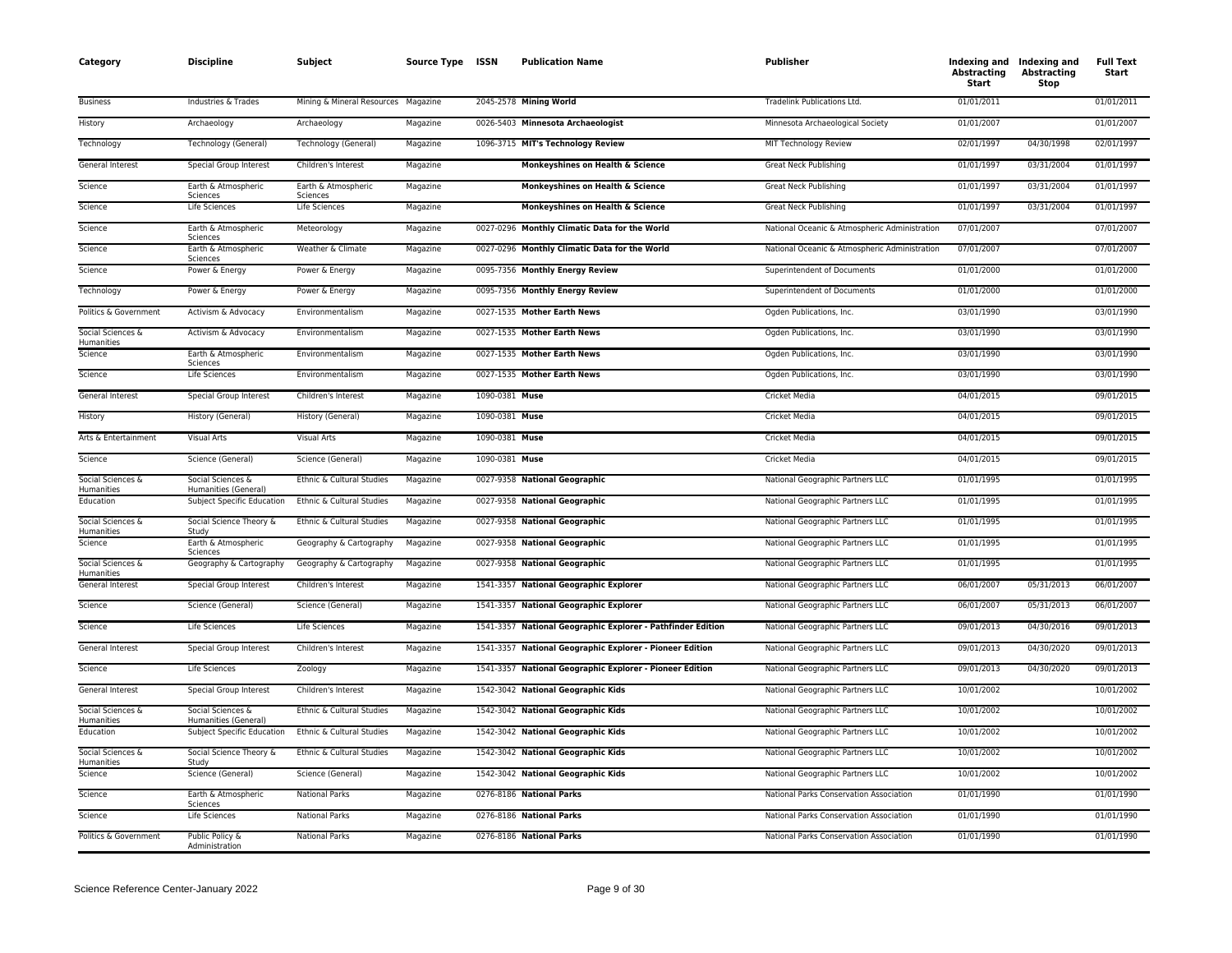| Category                        | <b>Discipline</b>                        | <b>Subject</b>                                    | Source Type ISSN |                   | <b>Publication Name</b>                     | Publisher                                 | <b>Abstracting</b><br>Start | Indexing and Indexing and<br><b>Abstracting</b><br>Stop | <b>Full Text</b><br>Start |
|---------------------------------|------------------------------------------|---------------------------------------------------|------------------|-------------------|---------------------------------------------|-------------------------------------------|-----------------------------|---------------------------------------------------------|---------------------------|
| Social Sciences &<br>Humanities | Public Policy &<br>Administration        | <b>National Parks</b>                             | Magazine         |                   | 0276-8186 National Parks                    | National Parks Conservation Association   | 01/01/1990                  |                                                         | 01/01/1990                |
| Science                         | Earth & Atmospheric<br>Sciences          | Environmental Management Magazine<br>& Protection |                  |                   | 0164-0712 National Wetlands Newsletter      | Environmental Law Institute               | 01/01/2008                  |                                                         | 01/01/2008                |
| Science                         | Life Sciences                            | Environmental Management Magazine<br>& Protection |                  |                   | 0164-0712 National Wetlands Newsletter      | Environmental Law Institute               | 01/01/2008                  |                                                         | 01/01/2008                |
| Science                         | Earth & Atmospheric<br>Sciences          | Wildlife Management                               | Magazine         |                   | 1545-5157 National Wildlife (World Edition) | National Wildlife Federation              | 06/01/1990                  |                                                         | 06/01/1990                |
| Science                         | Life Sciences                            | Wildlife Management                               | Magazine         |                   | 1545-5157 National Wildlife (World Edition) | National Wildlife Federation              | 06/01/1990                  |                                                         | 06/01/1990                |
| Science                         | Earth & Atmospheric<br>Sciences          | Earth & Atmospheric<br>Sciences                   | Magazine         |                   | 0028-0712 Natural History                   | Natural History Magazine, Inc.            | 05/01/1990                  |                                                         | 05/01/1990                |
| Science                         | Life Sciences                            | Life Sciences                                     | Magazine         |                   | 0028-0712 Natural History                   | Natural History Magazine, Inc.            | 05/01/1990                  |                                                         | 05/01/1990                |
| Science                         | Earth & Atmospheric<br>Sciences          | Environmental Law                                 | Magazine         |                   | 0882-3812 Natural Resources & Environment   | American Bar Association                  | 01/01/2008                  |                                                         | 01/01/2008                |
| Politics & Government           | Law                                      | Environmental Law                                 | Magazine         |                   | 0882-3812 Natural Resources & Environment   | American Bar Association                  | 01/01/2008                  |                                                         | 01/01/2008                |
| Social Sciences &<br>Humanities | Law                                      | Environmental Law                                 | Magazine         |                   | 0882-3812 Natural Resources & Environment   | American Bar Association                  | 01/01/2008                  |                                                         | 01/01/2008                |
| Science                         | Life Sciences                            | Environmental Law                                 | Magazine         |                   | 0882-3812 Natural Resources & Environment   | American Bar Association                  | 01/01/2008                  |                                                         | 01/01/2008                |
| Science                         | Earth & Atmospheric<br>Sciences          | Environmental Management Magazine<br>& Protection |                  |                   | 0882-3812 Natural Resources & Environment   | American Bar Association                  | 01/01/2008                  |                                                         | 01/01/2008                |
| Science                         | Life Sciences                            | Environmental Management Magazine<br>& Protection |                  |                   | 0882-3812 Natural Resources & Environment   | American Bar Association                  | 01/01/2008                  |                                                         | 01/01/2008                |
| Science                         | Earth & Atmospheric<br>Sciences          | Earth & Atmospheric<br>Sciences                   | Magazine         |                   | 1324-2598 Nature Australia                  | Australian Museum                         | 07/01/2001                  | 12/31/2005                                              | 07/01/2001                |
| Science                         | Life Sciences                            | <b>Life Sciences</b>                              | Magazine         |                   | 1324-2598 Nature Australia                  | Australian Museum                         | 07/01/2001                  | 12/31/2005                                              | 07/01/2001                |
| Science                         | Science (General)                        | Science (General)                                 | Magazine         |                   | 0262-4079 New Scientist                     | New Scientist Ltd.                        | 01/01/2002                  |                                                         | 01/01/2002                |
| Science                         | Earth & Atmospheric<br>Sciences          | Environmental Management Magazine<br>& Protection |                  |                   | 2157-1082 New York State Conservationist    | <b>NYS Conservationist</b>                | 08/01/1995                  |                                                         | 08/01/1995                |
| Science                         | Life Sciences                            | Environmental Management Magazine<br>& Protection |                  |                   | 2157-1082 New York State Conservationist    | <b>NYS Conservationist</b>                | 08/01/1995                  |                                                         | 08/01/1995                |
| Science                         | Aerospace Sciences                       | Astronomy                                         | Magazine         |                   | 1546-9743 Night Sky                         | F + W Media                               | 01/01/2005                  | 03/31/2007                                              | 01/01/2005                |
| Science                         | Earth & Atmospheric<br>Sciences          | Hazardous Waste<br>Management                     | Magazine         |                   | 0276-2897 Nuclear Waste News                | Jade Media Partners                       | 02/01/2009                  | 01/26/2016                                              | 02/01/2009                |
| Science                         | Life Sciences                            | Hazardous Waste<br>Management                     | Magazine         |                   | 0276-2897 Nuclear Waste News                | Jade Media Partners                       | 02/01/2009                  | 01/26/2016                                              | 02/01/2009                |
| Science                         | Life Sciences                            | <b>Nutrition Science</b>                          | Magazine         |                   | 0885-7792 Nutrition Action Health Letter    | Center for Science in the Public Interest | 01/01/1994                  |                                                         | 01/01/1994                |
| Health & Medicine               | <b>Medical Sciences</b>                  | <b>Nutrition Science</b>                          | Magazine         |                   | 0885-7792 Nutrition Action Health Letter    | Center for Science in the Public Interest | 01/01/1994                  |                                                         | 01/01/1994                |
| Technology                      | Industrial Technology                    | <b>Nutrition Science</b>                          | Magazine         |                   | 0885-7792 Nutrition Action Health Letter    | Center for Science in the Public Interest | 01/01/1994                  |                                                         | 01/01/1994                |
| Politics & Government           | Public Health                            | Food Safety                                       | Magazine         |                   | 0885-7792 Nutrition Action Health Letter    | Center for Science in the Public Interest | 01/01/1994                  |                                                         | 01/01/1994                |
| Health & Medicine               | <b>Public Health</b>                     | <b>Food Safety</b>                                | Magazine         |                   | 0885-7792 Nutrition Action Health Letter    | Center for Science in the Public Interest | 01/01/1994                  |                                                         | 01/01/1994                |
| Social Sciences &<br>Humanities | Public Health                            | Food Safety                                       | Magazine         |                   | 0885-7792 Nutrition Action Health Letter    | Center for Science in the Public Interest | 01/01/1994                  |                                                         | 01/01/1994                |
| Health & Medicine               | Safety & Accident Prevention Food Safety |                                                   | Magazine         |                   | 0885-7792 Nutrition Action Health Letter    | Center for Science in the Public Interest | 01/01/1994                  |                                                         | 01/01/1994                |
| <b>Business</b>                 | Industries & Trades                      | Food Safety                                       | Magazine         |                   | 0885-7792 Nutrition Action Health Letter    | Center for Science in the Public Interest | 01/01/1994                  |                                                         | 01/01/1994                |
| Health & Medicine               | Consumer Health                          | Consumer Health                                   | Magazine         |                   | 0885-7792 Nutrition Action Health Letter    | Center for Science in the Public Interest | 01/01/1994                  |                                                         | 01/01/1994                |
| Science                         | Aerospace Sciences                       | Astronomy                                         | Magazine         | 0163-0946 Odyssey |                                             | Cricket Media                             | 01/01/1994                  | 03/31/2015                                              | 01/01/1994                |
| General Interest                | Special Group Interest                   | Children's Interest                               | Magazine         | 0163-0946 Odyssey |                                             | Cricket Media                             | 01/01/1994                  | 03/31/2015                                              | 01/01/1994                |
| Science                         | Science (General)                        | Science (General)                                 | Magazine         | 0149-8711 Omni    |                                             | General Media International, Inc.         | 07/01/1990                  | 12/31/1995                                              | 07/01/1990                |
| Home & Living                   | <b>Outdoor Recreation</b>                | <b>Outdoor Recreation</b>                         | Magazine         |                   | 0883-6809 Out of Doors                      | South Dakota Wildlife Federation          | 12/01/2004                  |                                                         | 12/01/2004                |
| Sports & Leisure                | <b>Outdoor Recreation</b>                | <b>Outdoor Recreation</b>                         | Magazine         |                   | 0883-6809 Out of Doors                      | South Dakota Wildlife Federation          | 12/01/2004                  |                                                         | 12/01/2004                |
| Science                         | Earth & Atmospheric<br>Sciences          | Wildlife Management                               | Magazine         |                   | 0883-6809 Out of Doors                      | South Dakota Wildlife Federation          | 12/01/2004                  |                                                         | 12/01/2004                |
| Science                         | Life Sciences                            | Wildlife Management                               | Magazine         |                   | 0883-6809 Out of Doors                      | South Dakota Wildlife Federation          | 12/01/2004                  |                                                         | 12/01/2004                |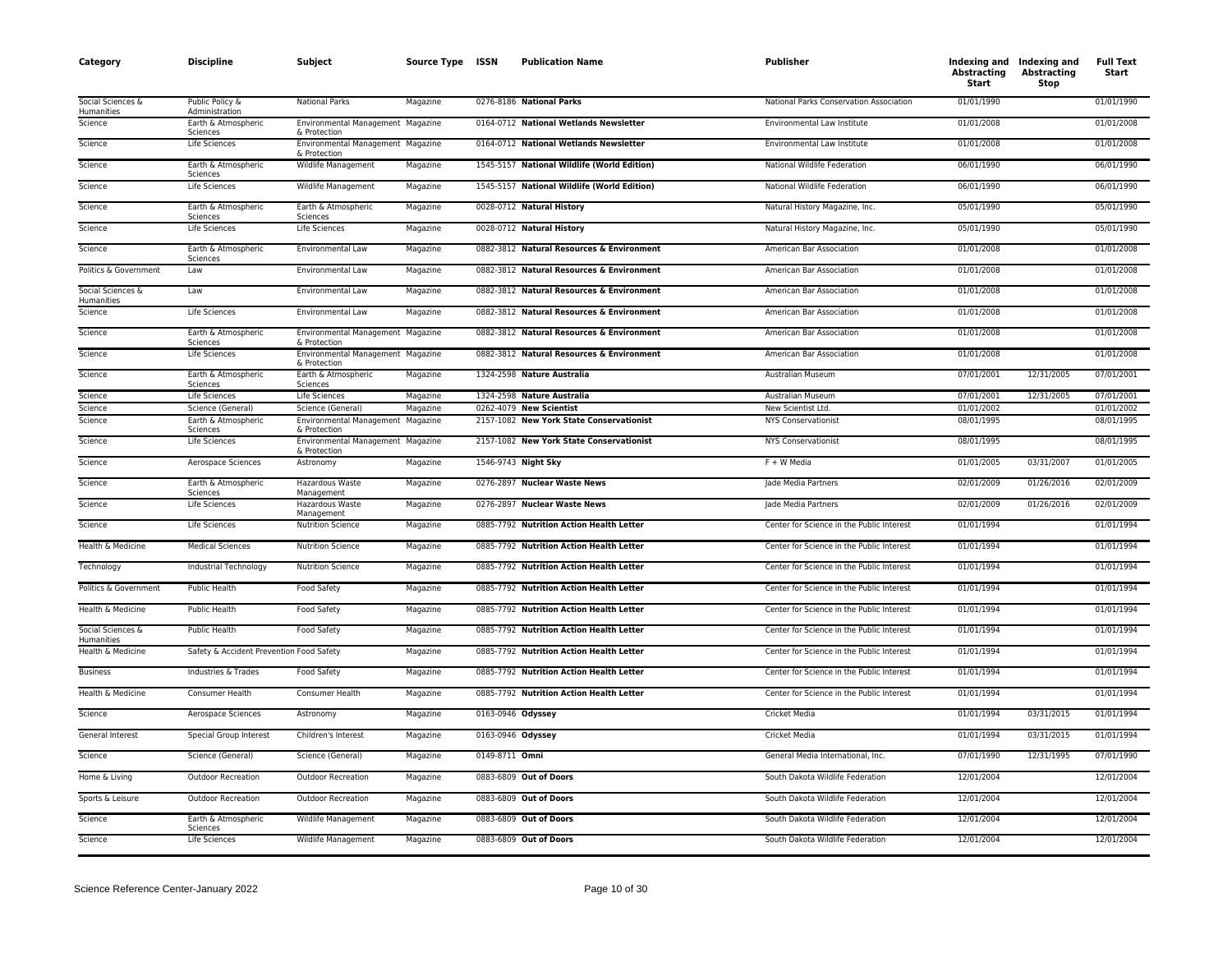| Category                        | <b>Discipline</b>                 | Subject                                                          | Source Type ISSN | <b>Publication Name</b>                        | Publisher                                                      | <b>Abstracting</b><br>Start | Indexing and Indexing and<br>Abstracting<br>Stop | <b>Full Text</b><br>Start |
|---------------------------------|-----------------------------------|------------------------------------------------------------------|------------------|------------------------------------------------|----------------------------------------------------------------|-----------------------------|--------------------------------------------------|---------------------------|
| Home & Living                   | Outdoor Recreation                | Hunting & Fishing                                                | Magazine         | 0030-7076 Outdoor Life                         | <b>Bonnier Corporation</b>                                     | 01/01/2001                  | 09/30/2020                                       | 01/01/2001                |
| Sports & Leisure                | <b>Outdoor Recreation</b>         | Hunting & Fishing                                                | Magazine         | 0030-7076 Outdoor Life                         | <b>Bonnier Corporation</b>                                     | 01/01/2001                  | 09/30/2020                                       | 01/01/2001                |
| Home & Living                   | <b>Outdoor Recreation</b>         | <b>Outdoor Recreation</b>                                        | Magazine         | 0030-7076 Outdoor Life                         | <b>Bonnier Corporation</b>                                     | 01/01/2001                  | 09/30/2020                                       | 01/01/2001                |
| Sports & Leisure                | Outdoor Recreation                | Outdoor Recreation                                               | Magazine         | 0030-7076 Outdoor Life                         | <b>Bonnier Corporation</b>                                     | 01/01/2001                  | 09/30/2020                                       | 01/01/2001                |
| Technology                      | Electronics                       | Electronics                                                      | Magazine         | 1042-170X Popular Electronics                  | Poptronix Incorporated                                         | 01/01/1994                  | 12/31/1999                                       | 01/01/1994                |
| Technology                      | Technology (General)              | Technology (General)                                             | Magazine         | 0032-4558 Popular Mechanics                    | Hearst Magazines, a division of Hearst<br>Communications, Inc. | 01/01/1996                  |                                                  | 01/01/1996                |
| Science                         | Physics                           | Mechanics                                                        | Magazine         | 0032-4558 Popular Mechanics                    | Hearst Magazines, a division of Hearst<br>Communications, Inc. | 01/01/1996                  |                                                  | 01/01/1996                |
| Technology                      | Electronics                       | Electronics                                                      | Magazine         | 0161-7370 Popular Science                      | <b>Bonnier Corporation</b>                                     | 11/01/2002                  | 12/31/2020                                       | 11/01/2002                |
| Technology                      | Technology (General)              | Technology (General)                                             | Magazine         | 0161-7370 Popular Science                      | <b>Bonnier Corporation</b>                                     | 11/01/2002                  | 12/31/2020                                       | 11/01/2002                |
| Home & Living                   | Exercise & Fitness                | Exercise & Fitness                                               | Magazine         | 0032-8006 Prevention                           | Hearst Magazines, a division of Hearst<br>Communications, Inc. | 05/01/1990                  |                                                  | 05/01/1990                |
| Sports & Leisure                | Exercise & Fitness                | Exercise & Fitness                                               | Magazine         | 0032-8006 Prevention                           | Hearst Magazines, a division of Hearst<br>Communications, Inc. | 05/01/1990                  |                                                  | 05/01/1990                |
| Health & Medicine               | Exercise & Fitness                | Exercise & Fitness                                               | Magazine         | 0032-8006 Prevention                           | Hearst Magazines, a division of Hearst<br>Communications, Inc. | 05/01/1990                  |                                                  | 05/01/1990                |
| Health & Medicine               |                                   | Health & Medicine (General) Health & Medicine (General) Magazine |                  | 0032-8006 Prevention                           | Hearst Magazines, a division of Hearst<br>Communications, Inc. | 05/01/1990                  |                                                  | 05/01/1990                |
| Science                         | <b>Life Sciences</b>              | <b>Nutrition Science</b>                                         | Magazine         | 0032-8006 Prevention                           | Hearst Magazines, a division of Hearst<br>Communications, Inc. | 05/01/1990                  |                                                  | 05/01/1990                |
| Health & Medicine               | <b>Medical Sciences</b>           | <b>Nutrition Science</b>                                         | Magazine         | 0032-8006 Prevention                           | Hearst Magazines, a division of Hearst<br>Communications, Inc. | 05/01/1990                  |                                                  | 05/01/1990                |
| Technology                      | Industrial Technology             | <b>Nutrition Science</b>                                         | Magazine         | 0032-8006 Prevention                           | Hearst Magazines, a division of Hearst<br>Communications, Inc. | 05/01/1990                  |                                                  | 05/01/1990                |
| Social Sciences &<br>Humanities | Psychology                        | Psychology                                                       | Magazine         | 0033-3107 Psychology Today                     | Sussex Publishers LLC                                          | 01/01/1992                  |                                                  | 01/01/1992                |
| Health & Medicine               | <b>Clinical Specialties</b>       | Psychology                                                       | Magazine         | 0033-3107 Psychology Today                     | Sussex Publishers LLC                                          | 01/01/1992                  |                                                  | 01/01/1992                |
| Home & Living                   | Gardens & Gardening               | Gardens & Gardening                                              | Magazine         | 0885-3894 Public Garden                        | American Public Gardens Association                            | 01/01/2015                  |                                                  | 01/01/2015                |
| Science                         | Life Sciences                     | Gardens & Gardening                                              | Magazine         | 0885-3894 Public Garden                        | American Public Gardens Association                            | 01/01/2015                  |                                                  | 01/01/2015                |
| General Interest                | Special Group Interest            | Children's Interest                                              | Magazine         | 0738-6656 Ranger Rick                          | National Wildlife Federation                                   | 01/01/1994                  |                                                  | 01/01/1994                |
| Science                         | Life Sciences                     | Zoology                                                          | Magazine         | 0738-6656 Ranger Rick                          | National Wildlife Federation                                   | 01/01/1994                  |                                                  | 01/01/1994                |
| Science                         | Earth & Atmospheric<br>Sciences   | Renewable Energy                                                 | Magazine         | 1462-6381 Renewable Energy World               | Clarion Events, Inc.                                           | 02/01/2009                  | 05/31/2018                                       | 02/01/2009                |
| Science                         | Life Sciences                     | Renewable Energy                                                 | Magazine         | 1462-6381 Renewable Energy World               | Clarion Events, Inc.                                           | 02/01/2009                  | 05/31/2018                                       | 02/01/2009                |
| Science                         | Power & Energy                    | Renewable Energy                                                 | Magazine         | 1462-6381 Renewable Energy World               | Clarion Events, Inc.                                           | 02/01/2009                  | 05/31/2018                                       | 02/01/2009                |
| Technology                      | Power & Energy                    | Renewable Energy                                                 | Magazine         | 1462-6381 Renewable Energy World               | Clarion Events, Inc.                                           | 02/01/2009                  | 05/31/2018                                       | 02/01/2009                |
| Technology                      | Construction & Building           | Roads & Road Construction                                        | Magazine         | 8750-9229 Roads & Bridges                      | Scranton Gillette Communications Inc.                          | 07/01/1996                  |                                                  | 07/01/1996                |
| Technology                      | Engineering                       | Roads & Road Construction                                        | Magazine         | 8750-9229 Roads & Bridges                      | Scranton Gillette Communications Inc.                          | 07/01/1996                  |                                                  | 07/01/1996                |
| Technology                      | Transportation                    | Roads & Road Construction                                        | Magazine         | 8750-9229 Roads & Bridges                      | Scranton Gillette Communications Inc.                          | 07/01/1996                  |                                                  | 07/01/1996                |
| Technology                      | Construction & Building           | <b>Bridge Construction</b>                                       | Magazine         | 8750-9229 Roads & Bridges                      | Scranton Gillette Communications Inc.                          | 07/01/1996                  |                                                  | 07/01/1996                |
| Technology                      | Engineering                       | <b>Bridge Construction</b>                                       | Magazine         | 8750-9229 Roads & Bridges                      | Scranton Gillette Communications Inc.                          | 07/01/1996                  |                                                  | 07/01/1996                |
| Technology                      | Transportation                    | <b>Bridge Construction</b>                                       | Magazine         | 8750-9229 Roads & Bridges                      | Scranton Gillette Communications Inc.                          | 07/01/1996                  |                                                  | 07/01/1996                |
| Science                         | Mathematics                       | Mathematics Education                                            | Magazine         | 0732-7773 Scholastic DynaMath                  | Scholastic Inc.                                                | 09/01/2003                  |                                                  | 09/01/2003                |
| Education                       | <b>Subject Specific Education</b> | <b>Mathematics Education</b>                                     | Magazine         | 0732-7773 Scholastic DynaMath                  | Scholastic Inc.                                                | 09/01/2003                  |                                                  | 09/01/2003                |
| Science                         | Mathematics                       | Mathematics Education                                            | Magazine         | <b>Scholastic DynaMath (Teacher's Edition)</b> | Scholastic Inc.                                                | 09/01/2003                  |                                                  | 09/01/2003                |
| Education                       | Subject Specific Education        | <b>Mathematics Education</b>                                     | Magazine         | <b>Scholastic DynaMath (Teacher's Edition)</b> | Scholastic Inc.                                                | 09/01/2003                  |                                                  | 09/01/2003                |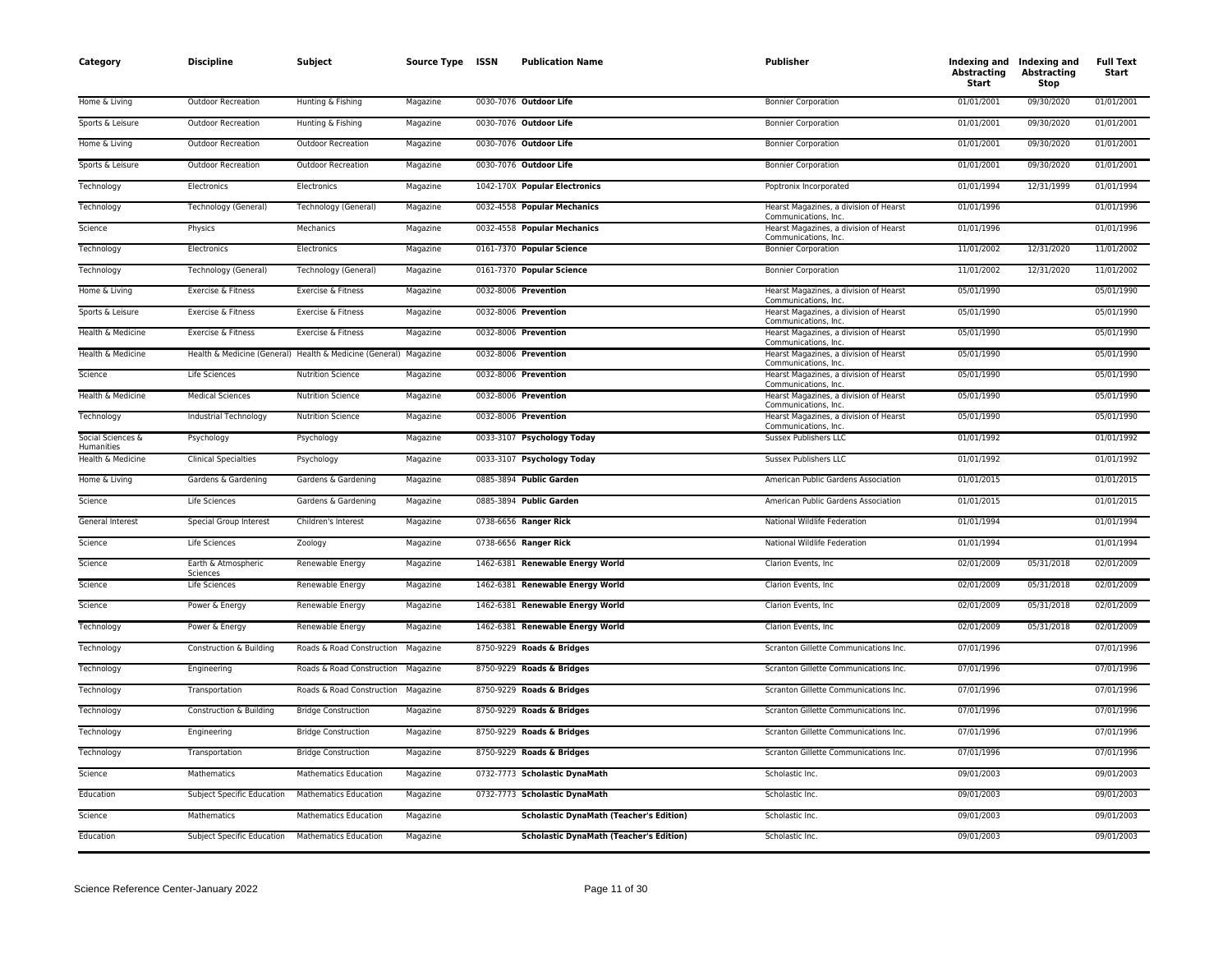| Category              | <b>Discipline</b>                 | Subject                      | Source Type ISSN | <b>Publication Name</b>                            | <b>Publisher</b>                                       | <b>Abstracting</b><br>Start | Indexing and Indexing and<br><b>Abstracting</b><br>Stop | <b>Full Text</b><br>Start |
|-----------------------|-----------------------------------|------------------------------|------------------|----------------------------------------------------|--------------------------------------------------------|-----------------------------|---------------------------------------------------------|---------------------------|
| Education             | Teaching & Instruction            | Teaching & Instruction       | Magazine         | <b>Scholastic DynaMath (Teacher's Edition)</b>     | Scholastic Inc.                                        | 09/01/2003                  |                                                         | 09/01/2003                |
| Science               | Mathematics                       | <b>Mathematics Education</b> | Magazine         | 0198-8379 Scholastic Math                          | Scholastic Inc.                                        | 01/01/1999                  |                                                         | 01/01/1999                |
| Education             | <b>Subject Specific Education</b> | <b>Mathematics Education</b> | Magazine         | 0198-8379 Scholastic Math                          | Scholastic Inc.                                        | 01/01/1999                  |                                                         | 01/01/1999                |
| Education             | <b>Educational Levels</b>         | Secondary Education          | Magazine         | 0198-8379 Scholastic Math                          | Scholastic Inc.                                        | 01/01/1999                  |                                                         | 01/01/1999                |
| Science               | Mathematics                       | <b>Mathematics Education</b> | Magazine         | <b>Scholastic Math (Teacher's Edition)</b>         | Scholastic Inc.                                        | 10/04/1999                  |                                                         | 10/04/1999                |
| Education             | Subject Specific Education        | Mathematics Education        | Magazine         | <b>Scholastic Math (Teacher's Edition)</b>         | Scholastic Inc.                                        | 10/04/1999                  |                                                         | 10/04/1999                |
| Education             | Teaching & Instruction            | Teaching & Instruction       | Magazine         | <b>Scholastic Math (Teacher's Edition)</b>         | Scholastic Inc.                                        | 10/04/1999                  |                                                         | 10/04/1999                |
| General Interest      | <b>Special Group Interest</b>     | Children's Interest          | Magazine         | 0736-0533 Scholastic News -- Edition 1             | Scholastic Inc.                                        | 07/01/1999                  |                                                         | 07/01/1999                |
| Education             | <b>Educational Levels</b>         | <b>Elementary Education</b>  | Magazine         | 0736-0533 Scholastic News -- Edition 1             | Scholastic Inc.                                        | 07/01/1999                  |                                                         | 07/01/1999                |
| Education             | <b>Educational Levels</b>         | <b>Elementary Education</b>  | Magazine         | 1070-1176 Scholastic News -- Edition 2             | Scholastic Inc.                                        | 07/01/1999                  |                                                         | 07/01/1999                |
| Education             | Teaching & Instruction            | Teaching & Instruction       | Magazine         | 1070-1176 Scholastic News -- Edition 2             | Scholastic Inc.                                        | 07/01/1999                  |                                                         | 07/01/1999                |
| Education             | <b>Educational Levels</b>         | <b>Elementary Education</b>  | Magazine         | 0736-0576 Scholastic News -- Edition 3             | Scholastic Inc.                                        | 07/01/1999                  |                                                         | 07/01/1999                |
| Education             | <b>Educational Levels</b>         | <b>Elementary Education</b>  | Magazine         | 0736-0592 Scholastic News -- Edition 4             | Scholastic Inc.                                        | 07/01/1999                  |                                                         | 07/01/1999                |
| Literature & Writing  | Literary Forms & Genres           | Children's Literature        | Magazine         | 0036-6412 Scholastic Scope                         | Scholastic Inc.                                        | 07/01/1999                  |                                                         | 07/01/1999                |
| General Interest      | Special Group Interest            | Children's Interest          | Magazine         | 1010-144X Scholastic SuperScience                  | Scholastic Inc.                                        | 01/01/1998                  |                                                         | 01/01/1998                |
| Science               | <b>Science Education</b>          | <b>Science Education</b>     | Magazine         | 1010-144X Scholastic SuperScience                  | Scholastic Inc.                                        | 01/01/1998                  |                                                         | 01/01/1998                |
| Education             | Subject Specific Education        | <b>Science Education</b>     | Magazine         | 1010-144X Scholastic SuperScience                  | Scholastic Inc.                                        | 01/01/1998                  |                                                         | 01/01/1998                |
| Education             | <b>Educational Levels</b>         | Middle School Education      | Magazine         | 1010-144X Scholastic SuperScience                  | Scholastic Inc.                                        | 01/01/1998                  |                                                         | 01/01/1998                |
| Science               | <b>Science Education</b>          | <b>Science Education</b>     | Magazine         | <b>Scholastic SuperScience (Teacher's Edition)</b> | Scholastic Inc.                                        | 05/01/1999                  |                                                         | 05/01/1999                |
| Education             | Subject Specific Education        | <b>Science Education</b>     | Magazine         | <b>Scholastic SuperScience (Teacher's Edition)</b> | Scholastic Inc.                                        | 05/01/1999                  |                                                         | 05/01/1999                |
| Education             | Teaching & Instruction            | Teaching & Instruction       | Magazine         | <b>Scholastic SuperScience (Teacher's Edition)</b> | Scholastic Inc.                                        | 05/01/1999                  |                                                         | 05/01/1999                |
| Science               | Science (General)                 | Science (General)            | Magazine         | <b>Science &amp; Theology News</b>                 | Science & Theology News                                | 10/01/2004                  | 07/31/2006                                              | 10/01/2004                |
| Religion              | Religion (General)                | Religion (General)           | Magazine         | <b>Science &amp; Theology News</b>                 | Science & Theology News                                | 10/01/2004                  | 07/31/2006                                              | 10/01/2004                |
| General Interest      | News                              | News                         | Magazine         | 0036-8423 Science News                             | Society for Science & the Public                       | 01/04/1975                  |                                                         | 01/04/1975                |
| Politics & Government | News                              | News                         | Magazine         | 0036-8423 Science News                             | Society for Science & the Public                       | 01/04/1975                  |                                                         | 01/04/1975                |
| Science               | Science (General)                 | Science (General)            | Magazine         | 0036-8423 Science News                             | Society for Science & the Public                       | 01/04/1975                  |                                                         | 01/04/1975                |
| General Interest      | Special Group Interest            | Children's Interest          | Magazine         | <b>Science News for Kids</b>                       | Society for Science & the Public                       | 09/01/2006                  | 12/31/2012                                              | 09/01/2006                |
| Science               | Science (General)                 | Science (General)            | Magazine         | <b>Science News for Kids</b>                       | Society for Science & the Public                       | 09/01/2006                  | 12/31/2012                                              | 09/01/2006                |
| Science               | <b>Science Education</b>          | <b>Science Education</b>     | Magazine         | <b>Science News for Students</b>                   | Society for Science & the Public                       | 01/01/2013                  |                                                         | 01/01/2013                |
| Education             | Subject Specific Education        | <b>Science Education</b>     | Magazine         | <b>Science News for Students</b>                   | Society for Science & the Public                       | 01/01/2013                  |                                                         | 01/01/2013                |
| Science               | Science (General)                 | Science (General)            | Magazine         | 1947-8062 Science Now                              | American Association for the Advancement of<br>Science | 01/01/2000                  |                                                         | 01/01/2000                |
| General Interest      | Special Group Interest            | Children's Interest          | Magazine         | 2157-605X Science Spin Grade 2                     | <b>Weekly Reader Corporation</b>                       | 06/01/2011                  |                                                         | 06/01/2011                |
| Science               | Science (General)                 | Science (General)            | Magazine         | 2157-605X Science Spin Grade 2                     | Weekly Reader Corporation                              | 06/01/2011                  |                                                         | 06/01/2011                |
| General Interest      | Special Group Interest            | Children's Interest          | Magazine         | 2157-667X Science Spin K-1                         | Weekly Reader Corporation                              | 06/01/2011                  |                                                         | 06/01/2011                |
| Science               | Science (General)                 | Science (General)            | Magazine         | 2157-667X Science Spin K-1                         | Weekly Reader Corporation                              | 06/01/2011                  |                                                         | 06/01/2011                |
| Science               | <b>Science Education</b>          | <b>Science Education</b>     | Magazine         | 0890-0388 Science Weekly                           | <b>Science Weekly</b>                                  | 08/17/2007                  | 01/05/2011                                              | 08/17/2007                |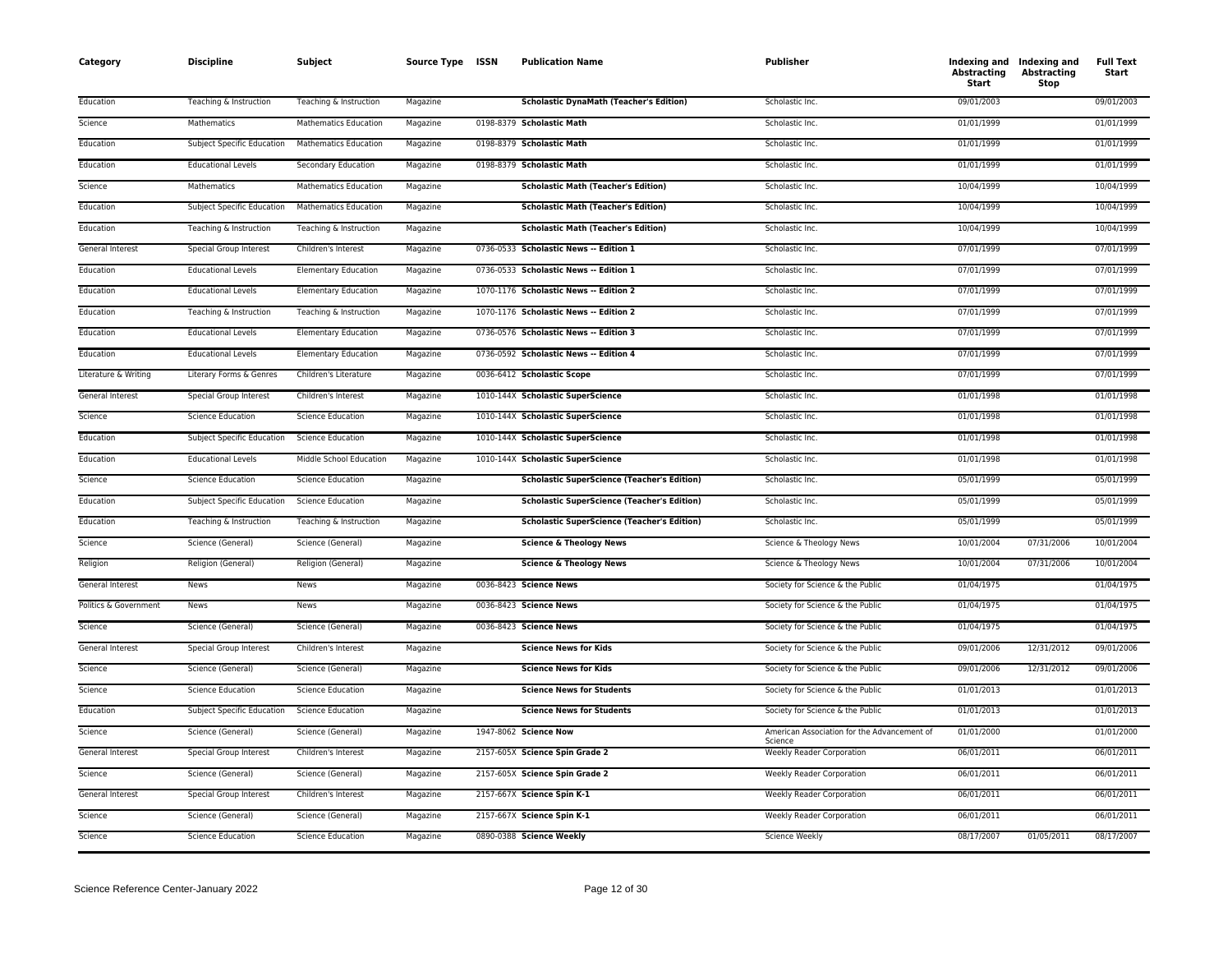| Category                        | <b>Discipline</b>                        | Subject                                           | Source Type ISSN     |                   | <b>Publication Name</b>                                                                    | <b>Publisher</b>                                        | <b>Abstracting</b><br>Start | Indexing and Indexing and<br><b>Abstracting</b><br>Stop | <b>Full Text</b><br>Start |
|---------------------------------|------------------------------------------|---------------------------------------------------|----------------------|-------------------|--------------------------------------------------------------------------------------------|---------------------------------------------------------|-----------------------------|---------------------------------------------------------|---------------------------|
| Education                       | Subject Specific Education               | <b>Science Education</b>                          | Magazine             |                   | 0890-0388 Science Weekly                                                                   | Science Weekly                                          | 08/17/2007                  | 01/05/2011                                              | 08/17/2007                |
| Science                         | <b>Science Education</b>                 | <b>Science Education</b>                          | Magazine             |                   | 1041-1410 Science World                                                                    | Scholastic Inc.                                         | 01/24/1992                  |                                                         | 01/24/1992                |
| Education                       | Subject Specific Education               | <b>Science Education</b>                          | Magazine             |                   | 1041-1410 Science World                                                                    | Scholastic Inc.                                         | 01/24/1992                  |                                                         | 01/24/1992                |
| Science                         | Science (General)                        | Science (General)                                 | Magazine             |                   | 0036-8733 Scientific American                                                              | Scientific American                                     | 01/01/2005                  |                                                         | 01/01/2007                |
| Science                         | Earth & Atmospheric<br>Sciences          | <b>Environmental Economics</b>                    | Magazine             |                   | 1947-2129 Scientific American Earth 3.0                                                    | Scientific American                                     | 09/01/2008                  | 06/30/2009                                              | 09/01/2008                |
| <b>Business</b>                 | Economics                                | <b>Environmental Economics</b>                    | Magazine             |                   | 1947-2129 Scientific American Earth 3.0                                                    | Scientific American                                     | 09/01/2008                  | 06/30/2009                                              | 09/01/2008                |
| Social Sciences &<br>Humanities | Economics                                | <b>Environmental Economics</b>                    | Magazine             |                   | 1947-2129 Scientific American Earth 3.0                                                    | Scientific American                                     | 09/01/2008                  | 06/30/2009                                              | 09/01/2008                |
| Science                         | Life Sciences                            | <b>Environmental Economics</b>                    | Magazine             |                   | 1947-2129 Scientific American Earth 3.0                                                    | Scientific American                                     | 09/01/2008                  | 06/30/2009                                              | 09/01/2008                |
| Science                         | Earth & Atmospheric<br>Sciences          | Renewable Energy                                  | Magazine             |                   | 1947-2129 Scientific American Earth 3.0                                                    | Scientific American                                     | 09/01/2008                  | 06/30/2009                                              | 09/01/2008                |
| Science                         | Life Sciences                            | Renewable Energy                                  | Magazine             |                   | 1947-2129 Scientific American Earth 3.0                                                    | Scientific American                                     | 09/01/2008                  | 06/30/2009                                              | 09/01/2008                |
| Science                         | Power & Energy                           | Renewable Energy                                  | Magazine             |                   | 1947-2129 Scientific American Earth 3.0                                                    | Scientific American                                     | 09/01/2008                  | 06/30/2009                                              | 09/01/2008                |
| Technology                      | Power & Energy                           | Renewable Energy                                  | Magazine             |                   | 1947-2129 Scientific American Earth 3.0                                                    | Scientific American                                     | 09/01/2008                  | 06/30/2009                                              | 09/01/2008                |
| Home & Living                   | Parenting & Family Life                  | Parenting & Family Life                           | Magazine             |                   | 1099-5005 Scientific American Explorations                                                 | Scientific American                                     | 01/01/2000                  | 03/31/2002                                              | 01/01/2000                |
| Science                         | Science (General)                        | Science (General)                                 | Magazine             |                   | 1099-5005 Scientific American Explorations                                                 | Scientific American                                     | 01/01/2000                  | 03/31/2002                                              | 01/01/2000                |
| Health & Medicine               | <b>Medical Sciences</b>                  | Neurology                                         | Magazine             |                   | 1555-2284 Scientific American Mind                                                         | Scientific American                                     | 12/01/2004                  |                                                         | 12/01/2004                |
| Health & Medicine               | <b>Clinical Specialties</b>              | Neurology                                         | Magazine             |                   | 1555-2284 Scientific American Mind                                                         | Scientific American                                     | 12/01/2004                  |                                                         | 12/01/2004                |
| Social Sciences &<br>Humanities | Psychology                               | Psychology                                        | Magazine             |                   | 1555-2284 Scientific American Mind                                                         | Scientific American                                     | 12/01/2004                  |                                                         | 12/01/2004                |
| Health & Medicine               | <b>Clinical Specialties</b>              | Psychology                                        | Magazine             |                   | 1555-2284 Scientific American Mind                                                         | Scientific American                                     | 12/01/2004                  |                                                         | 12/01/2004                |
| Science                         | Science (General)                        | Science (General)                                 | Magazine             |                   | 1524-0223 Scientific American Presents                                                     | Scientific American                                     | 01/01/1998                  | 10/31/2000                                              | 01/01/1998                |
| Science                         | Science (General)                        | Science (General)                                 | Magazine             |                   | 1551-2991 Scientific American Special Edition                                              | Scientific American                                     | 01/01/2002                  | 06/30/2009                                              | 01/01/2002                |
| Science                         | Science (General)                        | Science (General)                                 | Magazine             |                   | 1048-0943 Scientific American Special Issue                                                | Scientific American                                     | 01/01/1997                  | 12/31/1997                                              | 01/01/1997                |
| Science                         | Earth & Atmospheric<br>Sciences          | Environmental Management Magazine<br>& Protection |                      | 0161-7362 Sierra  |                                                                                            | Sierra Club                                             | 05/01/1990                  |                                                         | 05/01/1990                |
| Science                         | Life Sciences                            | Environmental Management Magazine<br>& Protection |                      | 0161-7362 Sierra  |                                                                                            | Sierra Club                                             | 05/01/1990                  |                                                         | 05/01/1990                |
| Home & Living                   | Outdoor Recreation                       | Outdoor Recreation                                | Magazine             | 0161-7362 Sierra  |                                                                                            | Sierra Club                                             | 05/01/1990                  |                                                         | 05/01/1990                |
| Sports & Leisure                | Outdoor Recreation                       | Outdoor Recreation                                | Magazine             | 0161-7362 Sierra  |                                                                                            | Sierra Club                                             | 05/01/1990                  |                                                         | 05/01/1990                |
| Politics & Government           | Activism & Advocacy                      | Environmentalism                                  | Magazine             | 0161-7362 Sierra  |                                                                                            | Sierra Club                                             | 05/01/1990                  |                                                         | 05/01/1990                |
| Social Sciences &<br>Humanities | Activism & Advocacy                      | Environmentalism                                  | Magazine             | 0161-7362 Sierra  |                                                                                            | Sierra Club                                             | 05/01/1990                  |                                                         | 05/01/1990                |
| Science                         | Earth & Atmospheric<br>Sciences          | Environmentalism                                  | Magazine             | 0161-7362 Sierra  |                                                                                            | Sierra Club                                             | 05/01/1990                  |                                                         | 05/01/1990                |
| Science                         | Life Sciences                            | Environmentalism                                  | Magazine             | 0161-7362 Sierra  |                                                                                            | Sierra Club                                             | 05/01/1990                  |                                                         | 05/01/1990                |
| General Interest                | Paranormal Phenomena &<br>Speculation    | Paranormal Phenomena &<br>Speculation             | Magazine             | 1063-9330 Skeptic |                                                                                            | <b>Skeptics Society</b>                                 | 07/01/1995                  |                                                         | 07/01/1995                |
| Philosophy                      | Philosophy (General)                     | Humanism                                          | Magazine             | 1063-9330 Skeptic |                                                                                            | <b>Skeptics Society</b>                                 | 07/01/1995                  |                                                         | 07/01/1995                |
| Religion                        | Religion (General)                       | Humanism                                          | Magazine             | 1063-9330 Skeptic |                                                                                            | <b>Skeptics Society</b>                                 | 07/01/1995                  |                                                         | 07/01/1995                |
| Philosophy                      | Philosophy (General)                     | Skepticism                                        | Magazine             | 1063-9330 Skeptic |                                                                                            | <b>Skeptics Society</b>                                 | 07/01/1995                  |                                                         | 07/01/1995                |
| Science                         | Aerospace Sciences                       | Astronomy                                         | Magazine             |                   | 0037-6604 Sky & Telescope                                                                  | American Astronomical Society                           | 01/01/2000                  |                                                         | 01/01/2000                |
| Science                         | Aerospace Sciences                       | Astronomy                                         | Magazine             |                   | 1089-4888 Sky Watch (1089-4888)                                                            | $F + W$ Media                                           | 01/01/2005                  | 01/31/2017                                              | 01/01/2005                |
| Science<br>Science              | Aerospace Sciences<br>Aerospace Sciences | Astronomy<br>Astronomy                            | Magazine<br>Magazine |                   | 0571-7191 SkyGuide Africa South<br>0840-8939 SkyNews: The Canadian Magazine of Astronomy & | Astronomical Society of Southern Africa<br>SkyNews Inc. | 01/01/2008<br>05/01/2011    |                                                         | 01/01/2008<br>05/01/2011  |
|                                 |                                          |                                                   |                      |                   | Stargazing                                                                                 |                                                         |                             |                                                         |                           |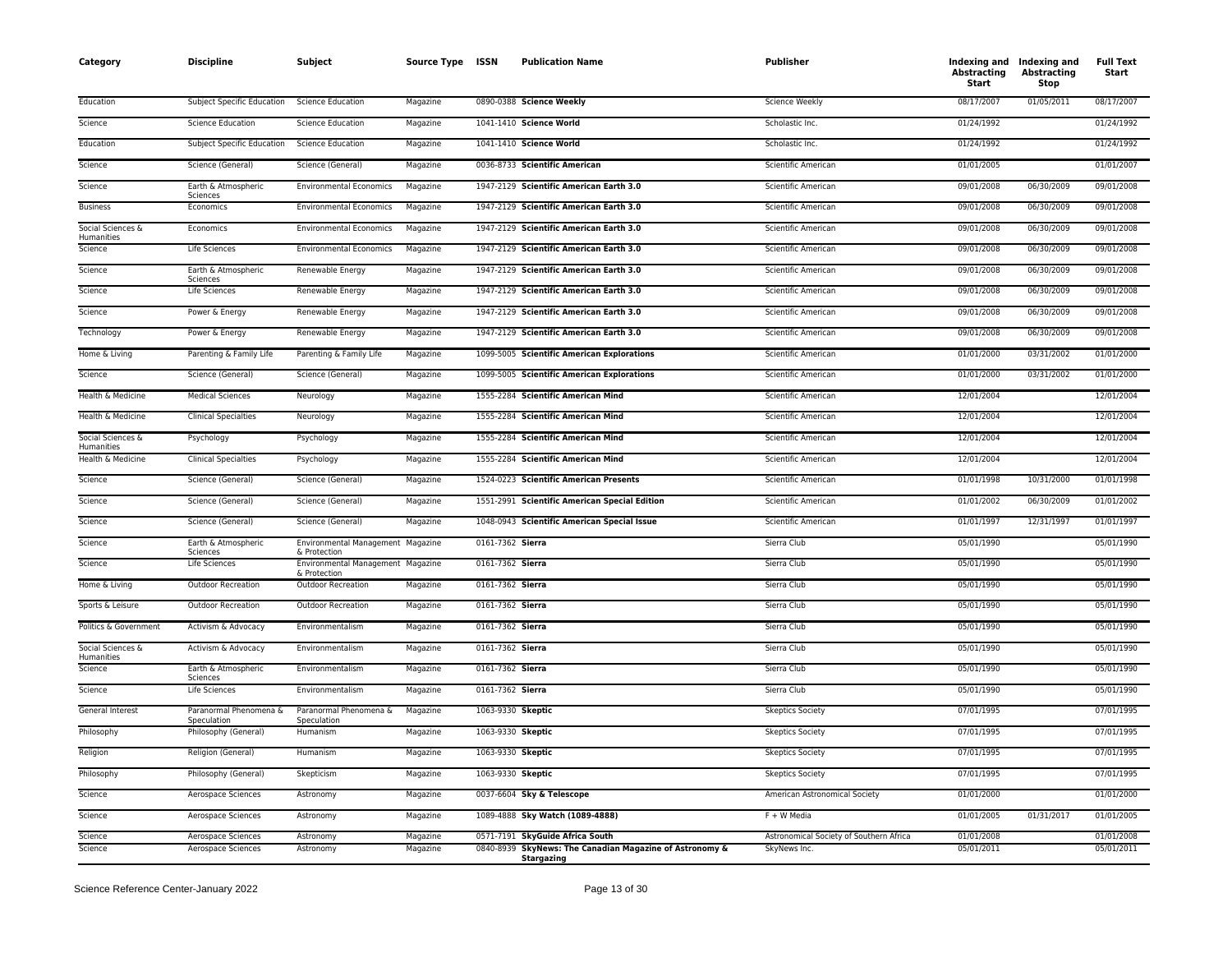| Category                        | <b>Discipline</b>                 | Subject                                           | Source Type ISSN | <b>Publication Name</b>                                   | <b>Publisher</b>                                                       | <b>Abstracting</b><br>Start | Indexing and Indexing and<br><b>Abstracting</b><br>Stop | <b>Full Text</b><br>Start |
|---------------------------------|-----------------------------------|---------------------------------------------------|------------------|-----------------------------------------------------------|------------------------------------------------------------------------|-----------------------------|---------------------------------------------------------|---------------------------|
| Arts & Entertainment            | Arts & Entertainment<br>(General) | Arts & Entertainment<br>(General)                 | Magazine         | 0037-7333 Smithsonian                                     | Smithsonian Magazine                                                   | 06/01/1990                  |                                                         | 06/01/1990                |
| History                         | History (General)                 | History (General)                                 | Magazine         | 0037-7333 Smithsonian                                     | Smithsonian Magazine                                                   | 06/01/1990                  |                                                         | 06/01/1990                |
| Science                         | Science (General)                 | Science (General)                                 | Magazine         | 0037-7333 Smithsonian                                     | Smithsonian Magazine                                                   | 06/01/1990                  |                                                         | 06/01/1990                |
| Science                         | Earth & Atmospheric<br>Sciences   | Environmental Management Magazine<br>& Protection |                  | 0199-9060 Soil & Water Conservation News                  | USDA/ Soil Conservation Service                                        | 07/01/1990                  | 12/01/1992                                              | 07/01/1990                |
| Science                         | Life Sciences                     | Environmental Management Magazine<br>& Protection |                  | 0199-9060 Soil & Water Conservation News                  | USDA/ Soil Conservation Service                                        | 07/01/1990                  | 12/01/1992                                              | 07/01/1990                |
| Science                         | Earth & Atmospheric<br>Sciences   | Soil Sciences                                     | Magazine         | 0199-9060 Soil & Water Conservation News                  | USDA/ Soil Conservation Service                                        | 07/01/1990                  | 12/01/1992                                              | 07/01/1990                |
| Technology                      | Engineering                       | Soil Sciences                                     | Magazine         | 0199-9060 Soil & Water Conservation News                  | USDA/ Soil Conservation Service                                        | 07/01/1990                  | 12/01/1992                                              | 07/01/1990                |
| Science                         | Life Sciences                     | Soil Sciences                                     | Magazine         | 0199-9060 Soil & Water Conservation News                  | USDA/ Soil Conservation Service                                        | 07/01/1990                  | 12/01/1992                                              | 07/01/1990                |
| Science                         | Earth & Atmospheric<br>Sciences   | Pollution Control & Waste<br>Management           | Magazine         | 0038-1128 Solid Waste Report                              | Jade Media Partners                                                    | 02/01/2009                  | 12/28/2015                                              | 02/01/2009                |
| Science                         | Life Sciences                     | Pollution Control & Waste<br>Management           | Magazine         | 0038-1128 Solid Waste Report                              | Jade Media Partners                                                    | 02/01/2009                  | 12/28/2015                                              | 02/01/2009                |
| Science                         | Life Sciences                     | <b>Birds</b>                                      | Magazine         | 0038-3252 South Dakota Bird Notes                         | South Dakota Ornithologists Union                                      | 03/01/2008                  |                                                         | 03/01/2008                |
| Science                         | Earth & Atmospheric<br>Sciences   | Meteorology                                       | Magazine         | 0039-1972 Storm Data                                      | National Oceanic & Atmospheric Administration                          | 07/01/2007                  | 10/31/2015                                              | 07/01/2007                |
| <b>Business</b>                 | Human Resources                   | Career Guidance                                   | Magazine         | 1070-6232 SWE Magazine                                    | Society of Women Engineers                                             | 06/01/2005                  |                                                         | 06/01/2005                |
| Education                       | <b>Professional Education</b>     | Career Guidance                                   | Magazine         | 1070-6232 SWE Magazine                                    | Society of Women Engineers                                             | 06/01/2005                  |                                                         | 06/01/2005                |
| Technology                      | Engineering                       | Engineering                                       | Magazine         | 1070-6232 SWE Magazine                                    | Society of Women Engineers                                             | 06/01/2005                  |                                                         | 06/01/2005                |
| General Interest                | Special Group Interest            | Women's Interest                                  | Magazine         | 1070-6232 SWE Magazine                                    | Society of Women Engineers                                             | 06/01/2005                  |                                                         | 06/01/2005                |
| Education                       | Teaching & Instruction            | <b>Educational Technology</b>                     | Magazine         | <b>Technology &amp; Children</b>                          | International Technology & Engineering<br><b>Educators Association</b> | 07/01/2001                  | 05/31/2010                                              | 07/01/2001                |
| Technology                      | Technology by Type                | <b>Educational Technology</b>                     | Magazine         | Technology & Children                                     | International Technology & Engineering<br><b>Educators Association</b> | 07/01/2001                  | 05/31/2010                                              | 07/01/2001                |
| Technology                      | Technology (General)              | Technology (General)                              | Magazine         | 1099-274X Technology Review                               | MIT Technology Review                                                  | 05/01/1998                  | 10/30/2012                                              | 05/01/1998                |
| Technology                      | Technology (General)              | Technology (General)                              | Magazine         | 0040-1692 Technology Review (00401692)                    | MIT Technology Review                                                  | 05/01/1990                  | 01/31/1997                                              | 05/01/1990                |
| Science                         | Life Sciences                     | Agriculture & Farming                             | Magazine         | 0162-3001 Texas Agriculture Magazine                      | Texas Farm Bureau                                                      | 01/02/2009                  |                                                         | 01/02/2009                |
| <b>Business</b>                 | Industries & Trades               | Agribusiness                                      | Magazine         | 0162-3001 Texas Agriculture Magazine                      | Texas Farm Bureau                                                      | 01/02/2009                  |                                                         | 01/02/2009                |
| Science                         | <b>Science Education</b>          | <b>Science Education</b>                          | Magazine         | 1543-9321 Texas Science Teacher                           | Science Teachers Association of Texas                                  | 04/01/2003                  | 04/30/2012                                              | 04/01/2003                |
| Education                       | <b>Subject Specific Education</b> | <b>Science Education</b>                          | Magazine         | 1543-9321 Texas Science Teacher                           | Science Teachers Association of Texas                                  | 04/01/2003                  | 04/30/2012                                              | 04/01/2003                |
| Technology                      | Transportation                    | Railroads & Trains                                | Magazine         | 0275-3758 U.S. Rail News                                  | Business Management Daily (a division of<br>Capitol Information Group) | 02/01/2009                  | 01/01/2011                                              | 02/01/2009                |
| Politics & Government           | Activism & Advocacy               | Environmentalism                                  | Magazine         | <b>WaterMarks</b>                                         | Alliance for the Great Lakes                                           | 07/01/2010                  | 07/31/2020                                              | 07/01/2010                |
| Social Sciences &<br>Humanities | Activism & Advocacy               | Environmentalism                                  | Magazine         | <b>WaterMarks</b>                                         | Alliance for the Great Lakes                                           | 07/01/2010                  | 07/31/2020                                              | 07/01/2010                |
| Science                         | Earth & Atmospheric<br>Sciences   | Environmentalism                                  | Magazine         | WaterMarks                                                | Alliance for the Great Lakes                                           | 07/01/2010                  | 07/31/2020                                              | 07/01/2010                |
| Science                         | Life Sciences                     | Environmentalism                                  | Magazine         | <b>WaterMarks</b>                                         | Alliance for the Great Lakes                                           | 07/01/2010                  | 07/31/2020                                              | 07/01/2010                |
| Science                         | Life Sciences                     | Wetlands                                          | Magazine         | <b>Wetland Matters</b>                                    | Wetlands Initiative                                                    | 03/01/2008                  | 07/31/2009                                              | 03/01/2008                |
| Science                         | Life Sciences                     | Zoology                                           | Magazine         | WILD (1492014X)                                           | Tribute Publishing Inc.                                                | 01/01/2001                  | 07/31/2004                                              | 01/01/2001                |
| Home & Living                   | Outdoor Recreation                | <b>Outdoor Recreation</b>                         | Magazine         | 1030-469X Wild: Australia's Wilderness Adventure Magazine | Adventure Entertainment                                                | 07/01/2008                  |                                                         | 07/01/2008                |
| Sports & Leisure                | Outdoor Recreation                | <b>Outdoor Recreation</b>                         | Magazine         | 1030-469X Wild: Australia's Wilderness Adventure Magazine | Adventure Entertainment                                                | 07/01/2008                  |                                                         | 07/01/2008                |
| Science                         | Earth & Atmospheric<br>Sciences   | Environmental Management Magazine<br>& Protection |                  | 0736-6477 Wilderness                                      | <b>Wilderness Society</b>                                              | 12/01/1998                  | 10/31/2009                                              | 12/01/1998                |
| Science                         | Life Sciences                     | Environmental Management Magazine<br>& Protection |                  | 0736-6477 Wilderness                                      | <b>Wilderness Society</b>                                              | 12/01/1998                  | 10/31/2009                                              | 12/01/1998                |
| Science                         | Earth & Atmospheric<br>Sciences   | Environmental Management Magazine<br>& Protection |                  | 0736-6477 Wilderness (07366477)                           | <b>Wilderness Society</b>                                              | 06/01/1990                  | 12/31/1995                                              | 06/01/1990                |
| Science                         | Life Sciences                     | Environmental Management Magazine<br>& Protection |                  | 0736-6477 Wilderness (07366477)                           | <b>Wilderness Society</b>                                              | 06/01/1990                  | 12/31/1995                                              | 06/01/1990                |
| Science                         | Earth & Atmospheric<br>Sciences   | Environmental Management Magazine<br>& Protection |                  | <b>Wilderness Society's Quarterly Newsletter</b>          | <b>Wilderness Society</b>                                              | 01/01/1999                  | 04/30/2003                                              | 01/01/1999                |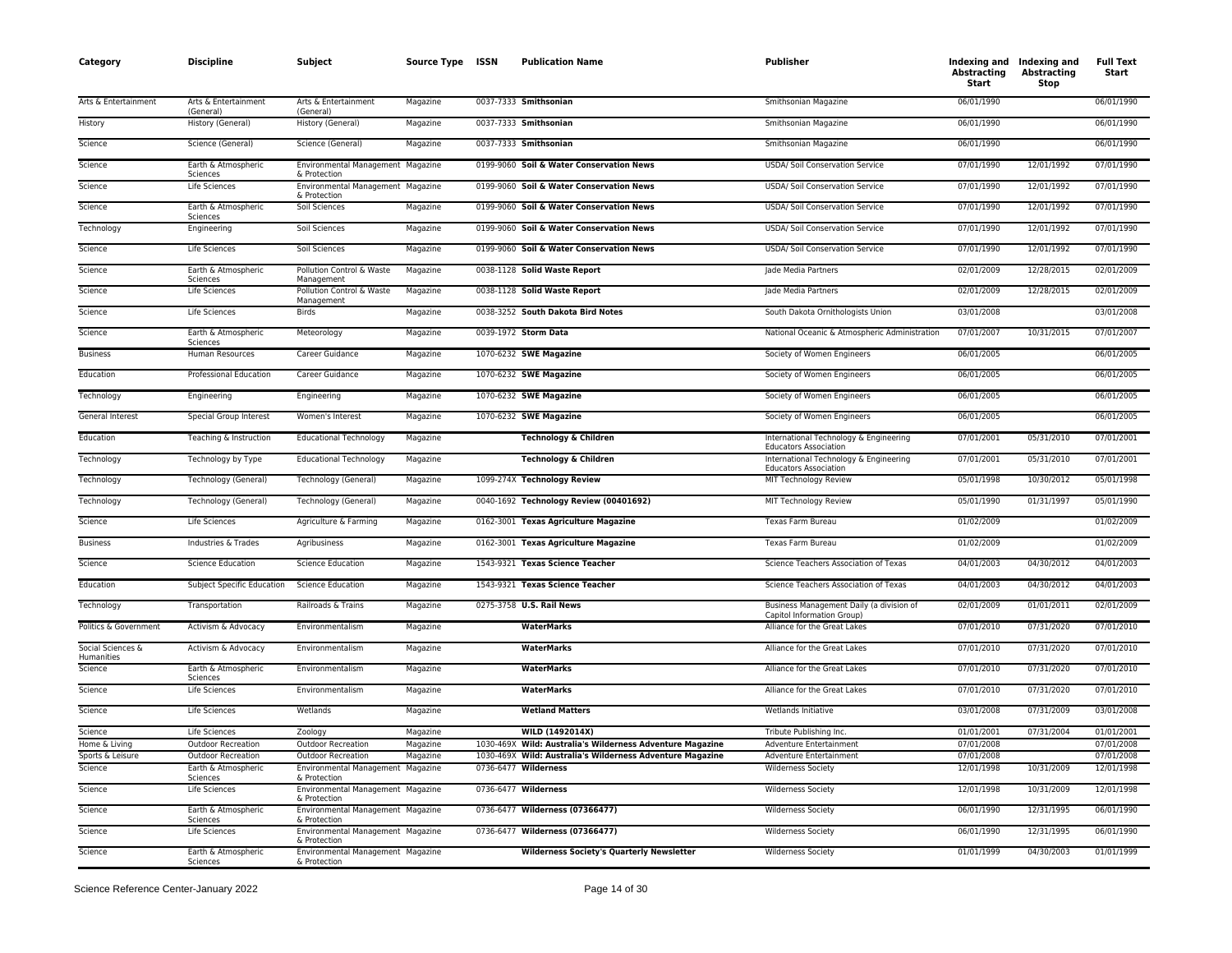| Category                        | <b>Discipline</b>                 | Subject                                           | <b>Source Type</b>                  | ISSN            | <b>Publication Name</b>                          | Publisher                                             | Indexing and<br><b>Abstracting</b><br>Start | Indexing and<br>Abstracting<br>Stop | <b>Full Text</b><br>Start |
|---------------------------------|-----------------------------------|---------------------------------------------------|-------------------------------------|-----------------|--------------------------------------------------|-------------------------------------------------------|---------------------------------------------|-------------------------------------|---------------------------|
| Science                         | Life Sciences                     | Environmental Management Magazine<br>& Protection |                                     |                 | <b>Wilderness Society's Quarterly Newsletter</b> | <b>Wilderness Society</b>                             | 01/01/1999                                  | 04/30/2003                          | 01/01/1999                |
| Science                         | Life Sciences                     | Zoology                                           | Magazine                            |                 | <b>Wildlife Action News</b>                      | National Wildlife Federation                          | 12/01/2008                                  | 07/31/2009                          | 12/01/2008                |
| Technology                      | Technology (General)              | Technology (General)                              | Magazine                            | 1059-1028 Wired |                                                  | <b>Conde Nast Publications</b>                        | 06/01/2008                                  |                                     | 06/01/2008                |
| Science                         | Earth & Atmospheric<br>Sciences   | Earth & Atmospheric<br>Sciences                   | Magazine                            |                 | 0896-0615 World Watch                            | Worldwatch Institute                                  | 07/01/2000                                  | 07/31/2010                          | 07/01/2000                |
| Science                         | Earth & Atmospheric<br>Sciences   | Earth & Atmospheric<br>Sciences                   | Magazine                            |                 | <b>Yellowstone Science</b>                       | <b>National Park Service</b>                          | 06/01/2008                                  |                                     | 06/01/2008                |
| Science                         | Life Sciences                     | Life Sciences                                     | Magazine                            |                 | <b>Yellowstone Science</b>                       | National Park Service                                 | 06/01/2008                                  |                                     | 06/01/2008                |
| Science                         | Earth & Atmospheric<br>Sciences   | <b>National Parks</b>                             | Magazine                            |                 | <b>Yellowstone Science</b>                       | <b>National Park Service</b>                          | 06/01/2008                                  |                                     | 06/01/2008                |
| Science                         | Life Sciences                     | <b>National Parks</b>                             | Magazine                            |                 | <b>Yellowstone Science</b>                       | <b>National Park Service</b>                          | 06/01/2008                                  |                                     | 06/01/2008                |
| Politics & Government           | Public Policy &<br>Administration | <b>National Parks</b>                             | Magazine                            |                 | <b>Yellowstone Science</b>                       | National Park Service                                 | 06/01/2008                                  |                                     | 06/01/2008                |
| Social Sciences &<br>Humanities | Public Policy &<br>Administration | <b>National Parks</b>                             | Magazine                            |                 | <b>Yellowstone Science</b>                       | <b>National Park Service</b>                          | 06/01/2008                                  |                                     | 06/01/2008                |
| Science                         | Aerospace Sciences                | Aerospace Sciences                                | Trade Publication 0148-2203 Spinoff |                 |                                                  | National Aeronautics & Space Administration<br>(NASA) | 01/01/2013                                  |                                     | 01/01/2013                |
| Science                         | Aerospace Sciences                | Aerospace Engineering                             | Trade Publication 0148-2203 Spinoff |                 |                                                  | National Aeronautics & Space Administration<br>(NASA) | 01/01/2013                                  |                                     | 01/01/2013                |
| Technology                      | Engineering                       | Aerospace Engineering                             | Trade Publication 0148-2203 Spinoff |                 |                                                  | National Aeronautics & Space Administration<br>(NASA) | 01/01/2013                                  |                                     | 01/01/2013                |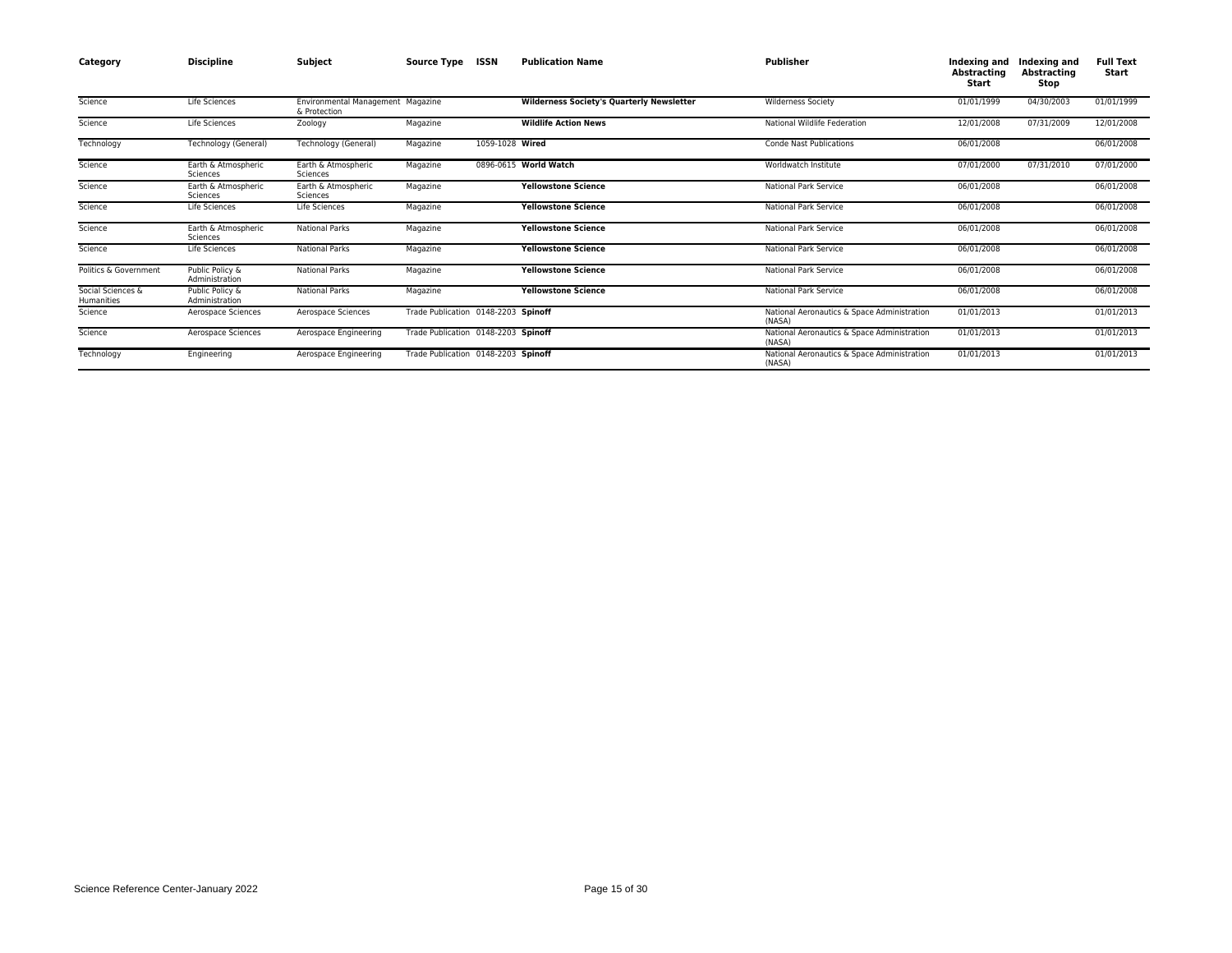## *Science Reference Center* **Full Text Subject Title List**

|        |                                             |                                   |                                                                     | (Academic Journal, Magazine, etc.)                                                                                                                 |                                                                                                       |                                      |                                            |                           |                          |                                       |                                                 |
|--------|---------------------------------------------|-----------------------------------|---------------------------------------------------------------------|----------------------------------------------------------------------------------------------------------------------------------------------------|-------------------------------------------------------------------------------------------------------|--------------------------------------|--------------------------------------------|---------------------------|--------------------------|---------------------------------------|-------------------------------------------------|
|        | <b>Discipline</b>                           | <b>Subject</b>                    | <b>ISSN</b><br><b>Source Type</b>                                   | <b>Publication Name</b>                                                                                                                            | <b>Publisher</b>                                                                                      | Indexing and<br>Abstracting<br>Start | Indexing and<br><b>Abstracting</b><br>Stop | <b>Full Text</b><br>Start | <b>Full Text</b><br>Stop | <b>Full Text</b><br>Delay<br>(Months) | Country                                         |
|        | Life Sciences                               | Agriculture & Farming             | Academic Journal 0002-161X Agricultural Research                    |                                                                                                                                                    | United States Department of Agriculture                                                               | 01/01/1994                           | 03/31/2018                                 | 01/01/1994                | 03/31/2018               |                                       | United States of<br>America                     |
|        | Life Sciences                               | Biology                           |                                                                     | Academic Journal 0002-7685 American Biology Teacher (National Association of Biology National Association of Biology Teachers<br><b>Teachers</b> ) |                                                                                                       | 07/01/1993                           | 07/29/2011                                 | 07/01/1993                | 07/29/2011               |                                       | United States of<br>America                     |
|        | Teaching & Instruction                      | Teaching & Instruction            |                                                                     | Academic Journal 0002-7685 American Biology Teacher (National Association of Biology National Association of Biology Teachers<br><b>Teachers</b> ) |                                                                                                       | 07/01/1993                           | 07/29/2011                                 | 07/01/1993                | 07/29/2011               |                                       | United States of<br>America                     |
|        | Science (General)                           | Science (General)                 | Academic Journal 0003-0996 American Scientist                       |                                                                                                                                                    | Sigma Xi, The Scientific Research Honor<br>Society, Inc.                                              | 11/01/2002                           |                                            | 11/01/2002                |                          |                                       | United States of<br>America                     |
|        | Archaeology                                 | Archaeology                       |                                                                     | Academic Journal 1463-1725 Archaeology International                                                                                               | <b>UCL Press</b>                                                                                      | 12/01/2005                           |                                            | 12/01/2005                |                          |                                       | United Kingdom                                  |
|        | <b>Mathematics</b>                          | <b>Mathematics Education</b>      |                                                                     | Academic Journal 2652-0176 Australian Mathematics Education Journal (AMEJ)                                                                         | <b>Australian Association of Mathematics Teachers</b>                                                 | 03/01/2019                           |                                            | 03/01/2019                |                          |                                       | Australia                                       |
|        | Subject Specific Education                  | <b>Mathematics Education</b>      |                                                                     | Academic Journal 2652-0176 Australian Mathematics Education Journal (AMEJ)                                                                         | Australian Association of Mathematics Teachers                                                        | 03/01/2019                           |                                            | 03/01/2019                |                          |                                       | Australia                                       |
|        | <b>Science Education</b>                    | <b>Science Education</b>          |                                                                     | Academic Journal 0045-0855 Australian Science Teachers Journal                                                                                     | Australian Science Teachers Association                                                               | 01/01/1995                           | 12/31/2003                                 | 03/01/1995                | 12/31/2003               |                                       | Australia                                       |
|        | Subject Specific Education                  | Science Education                 |                                                                     | Academic Journal 0045-0855 Australian Science Teachers Journal                                                                                     | Australian Science Teachers Association                                                               | 01/01/1995                           | 12/31/2003                                 | 03/01/1995                | 12/31/2003               |                                       | Australia                                       |
|        | Mathematics                                 | <b>Mathematics Education</b>      |                                                                     | Academic Journal 0819-4564 Australian Senior Mathematics Journal                                                                                   | Australian Association of Mathematics Teachers                                                        | 01/01/2001                           | 07/01/2018                                 | 01/01/2001                | 07/01/2018               |                                       | Australia                                       |
|        | Subject Specific Education                  | <b>Mathematics Education</b>      |                                                                     | Academic Journal 0819-4564 Australian Senior Mathematics Journal                                                                                   | Australian Association of Mathematics Teachers                                                        | 01/01/2001                           | 07/01/2018                                 | 01/01/2001                | 07/01/2018               |                                       | Australia                                       |
|        | Life Sciences                               | Biology                           | Academic Journal 0006-3568 BioScience                               |                                                                                                                                                    | <b>Oxford University Press</b>                                                                        | 01/01/1975                           |                                            | 01/01/1975                |                          | 12                                    | <b>United Kingdom</b>                           |
|        | Earth & Atmospheric<br>Sciences             | Meteorology                       |                                                                     | Academic Journal 0003-0007 Bulletin of the American Meteorological Society                                                                         | American Meteorological Society                                                                       | 07/01/1996                           |                                            | 07/01/1996                |                          |                                       | United States of<br>America                     |
|        | <b>Science Education</b>                    | <b>Science Education</b>          | Academic Journal                                                    | Children's Technology & Engineering                                                                                                                | International Technology & Engineering<br><b>Educators Association</b>                                | 06/01/2010                           | 08/31/2018                                 | 06/01/2010                | 08/31/2018               |                                       | United States of<br>America                     |
|        | Subject Specific Education                  | <b>Science Education</b>          | Academic Journal                                                    | Children's Technology & Engineering                                                                                                                | International Technology & Engineering<br><b>Educators Association</b>                                | 06/01/2010                           | 08/31/2018                                 | 06/01/2010                | 08/31/2018               |                                       | United States of<br>America                     |
|        | Technology (General)                        | <b>Technology Education</b>       | Academic Journal                                                    | Children's Technology & Engineering                                                                                                                | International Technology & Engineering<br><b>Educators Association</b>                                | 06/01/2010                           | 08/31/2018                                 | 06/01/2010                | 08/31/2018               |                                       | United States of<br>America                     |
| ces &  | Subject Specific Education                  | <b>Technology Education</b>       | Academic Journal<br>Academic Journal 0011-3204 Current Anthropology | Children's Technology & Engineering                                                                                                                | International Technology & Engineering<br><b>Educators Association</b><br>University of Chicago Press | 06/01/2010<br>07/01/1990             | 08/31/2018                                 | 06/01/2010<br>07/01/1990  | 08/31/2018               | 12                                    | United States of<br>America<br>United States of |
|        | Anthropology<br>Science (General)           | Anthropology<br>Science (General) |                                                                     | Academic lournal 0011-3891 Current Science (00113891)                                                                                              | Indian Academy of Sciences                                                                            | 08/01/2006                           |                                            | 08/01/2006                |                          |                                       | America<br>India                                |
|        | Life Sciences                               | <b>Genetics &amp; Genomics</b>    |                                                                     | Academic Journal 0046-161X Egyptian Journal of Genetics & Cytology                                                                                 | Eqyptian National Agricultural Library (ENAL)                                                         | 07/01/2017                           |                                            | 07/01/2017                |                          |                                       |                                                 |
| licine | <b>Medical Sciences</b>                     | Genetics & Genomics               |                                                                     | Academic Journal 0046-161X Egyptian Journal of Genetics & Cytology                                                                                 | Egyptian National Agricultural Library (ENAL)                                                         | 07/01/2017                           |                                            | 07/01/2017                |                          |                                       | Egypt<br>Egypt                                  |
|        | Life Sciences                               | Histology                         |                                                                     | Academic Journal 0046-161X Egyptian Journal of Genetics & Cytology                                                                                 | Egyptian National Agricultural Library (ENAL)                                                         | 07/01/2017                           |                                            | 07/01/2017                |                          |                                       | Egypt                                           |
| dicine | <b>Medical Sciences</b>                     | Histology                         |                                                                     | Academic Journal 0046-161X Egyptian Journal of Genetics & Cytology                                                                                 | Egyptian National Agricultural Library (ENAL)                                                         | 07/01/2017                           |                                            | 07/01/2017                |                          |                                       | Egypt                                           |
|        | Earth & Atmospheric<br>Sciences             | <b>Environmental Technology</b>   | Academic Journal 0013-9157 Environment                              |                                                                                                                                                    | Taylor & Francis Ltd                                                                                  | 01/01/1975                           |                                            | 01/01/1975                |                          | 18                                    | United Kingdom                                  |
|        | Life Sciences                               | <b>Environmental Technology</b>   | Academic Journal 0013-9157 Environment                              |                                                                                                                                                    | Taylor & Francis Ltd                                                                                  | 01/01/1975                           |                                            | 01/01/1975                |                          | 18                                    | United Kingdom                                  |
|        | Technology by Type                          | <b>Environmental Technology</b>   | Academic lournal 0013-9157 Environment                              |                                                                                                                                                    | Taylor & Francis Ltd                                                                                  | 01/01/1975                           |                                            | 01/01/1975                |                          | 18                                    | United Kingdom                                  |
|        | Earth & Atmospheric<br>Sciences             | Wildlife Management               |                                                                     | Academic Journal 1612-4642 European Journal of Wildlife Research                                                                                   | Springer Nature                                                                                       | 01/01/2011                           |                                            | 01/01/2011                |                          | 12                                    | Germany                                         |
|        | Life Sciences                               | Wildlife Management               |                                                                     | Academic Journal 1612-4642 European Journal of Wildlife Research                                                                                   | Springer Nature                                                                                       | 01/01/2011                           |                                            | 01/01/2011                |                          | 12                                    | Germany                                         |
|        | Life Sciences                               | Zoology                           |                                                                     | Academic Journal 1612-4642 European Journal of Wildlife Research                                                                                   | Springer Nature                                                                                       | 01/01/2011                           |                                            | 01/01/2011                |                          | 12                                    | Germany                                         |
|        | <b>Science Education</b>                    | <b>Science Education</b>          | Academic Journal                                                    | 1936-6426 Evolution: Education & Outreach                                                                                                          | Springer Nature                                                                                       | 02/17/2016                           |                                            | 02/17/2016                |                          |                                       | Germany                                         |
|        | Subject Specific Education                  | <b>Science Education</b>          |                                                                     | Academic Journal 1936-6426 Evolution: Education & Outreach                                                                                         | <b>Springer Nature</b>                                                                                | 02/17/2016                           |                                            | 02/17/2016                |                          |                                       | Germany                                         |
|        | Life Sciences                               | Evolution                         |                                                                     | Academic Journal 1936-6426 Evolution: Education & Outreach                                                                                         | Springer Nature                                                                                       | 02/17/2016                           |                                            | 02/17/2016                |                          |                                       | Germany                                         |
|        | Earth & Atmospheric<br>Sciences             | Geography & Cartography           | Academic Journal 0015-5004 Focus                                    |                                                                                                                                                    | American Geographical Society                                                                         | 01/01/1990                           | 06/30/2001                                 | 01/01/1990                | 06/30/2001               |                                       | United States of<br>America                     |
| ces &  | Geography & Cartography                     | Geography & Cartography           | Academic Journal 0015-5004 Focus                                    |                                                                                                                                                    | American Geographical Society                                                                         | 01/01/1990                           | 06/30/2001                                 | 01/01/1990                | 06/30/2001               |                                       | United States of<br>America                     |
|        | Earth & Atmospheric<br>Sciences             | Gemology                          | Academic Journal 0016-626X Gems & Gemology                          |                                                                                                                                                    | Gemological Institute of America                                                                      | 01/01/2005                           |                                            | 01/01/2005                |                          |                                       | United States of<br>America                     |
|        | Earth & Atmospheric<br>Sciences             | Geology                           | Academic Journal 0315-0941 Geoscience Canada                        |                                                                                                                                                    | Geological Association of Canada                                                                      | 07/01/2008                           |                                            | 07/01/2008                |                          |                                       | Canada                                          |
| dicine | Health & Medicine (General) Medical History |                                   | Academic Journal 0073-2753 History of Science                       |                                                                                                                                                    | Sage Publications Inc.                                                                                | 03/01/2003                           |                                            | 03/01/2003                | 09/24/2014               |                                       | United States of<br>America                     |
|        | <b>Topical History</b>                      | <b>Medical History</b>            | Academic Journal 0073-2753 History of Science                       |                                                                                                                                                    | Sage Publications Inc.                                                                                | 03/01/2003                           |                                            | 03/01/2003                | 09/24/2014               |                                       | United States of<br>America                     |
|        | Technology (General)                        | <b>History of Technology</b>      | Academic Journal 0073-2753 History of Science                       |                                                                                                                                                    | Sage Publications Inc.                                                                                | 03/01/2003                           |                                            | 03/01/2003                | 09/24/2014               |                                       | United States of<br>America                     |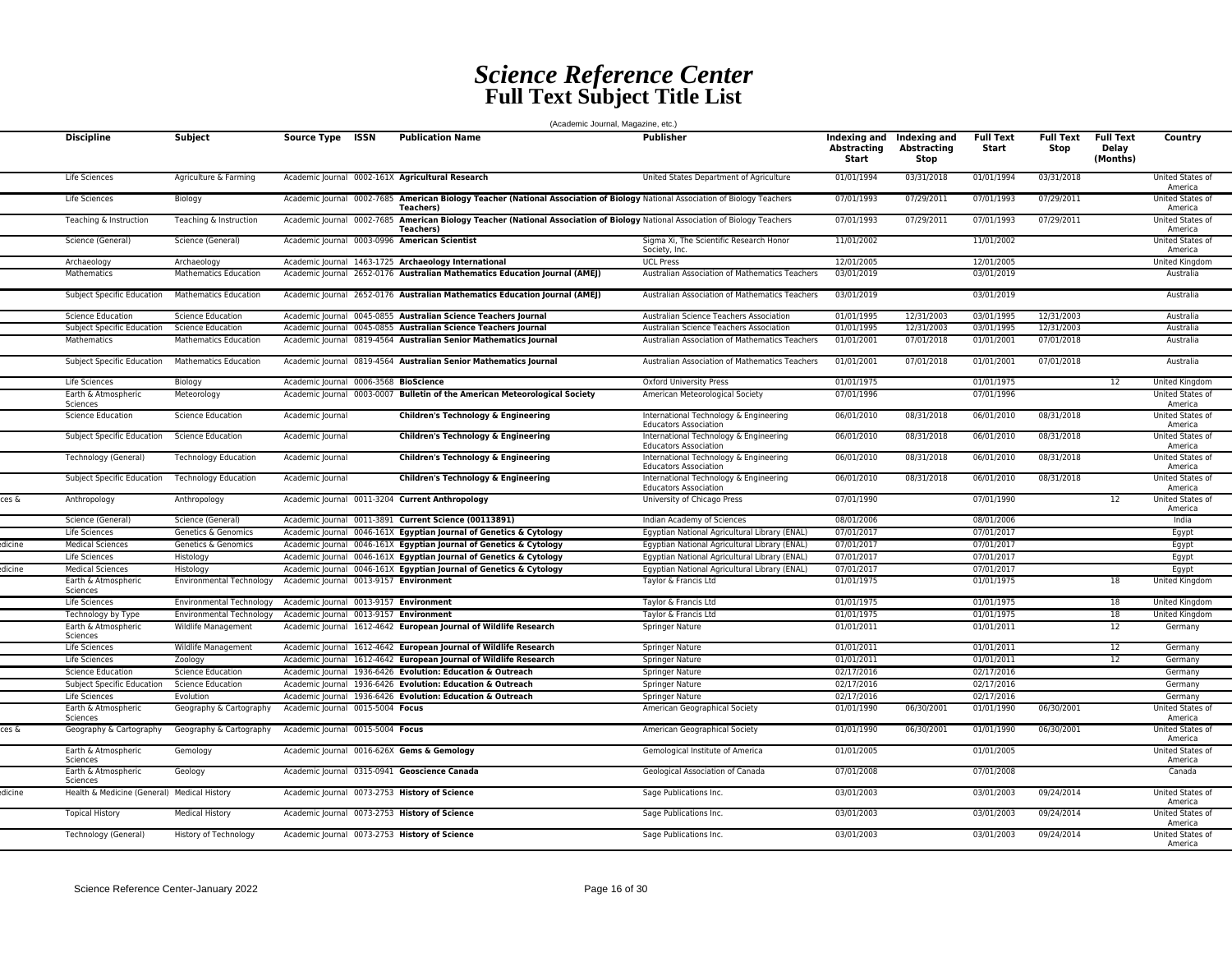|                 | <b>Discipline</b>                                      | Subject                                                       | Source Type ISSN                                  | <b>Publication Name</b>                                                                                                | Publisher                                                                                                                                  | Abstracting<br>Start     | Indexing and Indexing and<br><b>Abstracting</b><br>Stop | <b>Full Text</b><br>Start | <b>Full Text</b><br>Stop | <b>Full Text</b><br><b>Delay</b><br>(Months) | Country                                         |
|-----------------|--------------------------------------------------------|---------------------------------------------------------------|---------------------------------------------------|------------------------------------------------------------------------------------------------------------------------|--------------------------------------------------------------------------------------------------------------------------------------------|--------------------------|---------------------------------------------------------|---------------------------|--------------------------|----------------------------------------------|-------------------------------------------------|
|                 | <b>Topical History</b>                                 | History of Technology                                         | Academic Journal 0073-2753 History of Science     |                                                                                                                        | Sage Publications Inc.                                                                                                                     | 03/01/2003               |                                                         | 03/01/2003                | 09/24/2014               |                                              | United States of<br>America                     |
|                 | <b>Topical History</b>                                 | Scientific History                                            | Academic Journal 0073-2753 History of Science     |                                                                                                                        | Sage Publications Inc.                                                                                                                     | 03/01/2003               |                                                         | 03/01/2003                | 09/24/2014               |                                              | United States of<br>America                     |
|                 | Science (General)                                      | Scientific History                                            | Academic Journal 0073-2753 History of Science     |                                                                                                                        | Sage Publications Inc.                                                                                                                     | 03/01/2003               |                                                         | 03/01/2003                | 09/24/2014               |                                              | United States of<br>America                     |
|                 | Management                                             | <b>Innovation Management</b>                                  | Academic Journal 0219-4023 Innovation             |                                                                                                                        | World Scientific Publishing Company                                                                                                        | 09/01/2002               |                                                         | 09/01/2002                |                          | 12                                           | Singapore                                       |
|                 | Technology (General)                                   | <b>Innovation Management</b>                                  | Academic Journal 0219-4023 Innovation             |                                                                                                                        | World Scientific Publishing Company                                                                                                        | 09/01/2002               |                                                         | 09/01/2002                |                          | 12                                           | Singapore                                       |
|                 | Management                                             | Production & Operations<br>Management                         |                                                   | Academic Journal 2340-5317 International Journal of Production Management &<br><b>Engineering</b>                      | International Journal of Production Management<br>& Engineering                                                                            | 07/01/2014               |                                                         | 07/01/2014                |                          |                                              | Spain                                           |
|                 | Engineering                                            | Production Engineering                                        |                                                   | Academic Journal 2340-5317 International Journal of Production Management &<br>Engineering                             | International Journal of Production Management<br>& Engineering                                                                            | 07/01/2014               |                                                         | 07/01/2014                |                          |                                              | Spain                                           |
|                 | Management                                             | Production Engineering                                        |                                                   | Academic Journal 2340-5317 International Journal of Production Management &<br>Engineering                             | International Journal of Production Management<br>& Engineering                                                                            | 07/01/2014               |                                                         | 07/01/2014                |                          |                                              | Spain                                           |
| overnment       | Public Health                                          | <b>Health Policy</b>                                          |                                                   | Academic Journal 0748-5492 Issues in Science & Technology                                                              | Arizona State University, Walter Cronkite School<br>of Journalism & Mass Communication                                                     | 09/01/1990               |                                                         | 09/01/1990                |                          |                                              | United States of<br>America                     |
| dicine<br>ces & | <b>Public Health</b><br>Public Health                  | <b>Health Policy</b>                                          |                                                   | Academic Journal 0748-5492 Issues in Science & Technology<br>Academic Journal 0748-5492 Issues in Science & Technology | Arizona State University, Walter Cronkite School<br>of Journalism & Mass Communication                                                     | 09/01/1990<br>09/01/1990 |                                                         | 09/01/1990<br>09/01/1990  |                          |                                              | United States of<br>America<br>United States of |
| overnment       |                                                        | <b>Health Policy</b><br><b>Health Policy</b>                  |                                                   |                                                                                                                        | Arizona State University, Walter Cronkite School<br>of Journalism & Mass Communication                                                     |                          |                                                         |                           |                          |                                              | America<br>United States of                     |
| ces &           | Public Policy &<br>Administration<br>Public Policy &   | <b>Health Policy</b>                                          |                                                   | Academic Journal 0748-5492 Issues in Science & Technology<br>Academic Journal 0748-5492 Issues in Science & Technology | Arizona State University, Walter Cronkite School<br>of Journalism & Mass Communication<br>Arizona State University, Walter Cronkite School | 09/01/1990<br>09/01/1990 |                                                         | 09/01/1990<br>09/01/1990  |                          |                                              | America<br>United States of                     |
|                 | Administration                                         |                                                               |                                                   |                                                                                                                        | of Journalism & Mass Communication                                                                                                         |                          |                                                         |                           |                          |                                              | America                                         |
| overnment       | Law                                                    | Technology Law                                                |                                                   | Academic Journal 0748-5492 Issues in Science & Technology                                                              | Arizona State University, Walter Cronkite School<br>of Journalism & Mass Communication                                                     | 09/01/1990               |                                                         | 09/01/1990                |                          |                                              | United States of<br>America                     |
| ces &           | Law                                                    | Technology Law                                                |                                                   | Academic Journal 0748-5492 Issues in Science & Technology                                                              | Arizona State University, Walter Cronkite School<br>of Journalism & Mass Communication                                                     | 09/01/1990               |                                                         | 09/01/1990                |                          |                                              | United States of<br>America                     |
|                 | Technology (General)                                   | Technology Law                                                |                                                   | Academic Journal 0748-5492 Issues in Science & Technology                                                              | Arizona State University, Walter Cronkite School<br>of Journalism & Mass Communication                                                     | 09/01/1990               |                                                         | 09/01/1990                |                          |                                              | United States of<br>America                     |
|                 | Science (General)                                      | Science (General)                                             |                                                   | Academic Journal 0748-5492 Issues in Science & Technology                                                              | Arizona State University, Walter Cronkite School<br>of Journalism & Mass Communication                                                     | 09/01/1990               |                                                         | 09/01/1990                |                          |                                              | United States of<br>America                     |
|                 | Earth & Atmospheric<br>Sciences                        | Seismology, Tectonics &<br>Volcanology                        | Academic Journal 2356-7333 Journal of Earthquakes |                                                                                                                        | Hindawi Limited                                                                                                                            | 10/01/2015               | 08/31/2016                                              | 10/01/2015                | 08/22/2016               |                                              | United Kingdom                                  |
| erest           | Life Sciences<br>Paranormal Phenomena &<br>Speculation | Insects & Arthropods<br>Paranormal Phenomena &<br>Speculation | Academic Journal 2356-7465 Journal of Insects     | Academic Journal 0892-3310 Journal of Scientific Exploration                                                           | Hindawi Limited<br>Journal of Scientific Exploration                                                                                       | 10/01/2015<br>09/01/2008 | 11/30/2018                                              | 10/01/2015<br>09/01/2008  | 11/30/2018               |                                              | United Kingdom<br>United States of<br>America   |
|                 | Earth & Atmospheric<br>Sciences                        | Weather & Climate                                             |                                                   | Academic Journal 2115-7251 Journal of Space Weather & Space Climate                                                    | <b>EDP Sciences</b>                                                                                                                        | 01/01/2014               |                                                         | 01/01/2014                |                          |                                              | France                                          |
|                 | Life Sciences                                          | <b>Mathematical Biology</b>                                   |                                                   | Academic Journal 2373-7867 Letters in Biomathematics                                                                   | Letters in Biomathematics                                                                                                                  | 01/01/2014               |                                                         | 01/01/2014                |                          |                                              | United States of<br>America                     |
|                 | Mathematics                                            | <b>Mathematical Biology</b>                                   |                                                   | Academic Journal 2373-7867 Letters in Biomathematics                                                                   | Letters in Biomathematics                                                                                                                  | 01/01/2014               |                                                         | 01/01/2014                |                          |                                              | United States of<br>America                     |
|                 | Industries & Trades                                    | Fishing Industry                                              |                                                   | Academic Journal 0090-1830 Marine Fisheries Review                                                                     | <b>Superintendent of Documents</b>                                                                                                         | 01/01/1990               |                                                         | 01/01/1990                |                          |                                              | United States of<br>America                     |
|                 | Mathematics                                            | Mathematics                                                   |                                                   | Academic Journal 0343-6993 Mathematical Intelligencer                                                                  | <b>Springer Nature</b>                                                                                                                     | 06/01/1993               |                                                         | 06/01/1993                |                          | 12                                           | Germany                                         |
|                 | Science (General)                                      | Science (General)                                             | Academic Journal 0028-0836 Nature                 |                                                                                                                        | Springer Nature                                                                                                                            | 06/01/1997               | 11/30/2015                                              | 06/01/1997                | 11/30/2015               |                                              | United Kingdom                                  |
|                 | Engineering                                            | <b>Materials Engineering</b>                                  | Academic Journal 1476-1122 Nature Materials       |                                                                                                                        | Springer Nature                                                                                                                            | 09/01/2004               | 12/31/2015                                              | 09/01/2004                | 12/31/2015               |                                              | United Kingdom                                  |
|                 | Life Sciences                                          | Biology                                                       |                                                   | Academic Journal 1092-6194 Northeastern Naturalist                                                                     | Eagle Hill Institute                                                                                                                       | 03/01/2003               |                                                         | 03/01/2003                |                          |                                              | United States of<br>America                     |
|                 | Life Sciences                                          | Ecology                                                       |                                                   | Academic Journal 1092-6194 Northeastern Naturalist                                                                     | Eagle Hill Institute                                                                                                                       | 03/01/2003               |                                                         | 03/01/2003                |                          |                                              | United States of<br>America                     |
|                 | Life Sciences                                          | Zoology                                                       |                                                   | Academic Journal 1092-6194 Northeastern Naturalist                                                                     | Eagle Hill Institute                                                                                                                       | 03/01/2003               |                                                         | 03/01/2003                |                          |                                              | United States of<br>America                     |
|                 | Earth & Atmospheric<br>Sciences                        | Oceanography                                                  | Academic Journal 0029-8182 Oceanus                |                                                                                                                        | Woods Hole Oceanographic Institution<br><b>MIT Press</b>                                                                                   | 12/01/2010<br>01/01/1996 |                                                         | 12/01/2010<br>01/01/1996  |                          |                                              | United States of<br>America<br>United States of |
|                 | Science (General)                                      | Epistemology                                                  |                                                   | Academic Journal 1063-6145 Perspectives on Science<br>Academic Journal 1063-6145 Perspectives on Science               | <b>MIT Press</b>                                                                                                                           | 01/01/1996               |                                                         | 01/01/1996                |                          | 12<br>12                                     | America<br>United States of                     |
| ces &           | Philosophy (General)                                   | Epistemology                                                  |                                                   | Academic Journal 1063-6145 Perspectives on Science                                                                     |                                                                                                                                            | 01/01/1996               |                                                         | 01/01/1996                |                          |                                              | America                                         |
|                 | Sociology<br><b>Topical History</b>                    | Sociology<br>Scientific History                               |                                                   | Academic Journal 1063-6145 Perspectives on Science                                                                     | <b>MIT Press</b><br><b>MIT Press</b>                                                                                                       | 01/01/1996               |                                                         | 01/01/1996                |                          | 12<br>12                                     | United States of<br>America<br>United States of |
|                 | Science (General)                                      | Scientific History                                            |                                                   | Academic Journal 1063-6145 Perspectives on Science                                                                     | <b>MIT Press</b>                                                                                                                           | 01/01/1996               |                                                         | 01/01/1996                |                          | 12                                           | America<br>United States of                     |
|                 | Philosophy (General)                                   | Philosophy (General)                                          |                                                   | Academic Journal 1063-6145 Perspectives on Science                                                                     | <b>MIT Press</b>                                                                                                                           | 01/01/1996               |                                                         | 01/01/1996                |                          | 12                                           | America<br>United States of                     |
|                 |                                                        |                                                               |                                                   |                                                                                                                        |                                                                                                                                            |                          |                                                         |                           |                          |                                              | America                                         |
|                 | Mathematics<br><b>Science Education</b>                | Mathematics<br><b>Science Education</b>                       | Academic Journal                                  | Pi in the Sky<br>Academic Journal 2158-818X Reports of the National Center for Science Education                       | University of British Columbia<br>National Center for Science Education                                                                    | 03/01/2008<br>03/01/2011 |                                                         | 03/01/2008<br>03/01/2011  |                          |                                              | Canada<br>United States of                      |
|                 |                                                        |                                                               |                                                   |                                                                                                                        |                                                                                                                                            |                          |                                                         |                           |                          |                                              | America                                         |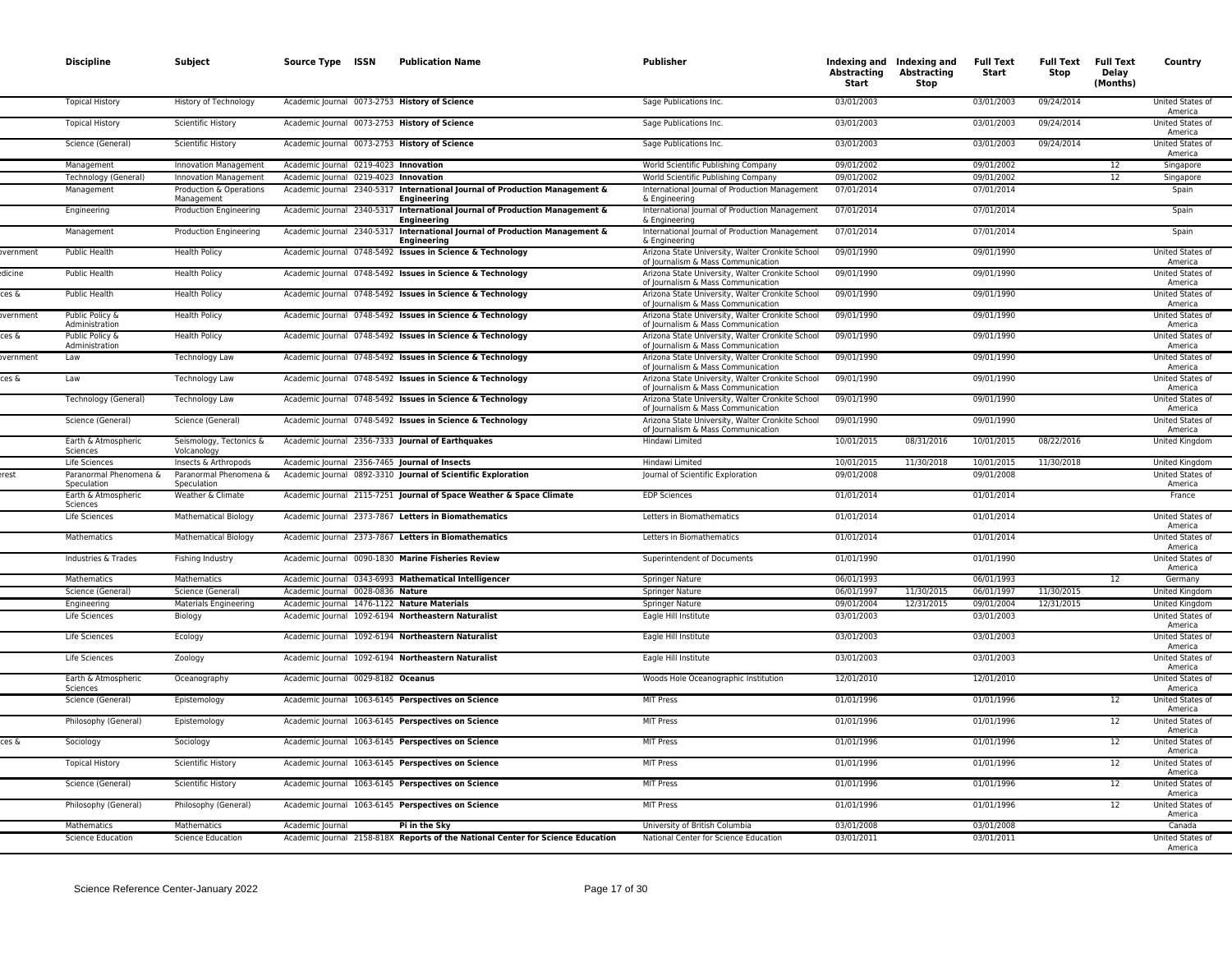|          | <b>Discipline</b>                        | Subject                                                            | Source Type ISSN                       | <b>Publication Name</b>                                                                                   | <b>Publisher</b>                      | Abstracting<br>Start | Indexing and Indexing and<br>Abstracting<br>Stop | <b>Full Text</b><br>Start | <b>Full Text Full Text</b><br>Stop | Delay<br>(Months) | Country                            |
|----------|------------------------------------------|--------------------------------------------------------------------|----------------------------------------|-----------------------------------------------------------------------------------------------------------|---------------------------------------|----------------------|--------------------------------------------------|---------------------------|------------------------------------|-------------------|------------------------------------|
|          | <b>Subject Specific Education</b>        | <b>Science Education</b>                                           |                                        | Academic Journal 2158-818X Reports of the National Center for Science Education                           | National Center for Science Education | 03/01/2011           |                                                  | 03/01/2011                |                                    |                   | United States of<br>America        |
|          | <b>Educational Levels</b>                | <b>Elementary Education</b>                                        |                                        | Academic Journal 0036-8148 Science & Children                                                             | National Science Teachers Association | 01/01/2005           |                                                  | 01/01/2005                |                                    |                   | United States of<br>America        |
|          | <b>Science Education</b>                 | <b>Science Education</b>                                           |                                        | Academic Journal 0036-8148 Science & Children                                                             | National Science Teachers Association | 01/01/2005           |                                                  | 01/01/2005                |                                    |                   | United States of<br>America        |
|          | Subject Specific Education               | <b>Science Education</b>                                           |                                        | Academic Journal 0036-8148 Science & Children                                                             | National Science Teachers Association | 01/01/2005           |                                                  | 01/01/2005                |                                    |                   | United States of<br>America        |
|          | <b>Educational Levels</b>                | Middle School Education                                            |                                        | Academic Journal 0036-8148 Science & Children                                                             | National Science Teachers Association | 01/01/2005           |                                                  | 01/01/2005                |                                    |                   | United States of<br>America        |
|          | <b>Science Education</b>                 | Science Education                                                  |                                        | Academic Journal 0036-8121 Science Activities                                                             | Taylor & Francis Ltd                  | 01/01/1990           |                                                  | 01/01/1990                |                                    | 18                | United Kingdom                     |
|          | Subject Specific Education               | <b>Science Education</b>                                           |                                        | Academic Journal 0036-8121 Science Activities                                                             | Taylor & Francis Ltd                  | 01/01/1990           |                                                  | 01/01/1990                |                                    | 18                | United Kingdom                     |
|          | <b>Science Education</b>                 | <b>Science Education</b>                                           |                                        | Academic Journal 0887-2376 Science Scope                                                                  | National Science Teachers Association | 01/01/2005           |                                                  | 01/01/2005                |                                    |                   | United States of<br>America        |
|          | Subject Specific Education               | <b>Science Education</b>                                           |                                        | Academic Journal 0887-2376 Science Scope                                                                  | National Science Teachers Association | 01/01/2005           |                                                  | 01/01/2005                |                                    |                   | United States of<br>America        |
|          | <b>Educational Levels</b>                | Middle School Education                                            |                                        | Academic Journal 0887-2376 Science Scope                                                                  | National Science Teachers Association | 01/01/2005           |                                                  | 01/01/2005                |                                    |                   | United States of<br>America        |
|          | Science (General)                        | Science (General)                                                  |                                        | Academic Journal 1323-1413 Science Spectra                                                                | Taylor & Francis Ltd                  | 03/01/1999           | 12/31/2000                                       | 03/01/1999                | 12/31/2000                         |                   | <b>United Kingdom</b>              |
|          | <b>Science Education</b>                 | <b>Science Education</b>                                           |                                        | Academic Journal 0036-8555 Science Teacher                                                                | National Science Teachers Association | 01/01/2005           |                                                  | 01/01/2005                |                                    |                   | United States of<br>America        |
|          | Subject Specific Education               | <b>Science Education</b>                                           |                                        | Academic Journal 0036-8555 Science Teacher                                                                | National Science Teachers Association | 01/01/2005           |                                                  | 01/01/2005                |                                    |                   | United States of<br>America        |
|          | <b>Educational Levels</b>                | Secondary Education                                                |                                        | Academic Journal 0036-8555 Science Teacher                                                                | National Science Teachers Association | 01/01/2005           |                                                  | 01/01/2005                |                                    |                   | United States of<br>America        |
|          | Science (General)                        | Science (General)                                                  | Academic Journal 0036-861X Sciences    |                                                                                                           | New York Academy of Sciences          | 01/01/1975           | 04/30/2001                                       | 01/01/1975                | 04/30/2001                         |                   | United States of<br>America        |
|          | Archaeology                              | Archaeology                                                        |                                        | Academic Journal 0734-578X Southeastern Archaeology                                                       | Taylor & Francis Ltd                  | 01/01/1999           |                                                  | 01/01/1999                | 06/30/2003                         |                   | United Kingdom                     |
|          | Life Sciences                            | Biology                                                            |                                        | Academic Journal 1528-7092 Southeastern Naturalist                                                        | Eagle Hill Institute                  | 03/01/2002           |                                                  | 03/01/2002                |                                    |                   | <b>United States of</b><br>America |
|          | Life Sciences                            | Ecology                                                            |                                        | Academic Journal 1528-7092 Southeastern Naturalist                                                        | Eagle Hill Institute                  | 03/01/2002           |                                                  | 03/01/2002                |                                    |                   | United States of<br>America        |
|          | Life Sciences                            | Zoology                                                            |                                        | Academic Journal 1528-7092 Southeastern Naturalist                                                        | Eagle Hill Institute                  | 03/01/2002           |                                                  | 03/01/2002                |                                    |                   | United States of<br>America        |
|          | Philosophy (General)                     | Philosophy (General)                                               |                                        | Academic Journal 1057-1027 Tradition & Discovery                                                          | Polanyi Society                       | 01/01/2006           |                                                  | 01/01/2006                |                                    |                   | United States of<br>America        |
|          | Earth & Atmospheric<br>Sciences          | Earth & Atmospheric<br>Sciences                                    |                                        | Academic Journal 0041-6606 Underwater Naturalist                                                          | American Littoral Society             | 11/01/2005           |                                                  | 11/01/2005                |                                    |                   | United States of<br>America        |
|          | Life Sciences                            | Life Sciences                                                      |                                        | Academic Journal 0041-6606 Underwater Naturalist                                                          | American Littoral Society             | 11/01/2005           |                                                  | 11/01/2005                |                                    |                   | United States of<br>America        |
|          | Life Sciences                            | Coastal Areas                                                      |                                        | Academic Journal 0041-6606 Underwater Naturalist                                                          | American Littoral Society             | 11/01/2005           |                                                  | 11/01/2005                |                                    |                   | United States of<br>America        |
|          | History (General)                        | History (General)                                                  | Academic Journal 0043-1672 Weatherwise |                                                                                                           | Taylor & Francis Ltd                  | 06/01/1990           |                                                  | 06/01/1990                |                                    | 18                | United Kingdom                     |
|          | Earth & Atmospheric<br>Sciences          | Weather & Climate                                                  | Academic Journal 0043-1672 Weatherwise |                                                                                                           | Taylor & Francis Ltd                  | 06/01/1990           |                                                  | 06/01/1990                |                                    | 18                | United Kingdom                     |
|          | Crafts, Hobbies & Collecting Woodworking |                                                                    |                                        | Academic Journal 1068-7300 World of Wood                                                                  | International Wood Collectors Society | 11/01/2010           |                                                  | 11/01/2010                |                                    |                   | United States of<br>America        |
|          | Life Sciences                            | Wood Science & Technology Academic Journal 1068-7300 World of Wood |                                        |                                                                                                           | International Wood Collectors Society | 11/01/2010           |                                                  | 11/01/2010                |                                    |                   | United States of<br>America        |
|          | Industrial Technology                    | Wood Science & Technology Academic Journal 1068-7300 World of Wood |                                        |                                                                                                           | International Wood Collectors Society | 11/01/2010           |                                                  | 11/01/2010                |                                    |                   | United States of<br>America        |
|          | Earth & Atmospheric<br>Sciences          | Geography & Cartography                                            |                                        | Academic Journal 0066-9628 Yearbook of the Association of Pacific Coast Geographers University of Hawai'i |                                       | 01/01/2004           |                                                  | 01/01/2004                |                                    | 12                | United States of<br>America        |
| es &:    | Geography & Cartography                  | Geography & Cartography                                            |                                        | Academic Journal 0066-9628 Yearbook of the Association of Pacific Coast Geographers University of Hawai'i |                                       | 01/01/2004           |                                                  | 01/01/2004                |                                    | 12                | United States of<br>America        |
|          | Technology (General)                     | Technology (General)                                               | Magazine                               | 0895-6820 21st Century Science & Technology                                                               | 21st Century Science Associates       | 12/01/2007           | 09/30/2013                                       | 12/01/2007                | 09/30/2013                         |                   | United States of<br>America        |
|          | Science (General)                        | Science (General)                                                  | Magazine                               | 0895-6820 21st Century Science & Technology                                                               | 21st Century Science Associates       | 12/01/2007           | 09/30/2013                                       | 12/01/2007                | 09/30/2013                         |                   | United States of<br>America        |
|          | Aerospace Sciences                       | Astronomy                                                          | Magazine                               | <b>Amateur Astronomy Magazine</b>                                                                         | Amateur Astronomy Magazine            | 03/01/2008           |                                                  | 03/01/2008                |                                    |                   | <b>United States of</b><br>America |
|          | Earth & Atmospheric<br>Sciences          | Environmental Management Magazine<br>& Protection                  |                                        | 0002-8541 American Forests                                                                                | American Forests                      | 01/01/1994           |                                                  | 01/01/1994                |                                    |                   | <b>United States of</b><br>America |
|          | Life Sciences                            | Environmental Management Magazine<br>& Protection                  |                                        | 0002-8541 American Forests                                                                                | American Forests                      | 01/01/1994           |                                                  | 01/01/1994                |                                    |                   | United States of<br>America        |
|          | Life Sciences                            | Forests & Forestry                                                 | Magazine                               | 0002-8541 American Forests                                                                                | American Forests                      | 01/01/1994           |                                                  | 01/01/1994                |                                    |                   | United States of<br>America        |
| vernment | Activism & Advocacy                      | Environmentalism                                                   | Magazine                               | 0002-8541 American Forests                                                                                | American Forests                      | 01/01/1994           |                                                  | 01/01/1994                |                                    |                   | United States of<br>America        |
| ces &    | Activism & Advocacy                      | Environmentalism                                                   | Magazine                               | 0002-8541 American Forests                                                                                | American Forests                      | 01/01/1994           |                                                  | 01/01/1994                |                                    |                   | United States of<br>America        |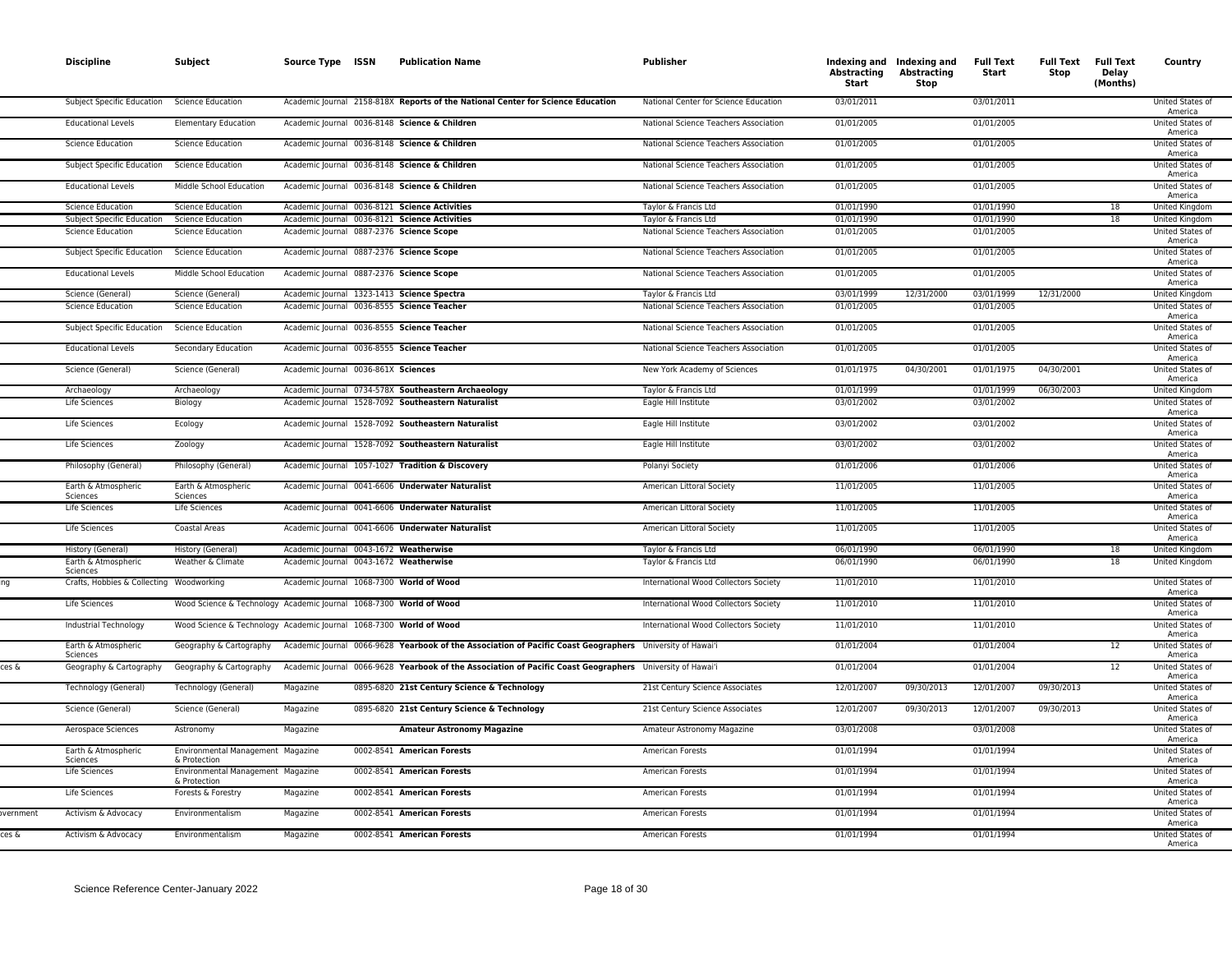|         | <b>Discipline</b>                         | Subject                                           | Source Type ISSN | <b>Publication Name</b>                        | <b>Publisher</b>                                                  | Abstracting<br>Start | Indexing and Indexing and<br><b>Abstracting</b><br><b>Stop</b> | <b>Full Text</b><br>Start | <b>Full Text</b><br>Stop | <b>Full Text</b><br>Delay<br>(Months) | Country                            |
|---------|-------------------------------------------|---------------------------------------------------|------------------|------------------------------------------------|-------------------------------------------------------------------|----------------------|----------------------------------------------------------------|---------------------------|--------------------------|---------------------------------------|------------------------------------|
|         | Earth & Atmospheric<br>Sciences           | Environmentalism                                  | Magazine         | 0002-8541 American Forests                     | American Forests                                                  | 01/01/1994           |                                                                | 01/01/1994                |                          |                                       | United States of<br>America        |
|         | Life Sciences                             | Environmentalism                                  | Magazine         | 0002-8541 American Forests                     | American Forests                                                  | 01/01/1994           |                                                                | 01/01/1994                |                          |                                       | <b>United States of</b><br>America |
|         | Life Sciences                             | Animal Behavior                                   | Magazine         | 0030-6835 Animals                              | Massachusetts Society for the Prevention of<br>Cruelty to Animals | 07/01/1993           | 03/31/2003                                                     | 07/01/1993                | 03/31/2003               |                                       | United States of<br>America        |
| ces δ   | Psychology                                | Animal Behavior                                   | Magazine         | 0030-6835 Animals                              | Massachusetts Society for the Prevention of<br>Cruelty to Animals | 07/01/1993           | 03/31/2003                                                     | 07/01/1993                | 03/31/2003               |                                       | United States of<br>America        |
| dicine  | <b>Clinical Specialties</b>               | Animal Behavior                                   | Magazine         | 0030-6835 Animals                              | Massachusetts Society for the Prevention of<br>Cruelty to Animals | 07/01/1993           | 03/31/2003                                                     | 07/01/1993                | 03/31/2003               |                                       | <b>United States of</b><br>America |
|         | Life Sciences                             | Animal Welfare                                    | Magazine         | 0030-6835 Animals                              | Massachusetts Society for the Prevention of<br>Cruelty to Animals | 07/01/1993           | 03/31/2003                                                     | 07/01/1993                | 03/31/2003               |                                       | <b>United States of</b><br>America |
| ces δ   | Social Sciences &<br>Humanities (General) | Animal Welfare                                    | Magazine         | 0030-6835 Animals                              | Massachusetts Society for the Prevention of<br>Cruelty to Animals | 07/01/1993           | 03/31/2003                                                     | 07/01/1993                | 03/31/2003               |                                       | United States of<br>America        |
|         | Pets                                      | Pets                                              | Magazine         | 0030-6835 Animals                              | Massachusetts Society for the Prevention of<br>Cruelty to Animals | 07/01/1993           | 03/31/2003                                                     | 07/01/1993                | 03/31/2003               |                                       | United States of<br>America        |
|         | Earth & Atmospheric<br>Sciences           | Wildlife Management                               | Magazine         | 1320-2464 Animals Today                        | Animals Australia Inc.                                            | 01/01/2000           | 02/28/2007                                                     | 01/01/2000                | 02/28/2007               |                                       | Australia                          |
|         | Life Sciences                             | Wildlife Management                               | Magazine         | 1320-2464 Animals Today                        | Animals Australia Inc.                                            | 01/01/2000           | 02/28/2007                                                     | 01/01/2000                | 02/28/2007               |                                       | Australia                          |
|         | Earth & Atmospheric<br>Sciences           | Environmental Management Magazine<br>& Protection |                  | 1070-9983 Annals of Earth                      | Ocean Arks International                                          | 08/01/2007           |                                                                | 08/01/2007                |                          |                                       | United States of<br>America        |
|         | <b>Life Sciences</b>                      | Environmental Management Magazine<br>& Protection |                  | 1070-9983 Annals of Earth                      | Ocean Arks International                                          | 08/01/2007           |                                                                | 08/01/2007                |                          |                                       | <b>United States of</b><br>America |
| Writing | Literature & Writing<br>(General)         | Literature & Writing<br>(General)                 | Magazine         | 1070-9983 Annals of Earth                      | Ocean Arks International                                          | 08/01/2007           |                                                                | 08/01/2007                |                          |                                       | United States of<br>America        |
|         | Life Sciences                             | Aquaculture                                       | Magazine         | 0199-1388 Aquaculture Magazine                 | <b>Achill River Corporation</b>                                   | 01/01/2004           | 05/31/2008                                                     | 01/01/2004                | 05/31/2008               |                                       | United States of<br>America        |
|         | Archaeology                               | Archaeology                                       | Magazine         | 0003-8113 Archaeology                          | Archaeological Institute of America                               | 01/01/1999           |                                                                | 01/01/1999                |                          |                                       | United States of<br>America        |
|         | Earth & Atmospheric<br>Sciences           | Arctic & Antarctic Studies                        | Magazine         | 1045-4764 Arctic Research of the United States | National Science Foundation                                       | 01/01/2007           | 12/31/2007                                                     | 01/01/2007                | 12/31/2007               |                                       | United States of<br>America        |
| dicine  | Complementary &<br>Alternative Medicine   | Complementary &<br>Alternative Medicine           | Magazine         | 1449-1680 Art of Healing                       | The Art of Healing                                                | 02/01/2008           | 09/30/2017                                                     | 02/01/2008                | 09/30/2017               |                                       | Australia                          |
|         | Aerospace Sciences                        | Astronomy                                         | Magazine         | 0091-6358 Astronomy                            | Kalmbach Publishing Co.                                           | 08/01/1992           |                                                                | 08/01/1992                |                          |                                       | United States of<br>America        |
| erest   | Paranormal Phenomena &<br>Speculation     | Paranormal Phenomena &<br>Speculation             | Magazine         | 1541-5031 Atlantis Rising Magazine             | <b>Atlantis Rising</b>                                            | 01/01/2014           |                                                                | 01/01/2014                |                          |                                       | United States of<br>America        |
|         | Earth & Atmospheric<br>Sciences           | Wildlife Management                               | Magazine         | 0097-7136 Audubon                              | National Audubon Society                                          | 01/01/2008           |                                                                | 01/01/2008                |                          |                                       | United States of<br>America        |
|         | Life Sciences                             | Wildlife Management                               | Magazine         | 0097-7136 Audubon                              | National Audubon Society                                          | 01/01/2008           |                                                                | 01/01/2008                |                          |                                       | United States of<br>America        |
|         | Science (General)                         | Science (General)                                 | Magazine         | 1442-679X Australasian Science                 | Control Publications Pty Ltd.                                     | 01/01/2007           | 08/31/2019                                                     | 01/01/2007                | 06/12/2012               |                                       | Australia                          |
|         | Earth & Atmospheric<br>Sciences           | Geography & Cartography                           | Magazine         | 0816-1658 Australian Geographic                | Australian Geographic Pty Ltd                                     | 01/01/1998           |                                                                | 01/01/1998                | 06/30/2018               |                                       | Australia                          |
| ces δ   | Geography & Cartography                   | Geography & Cartography                           | Magazine         | 0816-1658 Australian Geographic                | Australian Geographic Pty Ltd                                     | 01/01/1998           |                                                                | 01/01/1998                | 06/30/2018               |                                       | Australia                          |
|         | Outdoor Recreation                        | Camping & Hiking                                  | Magazine         | 0277-867X Backpacker                           | Pocket Outdoor Media                                              | 05/01/1990           |                                                                | 05/01/1990                |                          |                                       | United States of<br>America        |
| SLIPA   | Outdoor Recreation                        | Camping & Hiking                                  | Magazine         | 0277-867X Backpacker                           | Pocket Outdoor Media                                              | 05/01/1990           |                                                                | 05/01/1990                |                          |                                       | United States of<br>America        |
|         | Travel                                    | Camping & Hiking                                  | Magazine         | 0277-867X Backpacker                           | Pocket Outdoor Media                                              | 05/01/1990           |                                                                | 05/01/1990                |                          |                                       | <b>United States of</b><br>America |
|         | Life Sciences                             | Ecology                                           | Magazine         | 1531-5193 Bay Nature                           | Bay Nature                                                        | 01/01/2002           |                                                                | 01/01/2002                |                          |                                       | United States of<br>America        |
|         | Earth & Atmospheric<br>Sciences           | Environmental Management Magazine<br>& Protection |                  | 1531-5193 Bay Nature                           | Bay Nature                                                        | 01/01/2002           |                                                                | 01/01/2002                |                          |                                       | United States of<br>America        |
|         | Life Sciences                             | Environmental Management Magazine<br>& Protection |                  | 1531-5193 Bay Nature                           | Bay Nature                                                        | 01/01/2002           |                                                                | 01/01/2002                |                          |                                       | United States of<br>America        |
|         | Life Sciences                             | <b>Nutrition Science</b>                          | Magazine         | 0405-668X Better Nutrition                     | Pocket Outdoor Media                                              | 07/01/1998           |                                                                | 07/01/1998                |                          |                                       | United States of<br>America        |
| dicine  | <b>Medical Sciences</b>                   | <b>Nutrition Science</b>                          | Magazine         | 0405-668X Better Nutrition                     | Pocket Outdoor Media                                              | 07/01/1998           |                                                                | 07/01/1998                |                          |                                       | United States of<br>America        |
|         | Industrial Technology                     | <b>Nutrition Science</b>                          | Magazine         | 0405-668X Better Nutrition                     | Pocket Outdoor Media                                              | 07/01/1998           |                                                                | 07/01/1998                |                          |                                       | <b>United States of</b><br>America |
| dicine  | Consumer Health                           | Consumer Health                                   | Magazine         | 0405-668X Better Nutrition                     | Pocket Outdoor Media                                              | 07/01/1998           |                                                                | 07/01/1998                |                          |                                       | United States of<br>America        |
|         | <b>Life Sciences</b>                      | Birdwatching                                      | Magazine         | 0895-495X Birder's World                       | Kalmbach Publishing Co.                                           | 06/01/2001           | 03/31/2011                                                     | 06/01/2001                | 03/31/2011               |                                       | <b>United States of</b><br>America |
|         | Outdoor Recreation                        | Birdwatching                                      | Magazine         | 0895-495X Birder's World                       | Kalmbach Publishing Co.                                           | 06/01/2001           | 03/31/2011                                                     | 06/01/2001                | 03/31/2011               |                                       | United States of<br>America        |
| sure    | <b>Outdoor Recreation</b>                 | Birdwatching                                      | Magazine         | 0895-495X Birder's World                       | Kalmbach Publishing Co.                                           | 06/01/2001           | 03/31/2011                                                     | 06/01/2001                | 03/31/2011               |                                       | United States of<br>America        |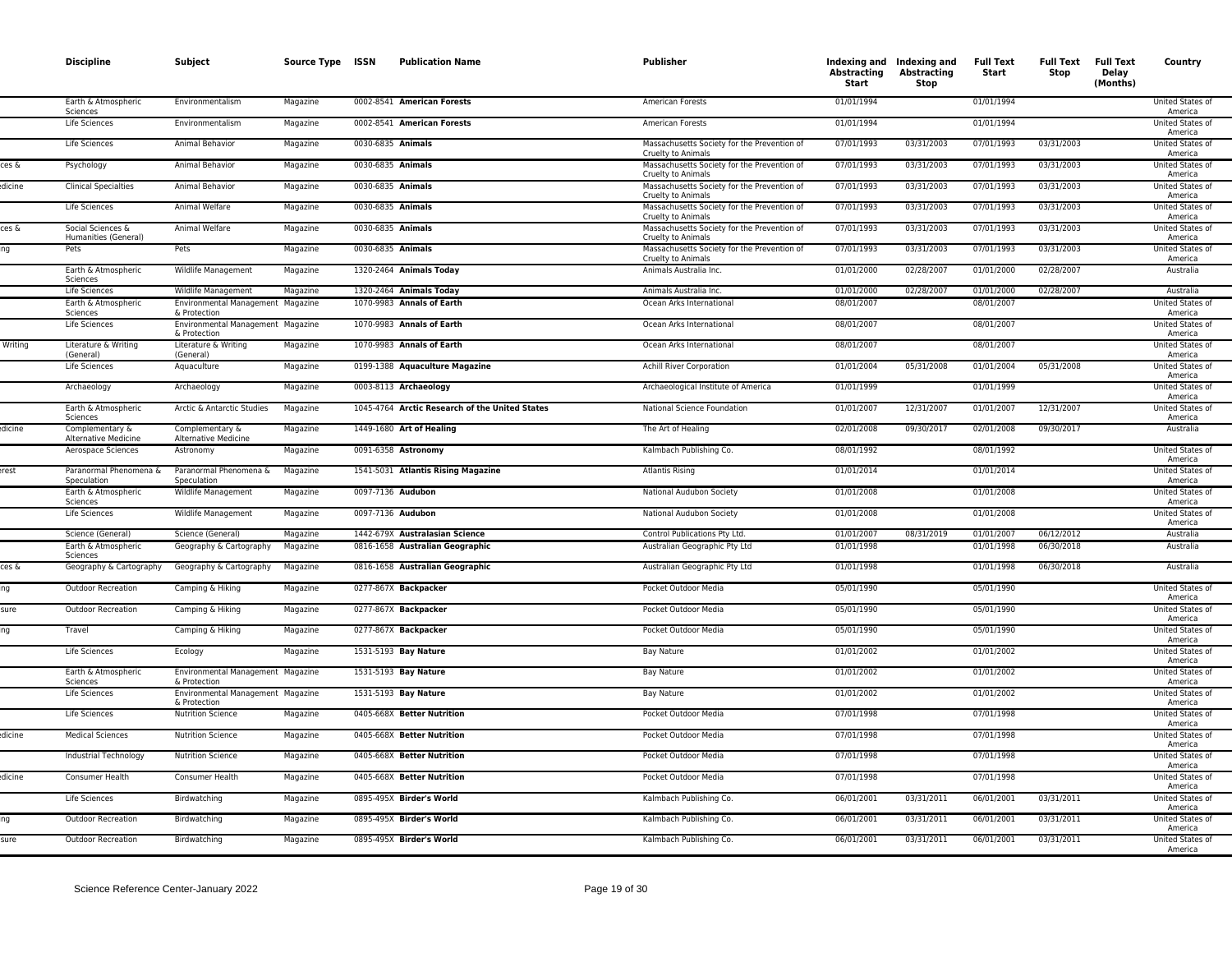|                   | <b>Discipline</b>                                | Subject                                                          | Source Type ISSN     | <b>Publication Name</b>                                  | Publisher                                                     | Abstracting<br>Start     | Indexing and Indexing and<br>Abstracting<br>Stop | <b>Full Text</b><br>Start | <b>Full Text</b><br>Stop | <b>Full Text</b><br>Delay<br>(Months) | Country                                                |
|-------------------|--------------------------------------------------|------------------------------------------------------------------|----------------------|----------------------------------------------------------|---------------------------------------------------------------|--------------------------|--------------------------------------------------|---------------------------|--------------------------|---------------------------------------|--------------------------------------------------------|
| overnment         | Diplomacy & International<br>Relations           | Diplomacy & International<br>Relations                           | Magazine             | 0096-3402 Bulletin of the Atomic Scientists              | Taylor & Francis Ltd                                          | 12/01/1945               |                                                  | 12/01/1945                |                          | 12                                    | United Kingdom                                         |
|                   | Engineering                                      | Nuclear Weapons                                                  | Magazine             | 0096-3402 Bulletin of the Atomic Scientists              | Taylor & Francis Ltd                                          | 12/01/1945               |                                                  | 12/01/1945                |                          | 12                                    | United Kingdom                                         |
| vernment          | Military History & Science                       | Nuclear Weapons                                                  | Magazine             | 0096-3402 Bulletin of the Atomic Scientists              | Taylor & Francis Ltd                                          | 12/01/1945               |                                                  | 12/01/1945                |                          | 12                                    | United Kingdom                                         |
|                   | Physics                                          | Nuclear Weapons                                                  | Magazine             | 0096-3402 Bulletin of the Atomic Scientists              | Taylor & Francis Ltd                                          | 12/01/1945               |                                                  | 12/01/1945                |                          | 12                                    | <b>United Kingdom</b>                                  |
|                   | Power & Energy                                   | Nuclear Weapons                                                  | Magazine             | 0096-3402 Bulletin of the Atomic Scientists              | Taylor & Francis Ltd                                          | 12/01/1945               |                                                  | 12/01/1945                |                          | 12                                    | United Kingdom                                         |
|                   | Power & Energy                                   | Nuclear Weapons                                                  | Magazine             | 0096-3402 Bulletin of the Atomic Scientists              | Taylor & Francis Ltd                                          | 12/01/1945               |                                                  | 12/01/1945                |                          | 12                                    | United Kingdom                                         |
|                   | <b>Topical History</b>                           | Nuclear Weapons                                                  | Magazine             | 0096-3402 Bulletin of the Atomic Scientists              | Taylor & Francis Ltd                                          | 12/01/1945               |                                                  | 12/01/1945                |                          | 12                                    | <b>United Kingdom</b>                                  |
|                   | Industrial Technology                            | Nuclear Weapons                                                  | Magazine             | 0096-3402 Bulletin of the Atomic Scientists              | Taylor & Francis Ltd                                          | 12/01/1945               |                                                  | 12/01/1945                |                          | 12                                    | United Kingdom                                         |
| <i>r</i> ernment  | War & Political Violence                         | Nuclear Weapons                                                  | Magazine             | 0096-3402 Bulletin of the Atomic Scientists              | Taylor & Francis Ltd                                          | 12/01/1945               |                                                  | 12/01/1945                |                          | 12                                    | United Kingdom                                         |
|                   | War & Political Violence                         | Nuclear Weapons                                                  | Magazine             | 0096-3402 Bulletin of the Atomic Scientists              | Taylor & Francis Ltd                                          | 12/01/1945               |                                                  | 12/01/1945                |                          | 12                                    | United Kingdom                                         |
|                   | Earth & Atmospheric<br>Sciences                  | Geography & Cartography                                          | Magazine             | 0706-2168 Canadian Geographic                            | Canadian Geographic Enterprises                               | 04/01/1994               |                                                  | 04/01/1994                |                          |                                       | Canada                                                 |
| ces &             | Geography & Cartography                          | Geography & Cartography                                          | Magazine             | 0706-2168 Canadian Geographic                            | Canadian Geographic Enterprises                               | 04/01/1994               |                                                  | 04/01/1994                |                          |                                       | Canada                                                 |
| dicine            | <b>Clinical Specialties</b>                      | Oncology                                                         | Magazine             | 0008-5464 Cancer News                                    | American Cancer Society                                       | 01/01/1990               | 09/30/1994                                       | 01/01/1990                | 09/30/1994               |                                       | United States of<br>America                            |
|                   | Aerospace Sciences                               | Astronomy                                                        | Magazine             | 1074-875X CCD Astronomy                                  | American Astronomical Society                                 | 03/01/1994               | 12/01/1997                                       | 03/01/1994                | 12/01/1997               |                                       | United States of<br>America                            |
| <b>overnment</b>  | Law                                              | Technology Law                                                   | Magazine             | 1938-0976 Columbia Science & Technology Law Review       | Columbia Science & Technology Law Review                      | 12/01/2008               |                                                  | 12/01/2008                |                          |                                       | <b>United States of</b><br>America                     |
| ces &             | Law                                              | <b>Technology Law</b>                                            | Magazine             | 1938-0976 Columbia Science & Technology Law Review       | Columbia Science & Technology Law Review                      | 12/01/2008               |                                                  | 12/01/2008                |                          |                                       | <b>United States of</b><br>America                     |
|                   | Technology (General)                             | Technology Law                                                   | Magazine             | 1938-0976 Columbia Science & Technology Law Review       | Columbia Science & Technology Law Review                      | 12/01/2008               |                                                  | 12/01/2008                |                          |                                       | United States of<br>America                            |
|                   | Earth & Atmospheric<br>Sciences                  | Environmental Management Magazine<br>& Protection                |                      | 0010-650X Conservationist                                | <b>NYS Conservationist</b>                                    | 05/01/1990               | 07/31/1995                                       | 05/01/1990                | 07/31/1995               |                                       | United States of<br>America                            |
|                   | <b>Life Sciences</b>                             | Environmental Management Magazine<br>& Protection                |                      | 0010-650X Conservationist                                | <b>NYS Conservationist</b>                                    | 05/01/1990               | 07/31/1995                                       | 05/01/1990                | 07/31/1995               |                                       | United States of<br>America                            |
|                   | Life Sciences                                    | Livestock & Animal<br>Husbandry                                  | Magazine             | 8750-7595 Countryside & Small Stock Journal              | Fence Post Company, dba Countryside<br>Publications           | 07/01/1992               |                                                  | 07/01/1992                |                          |                                       | United States of<br>America                            |
| wernmen           | Political Science & Studies                      | <b>Rural Studies</b>                                             | Magazine             | 8750-7595 Countryside & Small Stock Journal              | Fence Post Company, dba Countryside<br>Publications           | 07/01/1992               |                                                  | 07/01/1992                |                          |                                       | United States of<br>America                            |
| ces &             | Political Science & Studies                      | <b>Rural Studies</b>                                             | Magazine             | 8750-7595 Countryside & Small Stock Journal              | Fence Post Company, dba Countryside<br>Publications           | 07/01/1992               |                                                  | 07/01/1992                |                          |                                       | <b>United States of</b><br>America                     |
| ces &             | Social Sciences &<br>Humanities (General)        | <b>Rural Studies</b>                                             | Magazine             | 8750-7595 Countryside & Small Stock Journal              | Fence Post Company, dba Countryside<br>Publications           | 07/01/1992               |                                                  | 07/01/1992                |                          |                                       | United States of<br>America                            |
|                   | Subject Specific Education                       | <b>Rural Studies</b>                                             | Magazine             | 8750-7595 Countryside & Small Stock Journal              | Fence Post Company, dba Countryside<br>Publications           | 07/01/1992               |                                                  | 07/01/1992                |                          |                                       | United States of<br>America                            |
| ces &             | Social Science Theory &<br>Study                 | <b>Rural Studies</b>                                             | Magazine             | 8750-7595 Countryside & Small Stock Journal              | Fence Post Company, dba Countryside<br>Publications           | 07/01/1992               |                                                  | 07/01/1992                |                          |                                       | <b>United States of</b><br>America                     |
|                   | Rural & Country Living                           | Rural & Country Living                                           | Magazine             | 8750-7595 Countryside & Small Stock Journal              | Fence Post Company, dba Countryside<br>Publications           | 07/01/1992               |                                                  | 07/01/1992                |                          |                                       | United States of<br>America                            |
| dicine            | Health & Medicine (General) Cryonics             |                                                                  | Magazine             | 1054-4305 Cryonics                                       | Alcor Life Extension Foundation                               | 05/01/2005               | 05/31/2010                                       | 05/01/2005                | 05/31/2010               |                                       | United States of<br>America                            |
| dicine!<br>dicine |                                                  | Health & Medicine (General) Health & Medicine (General) Magazine |                      | 0199-820X Current Health 1<br>0199-820X Current Health 1 | <b>Weekly Reader Corporation</b>                              | 01/01/1997<br>01/01/1997 | 05/31/2010                                       | 01/01/1997<br>01/01/1997  | 05/31/2010               |                                       | United States of<br>America                            |
| erest             | Health & Medicine (General) Health Education     | <b>Teen Interest</b>                                             | Magazine             | 0199-820X Current Health 1                               | <b>Weekly Reader Corporation</b>                              | 01/01/1997               | 05/31/2010                                       | 01/01/1997                | 05/31/2010               |                                       | United States of<br>America                            |
| dicine            | Special Group Interest<br><b>Consumer Health</b> | Consumer Health                                                  | Magazine<br>Magazine | 0199-820X Current Health 1                               | Weekly Reader Corporation<br><b>Weekly Reader Corporation</b> | 01/01/1997               | 05/31/2010                                       | 01/01/1997                | 05/31/2010               |                                       | United States of<br>America<br><b>United States of</b> |
| dicine            |                                                  | Health & Medicine (General) Health & Medicine (General) Magazine |                      | 0163-156X Current Health 2                               | <b>Weekly Reader Corporation</b>                              | 01/01/1997               | 08/31/2010                                       | 01/01/1997                | 08/31/2010               |                                       | America<br>United States of                            |
| erest             | Special Group Interest                           | Teen Interest                                                    | Magazine             | 0163-156X Current Health 2                               | <b>Weekly Reader Corporation</b>                              | 01/01/1997               | 08/31/2010                                       | 01/01/1997                | 08/31/2010               |                                       | America<br>United States of                            |
| dicine            | Consumer Health                                  | Consumer Health                                                  | Magazine             | 0163-156X Current Health 2                               | <b>Weekly Reader Corporation</b>                              | 01/01/1997               | 08/31/2010                                       | 01/01/1997                | 08/31/2010               |                                       | America<br>United States of                            |
| erest             | Special Group Interest                           | Children's Interest                                              | Magazine             | 2157-5916 Current Health Kids                            | <b>Weekly Reader Corporation</b>                              | 09/01/2010               | 04/30/2012                                       | 09/01/2010                | 04/30/2012               |                                       | America<br>United States of                            |
|                   | <b>Educational Levels</b>                        | <b>Elementary Education</b>                                      | Magazine             | 2157-5916 Current Health Kids                            | Weekly Reader Corporation                                     | 09/01/2010               | 04/30/2012                                       | 09/01/2010                | 04/30/2012               |                                       | America<br>United States of                            |
| dicine            | Health & Medicine (General) Health Education     |                                                                  | Magazine             | 2157-5916 Current Health Kids                            | <b>Weekly Reader Corporation</b>                              | 09/01/2010               | 04/30/2012                                       | 09/01/2010                | 04/30/2012               |                                       | America<br>United States of                            |
| ces &             | Sociology                                        | Youth & Adolescence                                              | Magazine             | 2157-5703 Current Health Teens                           | <b>Weekly Reader Corporation</b>                              | 09/01/2010               | 04/30/2012                                       | 09/01/2010                | 04/30/2012               |                                       | America<br>United States of                            |
| dicine            | Consumer Health                                  | Consumer Health                                                  | Magazine             | 2157-5703 Current Health Teens                           | <b>Weekly Reader Corporation</b>                              | 09/01/2010               | 04/30/2012                                       | 09/01/2010                | 04/30/2012               |                                       | America<br>United States of                            |
| erest             | Special Group Interest                           | Teen Interest                                                    | Magazine             | 0011-3905 Current Science                                | <b>Weekly Reader Corporation</b>                              | 01/01/1997               | 04/30/2012                                       | 01/01/1997                | 04/30/2012               |                                       | America<br>United States of                            |
|                   |                                                  |                                                                  |                      |                                                          |                                                               |                          |                                                  |                           |                          |                                       | America                                                |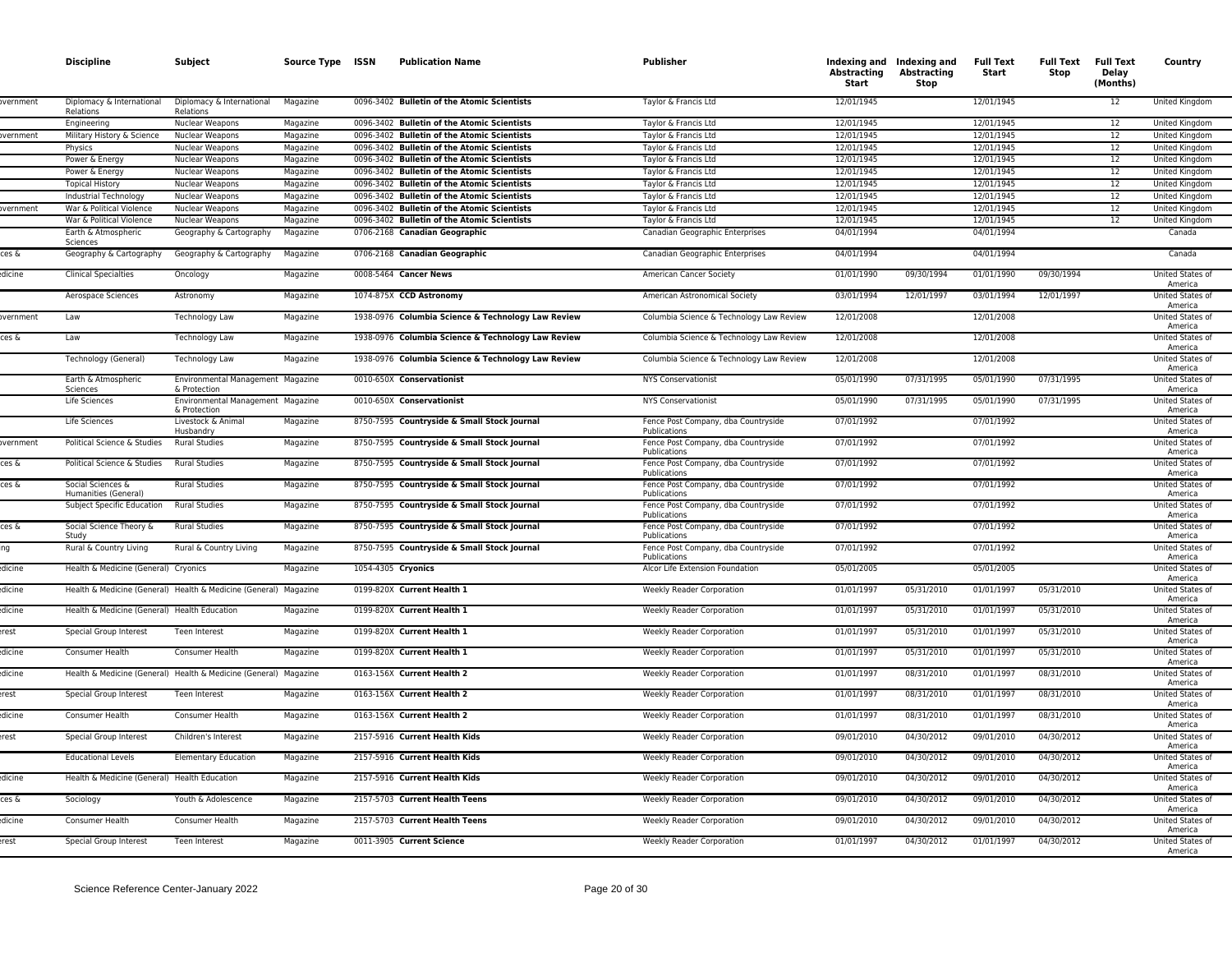|          | <b>Discipline</b>                 | Subject                                           | Source Type ISSN | <b>Publication Name</b>                                   | <b>Publisher</b>                          | Abstracting<br>Start | Indexing and Indexing and<br><b>Abstracting</b><br>Stop | <b>Full Text</b><br>Start | <b>Full Text</b><br>Stop | <b>Full Text</b><br>Delay<br>(Months) | Country                            |
|----------|-----------------------------------|---------------------------------------------------|------------------|-----------------------------------------------------------|-------------------------------------------|----------------------|---------------------------------------------------------|---------------------------|--------------------------|---------------------------------------|------------------------------------|
|          | Science (General)                 | Science (General)                                 | Magazine         | 0011-3905 Current Science                                 | <b>Weekly Reader Corporation</b>          | 01/01/1997           | 04/30/2012                                              | 01/01/1997                | 04/30/2012               |                                       | United States of<br>America        |
|          | <b>Science Education</b>          | <b>Science Education</b>                          | Magazine         | 0011-3905 Current Science (Teacher's Edition)             | <b>Weekly Reader Corporation</b>          | 09/10/1999           | 04/30/2012                                              | 09/10/1999                | 04/30/2012               |                                       | <b>United States of</b><br>America |
|          | <b>Subject Specific Education</b> | <b>Science Education</b>                          | Magazine         | 0011-3905 Current Science (Teacher's Edition)             | <b>Weekly Reader Corporation</b>          | 09/10/1999           | 04/30/2012                                              | 09/10/1999                | 04/30/2012               |                                       | <b>United States of</b><br>America |
|          | Technology (General)              | Technology (General)                              | Magazine         | 1528-820X Dimensions (1528820X)                           | Association of Science-Technology Centers | 07/01/2011           |                                                         | 07/01/2011                |                          |                                       | <b>United States of</b><br>America |
|          | Science (General)                 | Science (General)                                 | Magazine         | 1528-820X Dimensions (1528820X)                           | Association of Science-Technology Centers | 07/01/2011           |                                                         | 07/01/2011                |                          |                                       | United States of<br>America        |
|          | Technology (General)              | Technology (General)                              | Magazine         | 0274-7529 Discover                                        | Kalmbach Publishing Co.                   | 01/01/2001           |                                                         | 01/01/2001                |                          |                                       | United States of<br>America        |
|          | Science (General)                 | Science (General)                                 | Magazine         | 0274-7529 Discover                                        | Kalmbach Publishing Co.                   | 01/01/2001           |                                                         | 01/01/2001                |                          |                                       | <b>United States of</b><br>America |
|          | Earth & Atmospheric<br>Sciences   | <b>Environmental Sciences</b>                     | Magazine         | 1046-8021 E: The Environmental Magazine                   | E: The Environmental Magazine             | 01/01/1994           | 06/30/2013                                              | 01/01/1994                | 06/30/2013               |                                       | <b>United States of</b><br>America |
|          | Life Sciences                     | <b>Environmental Sciences</b>                     | Magazine         | 1046-8021 E: The Environmental Magazine                   | E: The Environmental Magazine             | 01/01/1994           | 06/30/2013                                              | 01/01/1994                | 06/30/2013               |                                       | United States of<br>America        |
|          | Earth & Atmospheric<br>Sciences   | Earth & Atmospheric<br>Sciences                   | Magazine         | 1056-148X Earth (1056148X)                                | Kalmbach Publishing Co.                   | 01/01/1992           | 08/31/1998                                              | 01/01/1992                | 08/31/1998               |                                       | United States of<br>America        |
| wernment | Activism & Advocacy               | Environmentalism                                  | Magazine         | 1041-0406 Earth Island Journal                            | Earth Island Institute                    | 01/01/1990           |                                                         | 01/01/1990                |                          |                                       | United States of<br>America        |
| ces &    | Activism & Advocacy               | Environmentalism                                  | Magazine         | 1041-0406 Earth Island Journal                            | Earth Island Institute                    | 01/01/1990           |                                                         | 01/01/1990                |                          |                                       | United States of<br>America        |
|          | Earth & Atmospheric<br>Sciences   | Environmentalism                                  | Magazine         | 1041-0406 Earth Island Journal                            | Earth Island Institute                    | 01/01/1990           |                                                         | 01/01/1990                |                          |                                       | United States of<br>America        |
|          | Life Sciences                     | Environmentalism                                  | Magazine         | 1041-0406 Earth Island Journal                            | Earth Island Institute                    | 01/01/1990           |                                                         | 01/01/1990                |                          |                                       | United States of<br>America        |
|          | Earth & Atmospheric<br>Sciences   | Seismology, Tectonics &<br>Volcanology            | Magazine         | 0894-7163 Earthquakes & Volcanoes                         | Superintendent of Documents               | 01/01/1990           | 03/31/1994                                              | 01/01/1990                | 03/31/1994               |                                       | <b>United States of</b><br>America |
|          | Earth & Atmospheric<br>Sciences   | Earth & Atmospheric<br>Sciences                   | Magazine         | 1526-4092 Earthwatch Institute Journal                    | Earthwatch Institute                      | 01/01/2000           | 11/30/2007                                              | 01/01/2000                | 11/30/2007               |                                       | <b>United States of</b><br>America |
|          | Earth & Atmospheric<br>Sciences   | <b>Environmental Sciences</b>                     | Magazine         | 8750-0183 Earthwatch: The Journal of Earthwatch Institute | Earthwatch Institute                      | 11/01/1996           | 12/31/1999                                              | 11/01/1996                | 12/31/1999               |                                       | United States of<br>America        |
|          | Life Sciences                     | <b>Environmental Sciences</b>                     | Magazine         | 8750-0183 Earthwatch: The Journal of Earthwatch Institute | Earthwatch Institute                      | 11/01/1996           | 12/31/1999                                              | 11/01/1996                | 12/31/1999               |                                       | United States of<br>America        |
|          | Life Sciences                     | Ecology                                           | Magazine         | 0261-3131 Ecologist                                       | Resurgence Trust                          | 01/01/2001           | 08/31/2012                                              | 01/01/2001                | 08/31/2012               |                                       | <b>United Kingdom</b>              |
|          | <b>Educational Levels</b>         | <b>Elementary Education</b>                       | Magazine         | eGFI for Teachers Newsletter                              | <b>ASEE</b>                               | 03/01/2013           |                                                         | 03/01/2013                |                          |                                       | United States of<br>America        |
|          | <b>Educational Levels</b>         | Secondary Education                               | Magazine         | eGFI for Teachers Newsletter                              | ASEE                                      | 03/01/2013           |                                                         | 03/01/2013                |                          |                                       | United States of<br>America        |
|          | Engineering                       | <b>Engineering Education</b>                      | Magazine         | eGFI for Teachers Newsletter                              | <b>ASEE</b>                               | 03/01/2013           |                                                         | 03/01/2013                |                          |                                       | United States of<br>America        |
|          | Professional Education            | <b>Engineering Education</b>                      | Magazine         | eGFI for Teachers Newsletter                              | ASEE                                      | 03/01/2013           |                                                         | 03/01/2013                |                          |                                       | United States of<br>America        |
|          | Earth & Atmospheric<br>Sciences   | Wildlife Management                               | Magazine         | 1091-7314 Endangered Species Bulletin                     | <b>Endangered Species Update</b>          | 02/01/2002           |                                                         | 02/01/2002                |                          |                                       | United States of<br>America        |
|          | Life Sciences                     | Wildlife Management                               | Magazine         | 1091-7314 Endangered Species Bulletin                     | <b>Endangered Species Update</b>          | 02/01/2002           |                                                         | 02/01/2002                |                          |                                       | United States of<br>America        |
|          | Earth & Atmospheric<br>Sciences   | Environmental Management Magazine<br>& Protection |                  | <b>EnviroAction Newsletter</b>                            | National Wildlife Federation              | 02/01/2005           | 11/30/2008                                              | 02/01/2005                | 11/30/2008               |                                       | United States of<br>America        |
|          | Life Sciences                     | Environmental Management Magazine<br>& Protection |                  | <b>EnviroAction Newsletter</b>                            | National Wildlife Federation              | 02/01/2005           | 11/30/2008                                              | 02/01/2005                | 11/30/2008               |                                       | United States of<br>America        |
| vernment | Activism & Advocacy               | Environmentalism                                  | Magazine         | 1050-3285 Environment Hawai'i                             | Environment Hawai'i                       | 01/01/2007           |                                                         | 01/01/2007                |                          |                                       | United States of<br>America        |
| ces &    | Activism & Advocacy               | Environmentalism                                  | Magazine         | 1050-3285 Environment Hawai'i                             | Environment Hawai'i                       | 01/01/2007           |                                                         | 01/01/2007                |                          |                                       | United States of<br>America        |
|          | Earth & Atmospheric<br>Sciences   | Environmentalism                                  | Magazine         | 1050-3285 Environment Hawai'i                             | Environment Hawai'i                       | 01/01/2007           |                                                         | 01/01/2007                |                          |                                       | United States of<br>America        |
|          | Life Sciences                     | Environmentalism                                  | Magazine         | 1050-3285 Environment Hawai'i                             | Environment Hawai'i                       | 01/01/2007           |                                                         | 01/01/2007                |                          |                                       | United States of<br>America        |
|          | Earth & Atmospheric<br>Sciences   | Environmental Management Magazine<br>& Protection |                  | 0013-922X Environmental Action                            | <b>Environmental Action</b>               | 01/01/1990           | 03/31/1996                                              | 01/01/1990                | 03/31/1996               |                                       | United States of<br>America        |
|          | Life Sciences                     | Environmental Management Magazine<br>& Protection |                  | 0013-922X Environmental Action                            | <b>Environmental Action</b>               | 01/01/1990           | 03/31/1996                                              | 01/01/1990                | 03/31/1996               |                                       | United States of<br>America        |
| wernment | Activism & Advocacy               | Environmentalism                                  | Magazine         | 0013-922X Environmental Action                            | <b>Environmental Action</b>               | 01/01/1990           | 03/31/1996                                              | 01/01/1990                | 03/31/1996               |                                       | United States of<br>America        |
| ces &    | Activism & Advocacy               | Environmentalism                                  | Magazine         | 0013-922X Environmental Action                            | <b>Environmental Action</b>               | 01/01/1990           | 03/31/1996                                              | 01/01/1990                | 03/31/1996               |                                       | <b>United States of</b><br>America |
|          | Earth & Atmospheric<br>Sciences   | Environmentalism                                  | Magazine         | 0013-922X Environmental Action                            | <b>Environmental Action</b>               | 01/01/1990           | 03/31/1996                                              | 01/01/1990                | 03/31/1996               |                                       | <b>United States of</b><br>America |
|          | Life Sciences                     | Environmentalism                                  | Magazine         | 0013-922X Environmental Action                            | <b>Environmental Action</b>               | 01/01/1990           | 03/31/1996                                              | 01/01/1990                | 03/31/1996               |                                       | <b>United States of</b><br>America |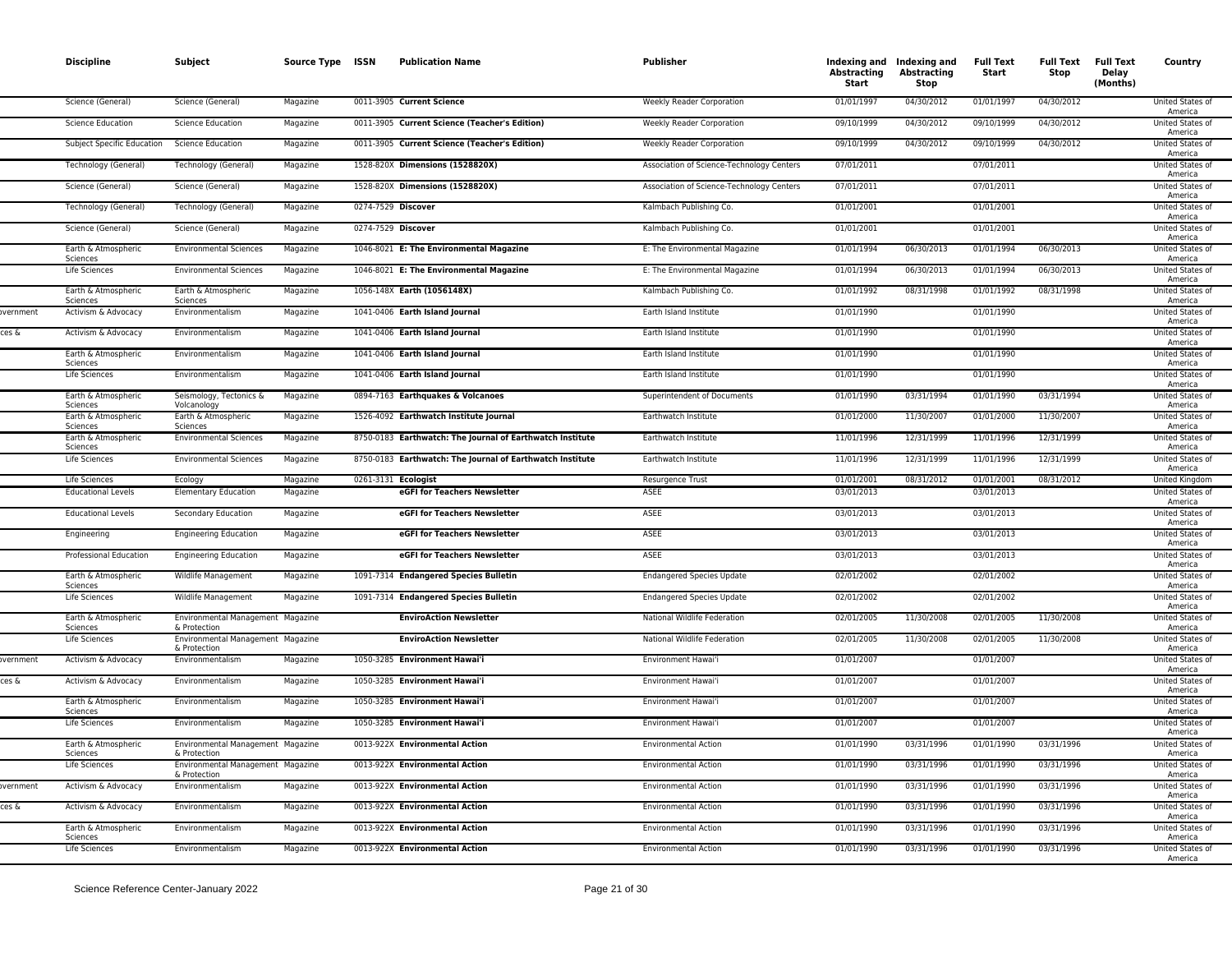|                    | <b>Discipline</b>                                                | Subject                                                           | Source Type ISSN     | <b>Publication Name</b>                                                                    | Publisher                                                                          | Abstracting<br>Start     | Indexing and Indexing and<br><b>Abstracting</b><br>Stop | <b>Full Text</b><br>Start | Stop                     | Full Text Full Text<br>Delay<br>(Months) | Country                                                |
|--------------------|------------------------------------------------------------------|-------------------------------------------------------------------|----------------------|--------------------------------------------------------------------------------------------|------------------------------------------------------------------------------------|--------------------------|---------------------------------------------------------|---------------------------|--------------------------|------------------------------------------|--------------------------------------------------------|
|                    | Earth & Atmospheric<br>Sciences                                  | <b>Environmental Education</b>                                    | Magazine             | 0309-8451 Environmental Education                                                          | National Association for Environmental<br>Education                                | 03/01/2006               |                                                         | 03/01/2006                |                          |                                          | United Kingdom                                         |
|                    | Life Sciences                                                    | <b>Environmental Education</b>                                    | Magazine             | 0309-8451 Environmental Education                                                          | National Association for Environmental<br>Education                                | 03/01/2006               |                                                         | 03/01/2006                |                          |                                          | United Kingdom                                         |
|                    | Subject Specific Education                                       | <b>Environmental Education</b>                                    | Magazine             | 0309-8451 Environmental Education                                                          | National Association for Environmental<br>Education                                | 03/01/2006               |                                                         | 03/01/2006                |                          |                                          | United Kingdom                                         |
|                    | Earth & Atmospheric<br>Sciences                                  | Environmental Law                                                 | Magazine             | 0731-5732 Environmental Forum                                                              | Environmental Law Institute                                                        | 01/01/2008               |                                                         | 01/01/2008                |                          |                                          | United States of<br>America                            |
| overnment<br>ces & | Law<br>Law                                                       | Environmental Law<br>Environmental Law                            | Magazine<br>Magazine | 0731-5732 Environmental Forum<br>0731-5732 Environmental Forum                             | Environmental Law Institute<br>Environmental Law Institute                         | 01/01/2008<br>01/01/2008 |                                                         | 01/01/2008<br>01/01/2008  |                          |                                          | United States of<br>America<br>United States of        |
|                    | Life Sciences                                                    | Environmental Law                                                 | Magazine             | 0731-5732 Environmental Forum                                                              | Environmental Law Institute                                                        | 01/01/2008               |                                                         | 01/01/2008                |                          |                                          | America<br>United States of                            |
|                    | Earth & Atmospheric                                              | Environmental Management Magazine                                 |                      | 0731-5732 Environmental Forum                                                              | Environmental Law Institute                                                        | 01/01/2008               |                                                         | 01/01/2008                |                          |                                          | America<br>United States of                            |
|                    | Sciences<br>Life Sciences                                        | & Protection<br>Environmental Management Magazine                 |                      | 0731-5732 Environmental Forum                                                              | Environmental Law Institute                                                        | 01/01/2008               |                                                         | 01/01/2008                |                          |                                          | America<br>United States of                            |
|                    | Earth & Atmospheric<br>Sciences                                  | & Protection<br>Environmental Management Magazine<br>& Protection |                      | 0145-1189 EPA Journal                                                                      | US Environmental Protection Agency                                                 | 01/01/1990               | 12/31/1995                                              | 01/01/1990                | 05/31/1995               |                                          | America<br>United States of<br>America                 |
|                    | Life Sciences                                                    | Environmental Management Magazine<br>& Protection                 |                      | 0145-1189 EPA Journal                                                                      | US Environmental Protection Agency                                                 | 01/01/1990               | 12/31/1995                                              | 01/01/1990                | 05/31/1995               |                                          | United States of<br>America                            |
| vernment           | Politics & Government<br>(General)                               | Politics & Government<br>(General)                                | Magazine             | 0824-0310 Federal Scientific Activities                                                    | <b>Statistics Canada</b>                                                           | 01/01/2001               | 12/31/2014                                              | 01/01/2001                | 12/31/2014               |                                          | Canada                                                 |
|                    | Technology (General)                                             | Technology (General)                                              | Magazine             | 0824-0310 Federal Scientific Activities                                                    | <b>Statistics Canada</b>                                                           | 01/01/2001               | 12/31/2014                                              | 01/01/2001                | 12/31/2014               |                                          | Canada                                                 |
|                    | Science (General)                                                | Science (General)                                                 | Magazine             | 0824-0310 Federal Scientific Activities                                                    | <b>Statistics Canada</b>                                                           | 01/01/2001               | 12/31/2014                                              | 01/01/2001                | 12/31/2014               |                                          | Canada                                                 |
| dicine!            | Life Sciences<br><b>Medical Sciences</b>                         | <b>Nutrition Science</b><br><b>Nutrition Science</b>              | Magazine<br>Magazine | <b>Food &amp; Nutrition Research Briefs</b><br><b>Food &amp; Nutrition Research Briefs</b> | United States Department of Agriculture<br>United States Department of Agriculture | 06/01/2008<br>06/01/2008 |                                                         | 06/01/2008<br>06/01/2008  |                          |                                          | United States of<br>America<br><b>United States of</b> |
|                    | Industrial Technology                                            | <b>Nutrition Science</b>                                          | Magazine             | <b>Food &amp; Nutrition Research Briefs</b>                                                | United States Department of Agriculture                                            | 06/01/2008               |                                                         | 06/01/2008                |                          |                                          | America<br>United States of                            |
|                    | Technology (General)                                             | Technology (General)                                              | Magazine             | 0016-3317 Futurist                                                                         | World Future Society                                                               | 05/01/1990               | 07/31/2015                                              | 05/01/1990                | 07/31/2015               |                                          | America<br><b>United States of</b>                     |
|                    | Management                                                       | Innovation Management                                             | Magazine             | 0016-3317 <b>Futurist</b>                                                                  | World Future Society                                                               | 05/01/1990               | 07/31/2015                                              | 05/01/1990                | 07/31/2015               |                                          | America<br>United States of<br>America                 |
|                    | Technology (General)                                             | <b>Innovation Management</b>                                      | Magazine             | 0016-3317 Futurist                                                                         | World Future Society                                                               | 05/01/1990               | 07/31/2015                                              | 05/01/1990                | 07/31/2015               |                                          | United States of<br>America                            |
|                    | Science (General)                                                | Forecasting & Prediction                                          | Magazine             | 0016-3317 <b>Futurist</b>                                                                  | World Future Society                                                               | 05/01/1990               | 07/31/2015                                              | 05/01/1990                | 07/31/2015               |                                          | United States of<br>America                            |
|                    | Earth & Atmospheric<br>Sciences                                  | Geography Education                                               | Magazine             | 1320-9698 Geodate                                                                          | <b>Warringal Publications</b>                                                      | 01/01/1995               |                                                         | 01/01/1995                |                          |                                          | Australia                                              |
| ces &              | Geography & Cartography                                          | Geography Education                                               | Magazine             | 1320-9698 Geodate                                                                          | <b>Warringal Publications</b>                                                      | 01/01/1995               |                                                         | 01/01/1995                |                          |                                          | Australia                                              |
|                    | Subject Specific Education                                       | Geography Education                                               | Magazine             | 1320-9698 Geodate                                                                          | <b>Warringal Publications</b>                                                      | 01/01/1995               |                                                         | 01/01/1995                |                          |                                          | Australia                                              |
|                    | Earth & Atmospheric<br>Sciences                                  | Geography & Cartography                                           | Magazine             | 0016-741X Geographical (Campion Interactive Publishing)                                    | Campion Interactive Publishing                                                     | 07/01/1993<br>07/01/1993 | 11/30/2005<br>11/30/2005                                | 07/01/1993<br>07/01/1993  | 11/30/2005<br>11/30/2005 |                                          | United Kingdom                                         |
| ces &<br>overnment | Geography & Cartography<br>Activism & Advocacy                   | Geography & Cartography<br>Environmentalism                       | Magazine<br>Magazine | 0016-741X Geographical (Campion Interactive Publishing)<br>8899-0190 Greenpeace Update     | Campion Interactive Publishing<br>Greenpeace Inc                                   | 03/01/2006               |                                                         | 03/01/2006                |                          |                                          | United Kingdom<br>United States of                     |
| ces &              | Activism & Advocacy                                              | Environmentalism                                                  | Magazine             | 8899-0190 Greenpeace Update                                                                | Greenpeace Inc                                                                     | 03/01/2006               |                                                         | 03/01/2006                |                          |                                          | America<br>United States of                            |
|                    | Earth & Atmospheric                                              | Environmentalism                                                  | Magazine             | 8899-0190 Greenpeace Update                                                                | Greenpeace Inc                                                                     | 03/01/2006               |                                                         | 03/01/2006                |                          |                                          | America<br>United States of                            |
|                    | Sciences<br>Life Sciences                                        | Environmentalism                                                  | Magazine             | 8899-0190 Greenpeace Update                                                                | Greenpeace Inc                                                                     | 03/01/2006               |                                                         | 03/01/2006                |                          |                                          | America<br>United States of<br>America                 |
|                    | Earth & Atmospheric<br>Sciences                                  | Wildlife Management                                               | Magazine             | <b>Guardians of the Wild: Wildlife Report</b>                                              | National Wildlife Federation                                                       | 04/01/2005               | 03/31/2011                                              | 04/01/2005                | 03/31/2011               |                                          | United States of<br>America                            |
|                    | Life Sciences                                                    | Wildlife Management                                               | Magazine             | <b>Guardians of the Wild: Wildlife Report</b>                                              | National Wildlife Federation                                                       | 04/01/2005               | 03/31/2011                                              | 04/01/2005                | 03/31/2011               |                                          | United States of<br>America                            |
|                    | Earth & Atmospheric<br>Sciences                                  | Hazardous Waste<br>Management                                     | Magazine             | <b>Hazardous Waste/Superfund Alert</b>                                                     | Jade Media Partners                                                                | 02/01/2009               |                                                         | 02/01/2009                |                          |                                          | United States of<br>America                            |
|                    | Life Sciences                                                    | Hazardous Waste<br>Management                                     | Magazine             | <b>Hazardous Waste/Superfund Alert</b>                                                     | Jade Media Partners                                                                | 02/01/2009               |                                                         | 02/01/2009                |                          |                                          | United States of<br>America                            |
| dicine<br>ing      | Allied Health<br>Food, Cooking & Entertaining Vegetarian & Vegan | Vegetarian & Vegan<br>Nutrition                                   | Magazine<br>Magazine | 0883-8216 Health Science (08838216)<br>0883-8216 Health Science (08838216)                 | National Health Association<br>National Health Association                         | 08/01/2015<br>08/01/2015 |                                                         | 08/01/2015<br>08/01/2015  |                          |                                          | United States of<br>America<br>United States of        |
|                    | Life Sciences                                                    | Nutrition<br>Vegetarian & Vegan                                   | Magazine             | 0883-8216 Health Science (08838216)                                                        | National Health Association                                                        | 08/01/2015               |                                                         | 08/01/2015                |                          |                                          | America<br>United States of                            |
| dicine             | <b>Medical Sciences</b>                                          | Nutrition<br>Vegetarian & Vegan                                   | Magazine             | 0883-8216 Health Science (08838216)                                                        | National Health Association                                                        | 08/01/2015               |                                                         | 08/01/2015                |                          |                                          | America<br>United States of                            |
|                    |                                                                  | Nutrition                                                         |                      |                                                                                            |                                                                                    |                          |                                                         |                           |                          |                                          | America                                                |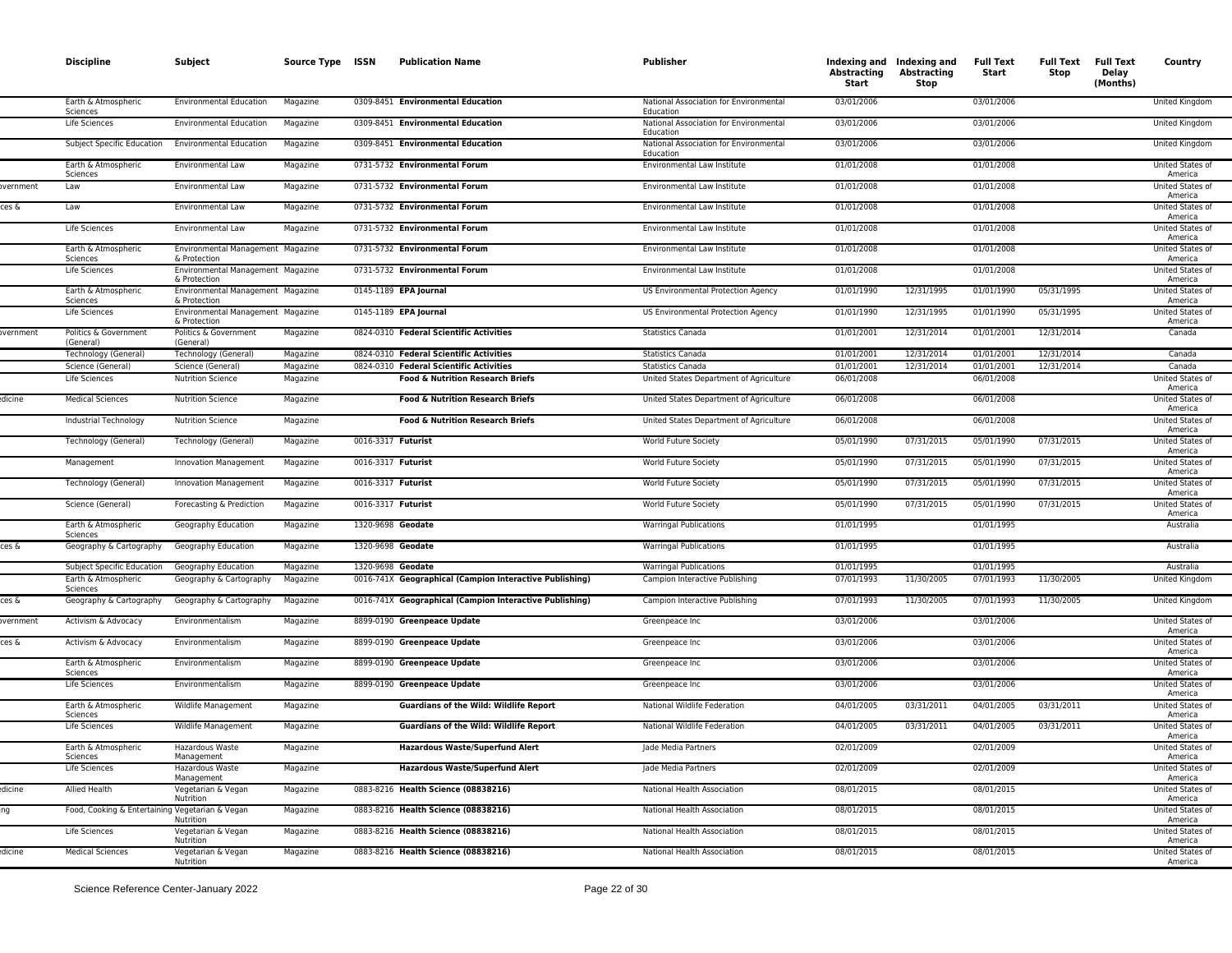|          | <b>Discipline</b>                                       | Subject                             | Source Type ISSN     | <b>Publication Name</b>                                                                                      | Publisher                                          | Abstracting<br>Start     | Indexing and Indexing and<br><b>Abstracting</b><br>Stop | <b>Full Text</b><br>Start | <b>Full Text</b><br>Stop | <b>Full Text</b><br>Delay<br>(Months) | Country                                                |
|----------|---------------------------------------------------------|-------------------------------------|----------------------|--------------------------------------------------------------------------------------------------------------|----------------------------------------------------|--------------------------|---------------------------------------------------------|---------------------------|--------------------------|---------------------------------------|--------------------------------------------------------|
| dicine!  | Therapeutics                                            | Vegetarian & Vegan<br>Nutrition     | Magazine             | 0883-8216 Health Science (08838216)                                                                          | National Health Association                        | 08/01/2015               |                                                         | 08/01/2015                |                          |                                       | United States of<br>America                            |
|          | Industrial Technology                                   | Vegetarian & Vegan<br>Nutrition     | Magazine             | 0883-8216 Health Science (08838216)                                                                          | National Health Association                        | 08/01/2015               |                                                         | 08/01/2015                |                          |                                       | United States of<br>America                            |
| dicine   | <b>Clinical Specialties</b>                             | Vegetarian & Vegan<br>Nutrition     | Magazine             | 0883-8216 Health Science (08838216)                                                                          | National Health Association                        | 08/01/2015               |                                                         | 08/01/2015                |                          |                                       | United States of<br>America                            |
| dicine   | Complementary &<br>Alternative Medicine                 | Naturopathic Medicine               | Magazine             | 0883-8216 Health Science (08838216)                                                                          | National Health Association                        | 08/01/2015               |                                                         | 08/01/2015                |                          |                                       | United States of<br>America                            |
| dicine   | Consumer Health                                         | Consumer Health                     | Magazine             | 0883-8216 Health Science (08838216)                                                                          | National Health Association                        | 08/01/2015               |                                                         | 08/01/2015                |                          |                                       | United States of<br>America                            |
|          | Life Sciences                                           | Plant Propagation &<br>Horticulture | Magazine             | 0018-5329 Horticulture                                                                                       | Active Interest Media, Inc.                        | 05/01/1990               |                                                         | 05/01/1990                |                          |                                       | United States of<br>America                            |
|          | Transportation                                          | Human Powered Vehicles              | Magazine             | 0898-6908 Human Power                                                                                        | International Human Powered Vehicle<br>Association | 08/01/2009               | 08/31/2009                                              | 08/01/2009                | 08/31/2009               |                                       | United States of<br>America                            |
|          | Earth & Atmospheric<br>Sciences                         | Wildlife Management                 | Magazine             | 0020-9112 International Wildlife                                                                             | National Wildlife Federation                       | 07/01/1990               | 02/28/2002                                              | 07/01/1990                | 02/28/2002               |                                       | United States of<br>America                            |
|          | Life Sciences                                           | Wildlife Management                 | Magazine             | 0020-9112 International Wildlife                                                                             | National Wildlife Federation                       | 07/01/1990               | 02/28/2002                                              | 07/01/1990                | 02/28/2002               |                                       | United States of<br>America                            |
|          | Life Sciences                                           | Zoology                             | Magazine             | 0020-9112 International Wildlife                                                                             | National Wildlife Federation                       | 07/01/1990               | 02/28/2002                                              | 07/01/1990                | 02/28/2002               |                                       | United States of<br>America                            |
|          | Life Sciences                                           | Wolves                              | Magazine             | 1089-683X International Wolf                                                                                 | International Wolf Center                          | 12/01/2014               | 06/30/2019                                              | 12/01/2014                | 06/30/2019               |                                       | United States of<br>America                            |
| wernment | Law                                                     | Patent Law                          | Magazine             | 0883-9859 Inventors' Digest                                                                                  | <b>Inventors Digest</b>                            | 01/01/2005               |                                                         | 01/01/2005                |                          |                                       | United States of<br>America                            |
| ces &    | Law                                                     | Patent Law                          | Magazine             | 0883-9859 Inventors' Digest                                                                                  | <b>Inventors Digest</b>                            | 01/01/2005<br>01/01/2005 |                                                         | 01/01/2005<br>01/01/2005  |                          |                                       | United States of<br>America<br><b>United States of</b> |
|          | Technology (General)<br><b>Business Practices</b>       | Inventing<br>Inventing              | Magazine<br>Magazine | 0883-9859 Inventors' Digest<br>0883-9859 Inventors' Digest                                                   | <b>Inventors Digest</b><br><b>Inventors Digest</b> | 01/01/2005               |                                                         | 01/01/2005                |                          |                                       | America<br><b>United States of</b>                     |
|          | <b>Educational Levels</b>                               | <b>Elementary Education</b>         |                      | 0815-9602 Investigating: Australian Primary & Junior Science Journal Australian Science Teachers Association |                                                    | 01/01/1995               | 12/31/2003                                              | 01/01/1995                | 12/31/2003               |                                       | America<br>Australia                                   |
|          | <b>Science Education</b>                                | <b>Science Education</b>            | Magazine<br>Magazine | 0815-9602 Investigating: Australian Primary & Junior Science Journal Australian Science Teachers Association |                                                    | 01/01/1995               | 12/31/2003                                              | 01/01/1995                | 12/31/2003               |                                       | Australia                                              |
|          |                                                         | <b>Science Education</b>            |                      | 0815-9602 Investigating: Australian Primary & Junior Science Journal Australian Science Teachers Association |                                                    | 01/01/1995               |                                                         | 01/01/1995                | 12/31/2003               |                                       | Australia                                              |
|          | Subject Specific Education<br><b>Educational Levels</b> | Middle School Education             | Magazine<br>Magazine | 0815-9602 Investigating: Australian Primary & Junior Science Journal Australian Science Teachers Association |                                                    | 01/01/1995               | 12/31/2003<br>12/31/2003                                | 01/01/1995                | 12/31/2003               |                                       | Australia                                              |
| licine   | <b>Medical Sciences</b>                                 | Clinical Laboratory Science         | Magazine             | 0266-7169 Laboratory News                                                                                    | Synthesis Media Ltd.                               | 04/01/2013               |                                                         | 04/01/2013                |                          |                                       | United Kingdom                                         |
|          | Science (General)                                       | Clinical Laboratory Science         | Magazine             | 0266-7169 Laboratory News                                                                                    | Synthesis Media Ltd.                               | 04/01/2013               |                                                         | 04/01/2013                |                          |                                       | United Kingdom                                         |
|          | Life Sciences                                           | Freshwater Ecology                  | Magazine             | 0887-4492 Lake Effect                                                                                        | Alliance for the Great Lakes                       | 01/01/2007               | 06/30/2010                                              | 01/01/2007                | 06/30/2010               |                                       | United States of                                       |
|          | Physics                                                 | Lasers & Photonics                  | Magazine             | 1043-8092 Laser Focus World                                                                                  | <b>Endeavor Business Media</b>                     | 01/01/1994               |                                                         | 01/01/1994                |                          | 3                                     | America<br>United States of<br>America                 |
|          | Industrial Technology                                   | Lasers & Photonics                  | Magazine             | 1043-8092 Laser Focus World                                                                                  | Endeavor Business Media                            | 01/01/1994               |                                                         | 01/01/1994                |                          | 3                                     | United States of<br>America                            |
|          | <b>Educational Levels</b>                               | Early Childhood Education           | Magazine             | 0024-1261 Let's Find Out                                                                                     | Scholastic Inc.                                    | 04/01/2009               |                                                         | 04/01/2009                |                          |                                       | <b>United States of</b><br>America                     |
| Writing  | Language Arts Education                                 | Literacy & Literacy<br>Education    | Magazine             | 0024-1261 Let's Find Out                                                                                     | Scholastic Inc.                                    | 04/01/2009               |                                                         | 04/01/2009                |                          |                                       | United States of<br>America                            |
|          | Subject Specific Education                              | Literacy & Literacy<br>Education    | Magazine             | 0024-1261 Let's Find Out                                                                                     | Scholastic Inc.                                    | 04/01/2009               |                                                         | 04/01/2009                |                          |                                       | United States of<br>America                            |
|          | Mathematics                                             | Mathematics                         | Magazine             | <b>Math Trek</b>                                                                                             | Society for Science & the Public                   | 09/01/2001               | 08/31/2013                                              | 09/01/2001                | 08/31/2013               |                                       | <b>United States of</b><br>America                     |
|          | Mathematics                                             | Number Theory                       | Magazine             | <b>Math Trek</b>                                                                                             | Society for Science & the Public                   | 09/01/2001               | 08/31/2013                                              | 09/01/2001                | 08/31/2013               |                                       | United States of<br>America                            |
|          | Mathematics                                             | <b>Mathematics Education</b>        | Magazine             | 0025-5785 Mathematics Teaching                                                                               | Association of Teachers of Mathematics             | 11/01/2002               |                                                         | 11/01/2002                |                          |                                       | United Kingdom                                         |
|          | Subject Specific Education                              | <b>Mathematics Education</b>        | Magazine             | 0025-5785 Mathematics Teaching                                                                               | <b>Association of Teachers of Mathematics</b>      | 11/01/2002               |                                                         | 11/01/2002                |                          |                                       | United Kingdom                                         |
| ernment  | Military History & Science                              | Military Technology                 | Magazine             | 0722-3226 Military Technology                                                                                | Monch Publishing Group                             | 01/01/2002               |                                                         | 01/01/2002                |                          |                                       | Germany                                                |
|          | <b>Topical History</b>                                  | Military Technology                 | Magazine             | 0722-3226 Military Technology                                                                                | Monch Publishing Group                             | 01/01/2002               |                                                         | 01/01/2002                |                          |                                       | Germany                                                |
|          | Industrial Technology                                   | Military Technology                 | Magazine             | 0722-3226 Military Technology                                                                                | Monch Publishing Group                             | 01/01/2002               |                                                         | 01/01/2002                |                          |                                       | Germany                                                |
|          | Earth & Atmospheric<br>Sciences                         | Mining & Mineral Resources          | Magazine             | 1463-6336 Mining & Quarry World                                                                              | Tradelink Publications Ltd.                        | 03/01/2004               | 12/31/2010                                              | 03/01/2004                | 12/31/2010               |                                       | United Kingdom                                         |
|          | Industrial Technology                                   | Mining & Mineral Resources          | Magazine             | 1463-6336 Mining & Quarry World                                                                              | Tradelink Publications Ltd.                        | 03/01/2004               | 12/31/2010                                              | 03/01/2004                | 12/31/2010               |                                       | United Kingdom                                         |
|          | Industries & Trades                                     | Mining & Mineral Resources Magazine |                      | 1463-6336 Mining & Quarry World                                                                              | Tradelink Publications Ltd.                        | 03/01/2004               | 12/31/2010                                              | 03/01/2004                | 12/31/2010               |                                       | United Kingdom                                         |
|          | Earth & Atmospheric<br>Sciences                         | Mining & Mineral Resources Magazine |                      | 2045-2578 Mining World                                                                                       | Tradelink Publications Ltd.                        | 01/01/2011               |                                                         | 01/01/2011                |                          |                                       | United Kingdom                                         |
|          | Industrial Technology                                   | Mining & Mineral Resources Magazine |                      | 2045-2578 Mining World                                                                                       | Tradelink Publications Ltd.                        | 01/01/2011               |                                                         | 01/01/2011                |                          |                                       | United Kingdom                                         |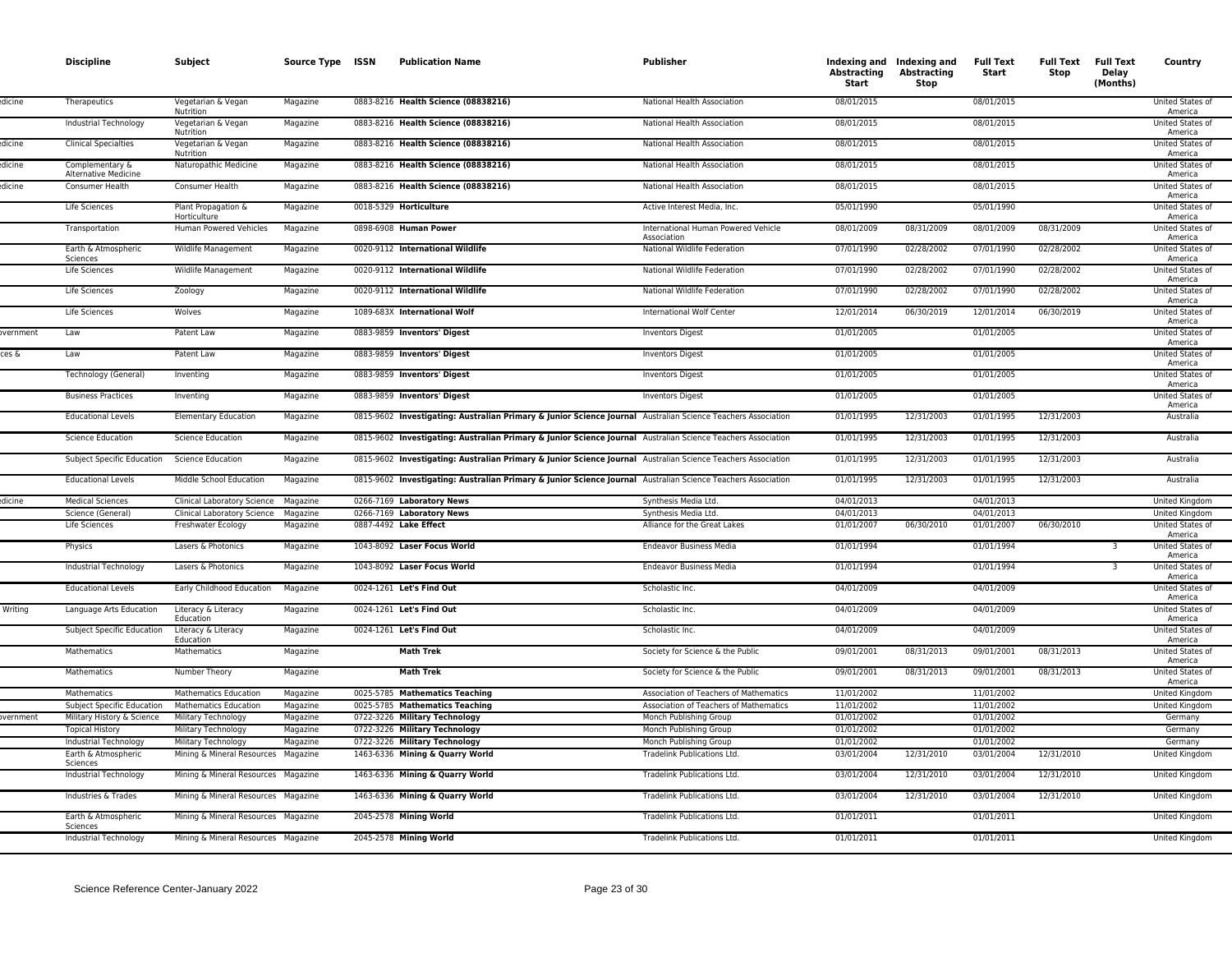|                 | <b>Discipline</b>                         | Subject                             | Source Type ISSN |                | <b>Publication Name</b>                                     | <b>Publisher</b>                              | Abstracting<br>Start | Indexing and Indexing and<br><b>Abstracting</b><br>Stop | <b>Full Text</b><br>Start | <b>Full Text</b><br>Stop | <b>Full Text</b><br>Delay<br>(Months) | Country                            |
|-----------------|-------------------------------------------|-------------------------------------|------------------|----------------|-------------------------------------------------------------|-----------------------------------------------|----------------------|---------------------------------------------------------|---------------------------|--------------------------|---------------------------------------|------------------------------------|
|                 | Industries & Trades                       | Mining & Mineral Resources Magazine |                  |                | 2045-2578 Mining World                                      | Tradelink Publications Ltd.                   | 01/01/2011           |                                                         | 01/01/2011                |                          |                                       | United Kingdom                     |
|                 | Archaeology                               | Archaeology                         | Magazine         |                | 0026-5403 Minnesota Archaeologist                           | Minnesota Archaeological Society              | 01/01/2007           |                                                         | 01/01/2007                |                          |                                       | United States of<br>America        |
|                 | Technology (General)                      | Technology (General)                | Magazine         |                | 1096-3715 MIT's Technology Review                           | MIT Technology Review                         | 02/01/1997           | 04/30/1998                                              | 02/01/1997                | 04/30/1998               |                                       | United States of<br>America        |
| erest           | Special Group Interest                    | Children's Interest                 | Magazine         |                | Monkeyshines on Health & Science                            | Great Neck Publishing                         | 01/01/1997           | 03/31/2004                                              | 01/01/1997                | 03/31/2004               |                                       | United States of<br>America        |
|                 | Earth & Atmospheric<br>Sciences           | Earth & Atmospheric<br>Sciences     | Magazine         |                | Monkeyshines on Health & Science                            | Great Neck Publishing                         | 01/01/1997           | 03/31/2004                                              | 01/01/1997                | 03/31/2004               |                                       | United States of<br>America        |
|                 | Life Sciences                             | Life Sciences                       | Magazine         |                | Monkeyshines on Health & Science                            | <b>Great Neck Publishing</b>                  | 01/01/1997           | 03/31/2004                                              | 01/01/1997                | 03/31/2004               |                                       | United States of<br>America        |
|                 | Earth & Atmospheric<br>Sciences           | Meteorology                         | Magazine         |                | 0027-0296 Monthly Climatic Data for the World               | National Oceanic & Atmospheric Administration | 07/01/2007           |                                                         | 07/01/2007                |                          |                                       | United States of<br>America        |
|                 | Earth & Atmospheric<br>Sciences           | Weather & Climate                   | Magazine         |                | 0027-0296 Monthly Climatic Data for the World               | National Oceanic & Atmospheric Administration | 07/01/2007           |                                                         | 07/01/2007                |                          |                                       | United States of<br>America        |
|                 | Power & Energy                            | Power & Energy                      | Magazine         |                | 0095-7356 Monthly Energy Review                             | Superintendent of Documents                   | 01/01/2000           |                                                         | 01/01/2000                |                          |                                       | United States of<br>America        |
|                 | Power & Energy                            | Power & Energy                      | Magazine         |                | 0095-7356 Monthly Energy Review                             | Superintendent of Documents                   | 01/01/2000           |                                                         | 01/01/2000                |                          |                                       | United States of<br>America        |
| overnment       | Activism & Advocacy                       | Environmentalism                    | Magazine         |                | 0027-1535 Mother Earth News                                 | Ogden Publications, Inc.                      | 03/01/1990           |                                                         | 03/01/1990                |                          |                                       | United States of<br>America        |
| ces &           | Activism & Advocacy                       | Environmentalism                    | Magazine         |                | 0027-1535 Mother Earth News                                 | Ogden Publications, Inc.                      | 03/01/1990           |                                                         | 03/01/1990                |                          |                                       | United States of<br>America        |
|                 | Earth & Atmospheric<br><b>Sciences</b>    | Environmentalism                    | Magazine         |                | 0027-1535 Mother Earth News                                 | Ogden Publications, Inc.                      | 03/01/1990           |                                                         | 03/01/1990                |                          |                                       | United States of<br>America        |
|                 | <b>Life Sciences</b>                      | Environmentalism                    | Magazine         |                | 0027-1535 Mother Earth News                                 | Ogden Publications, Inc.                      | 03/01/1990           |                                                         | 03/01/1990                |                          |                                       | United States of<br>America        |
| erest           | Special Group Interest                    | Children's Interest                 | Magazine         | 1090-0381 Muse |                                                             | <b>Cricket Media</b>                          | 04/01/2015           |                                                         | 09/01/2015                |                          |                                       | <b>United States of</b><br>America |
|                 | History (General)                         | History (General)                   | Magazine         | 1090-0381 Muse |                                                             | <b>Cricket Media</b>                          | 04/01/2015           |                                                         | 09/01/2015                |                          |                                       | <b>United States of</b><br>America |
| tainment        | <b>Visual Arts</b>                        | Visual Arts                         | Magazine         | 1090-0381 Muse |                                                             | Cricket Media                                 | 04/01/2015           |                                                         | 09/01/2015                |                          |                                       | United States of<br>America        |
|                 | Science (General)                         | Science (General)                   | Magazine         | 1090-0381 Muse |                                                             | Cricket Media                                 | 04/01/2015           |                                                         | 09/01/2015                |                          |                                       | United States of<br>America        |
| ces &           | Social Sciences &<br>Humanities (General) | Ethnic & Cultural Studies           | Magazine         |                | 0027-9358 National Geographic                               | National Geographic Partners LLC              | 01/01/1995           |                                                         | 01/01/1995                | 07/01/2021               |                                       | United States of<br>America        |
|                 | Subject Specific Education                | Ethnic & Cultural Studies           | Magazine         |                | 0027-9358 National Geographic                               | National Geographic Partners LLC              | 01/01/1995           |                                                         | 01/01/1995                | 07/01/2021               |                                       | United States of<br>America        |
| ces &           | Social Science Theory &<br>Study          | Ethnic & Cultural Studies           | Magazine         |                | 0027-9358 National Geographic                               | National Geographic Partners LLC              | 01/01/1995           |                                                         | 01/01/1995                | 07/01/2021               |                                       | United States of<br>America        |
|                 | Earth & Atmospheric<br>Sciences           | Geography & Cartography             | Magazine         |                | 0027-9358 National Geographic                               | National Geographic Partners LLC              | 01/01/1995           |                                                         | 01/01/1995                | 07/01/2021               |                                       | United States of<br>America        |
| tes &           | Geography & Cartography                   | Geography & Cartography             | Magazine         |                | 0027-9358 National Geographic                               | National Geographic Partners LLC              | 01/01/1995           |                                                         | 01/01/1995                | 07/01/2021               |                                       | United States of<br>America        |
| rest            | Special Group Interest                    | Children's Interest                 | Magazine         |                | 1541-3357 National Geographic Explorer                      | National Geographic Partners LLC              | 06/01/2007           | 05/31/2013                                              | 06/01/2007                | 05/31/2013               |                                       | United States of<br>America        |
|                 | Science (General)                         | Science (General)                   | Magazine         |                | 1541-3357 National Geographic Explorer                      | National Geographic Partners LLC              | 06/01/2007           | 05/31/2013                                              | 06/01/2007                | 05/31/2013               |                                       | United States of<br>America        |
|                 | Life Sciences                             | Life Sciences                       | Magazine         |                | 1541-3357 National Geographic Explorer - Pathfinder Edition | National Geographic Partners LLC              | 09/01/2013           | 04/30/2016                                              | 09/01/2013                | 04/30/2016               |                                       | United States of<br>America        |
| erest           | Special Group Interest                    | Children's Interest                 | Magazine         |                | 1541-3357 National Geographic Explorer - Pioneer Edition    | National Geographic Partners LLC              | 09/01/2013           | 04/30/2020                                              | 09/01/2013                | 04/30/2020               |                                       | United States of<br>America        |
|                 | Life Sciences                             | Zoology                             | Magazine         |                | 1541-3357 National Geographic Explorer - Pioneer Edition    | National Geographic Partners LLC              | 09/01/2013           | 04/30/2020                                              | 09/01/2013                | 04/30/2020               |                                       | United States of<br>America        |
| rest            | Special Group Interest                    | Children's Interest                 | Magazine         |                | 1542-3042 National Geographic Kids                          | National Geographic Partners LLC              | 10/01/2002           |                                                         | 10/01/2002                | 07/01/2021               |                                       | United States of<br>America        |
| ces &           | Social Sciences &<br>Humanities (General) | Ethnic & Cultural Studies           | Magazine         |                | 1542-3042 National Geographic Kids                          | National Geographic Partners LLC              | 10/01/2002           |                                                         | 10/01/2002                | 07/01/2021               |                                       | United States of<br>America        |
|                 | Subject Specific Education                | Ethnic & Cultural Studies           | Magazine         |                | 1542-3042 National Geographic Kids                          | National Geographic Partners LLC              | 10/01/2002           |                                                         | 10/01/2002                | 07/01/2021               |                                       | United States of<br>America        |
| ces &           | Social Science Theory &<br>Study          | Ethnic & Cultural Studies           | Magazine         |                | 1542-3042 National Geographic Kids                          | National Geographic Partners LLC              | 10/01/2002           |                                                         | 10/01/2002                | 07/01/2021               |                                       | United States of<br>America        |
|                 | Science (General)                         | Science (General)                   | Magazine         |                | 1542-3042 National Geographic Kids                          | National Geographic Partners LLC              | 10/01/2002           |                                                         | 10/01/2002                | 07/01/2021               |                                       | United States of<br>America        |
|                 | Earth & Atmospheric<br>Sciences           | <b>National Parks</b>               | Magazine         |                | 0276-8186 National Parks                                    | National Parks Conservation Association       | 01/01/1990           |                                                         | 01/01/1990                |                          |                                       | United States of<br>America        |
|                 | Life Sciences                             | <b>National Parks</b>               | Magazine         |                | 0276-8186 National Parks                                    | National Parks Conservation Association       | 01/01/1990           |                                                         | 01/01/1990                |                          |                                       | United States of<br>America        |
| <b>vernment</b> | Public Policy &<br>Administration         | <b>National Parks</b>               | Magazine         |                | 0276-8186 National Parks                                    | National Parks Conservation Association       | 01/01/1990           |                                                         | 01/01/1990                |                          |                                       | United States of<br>America        |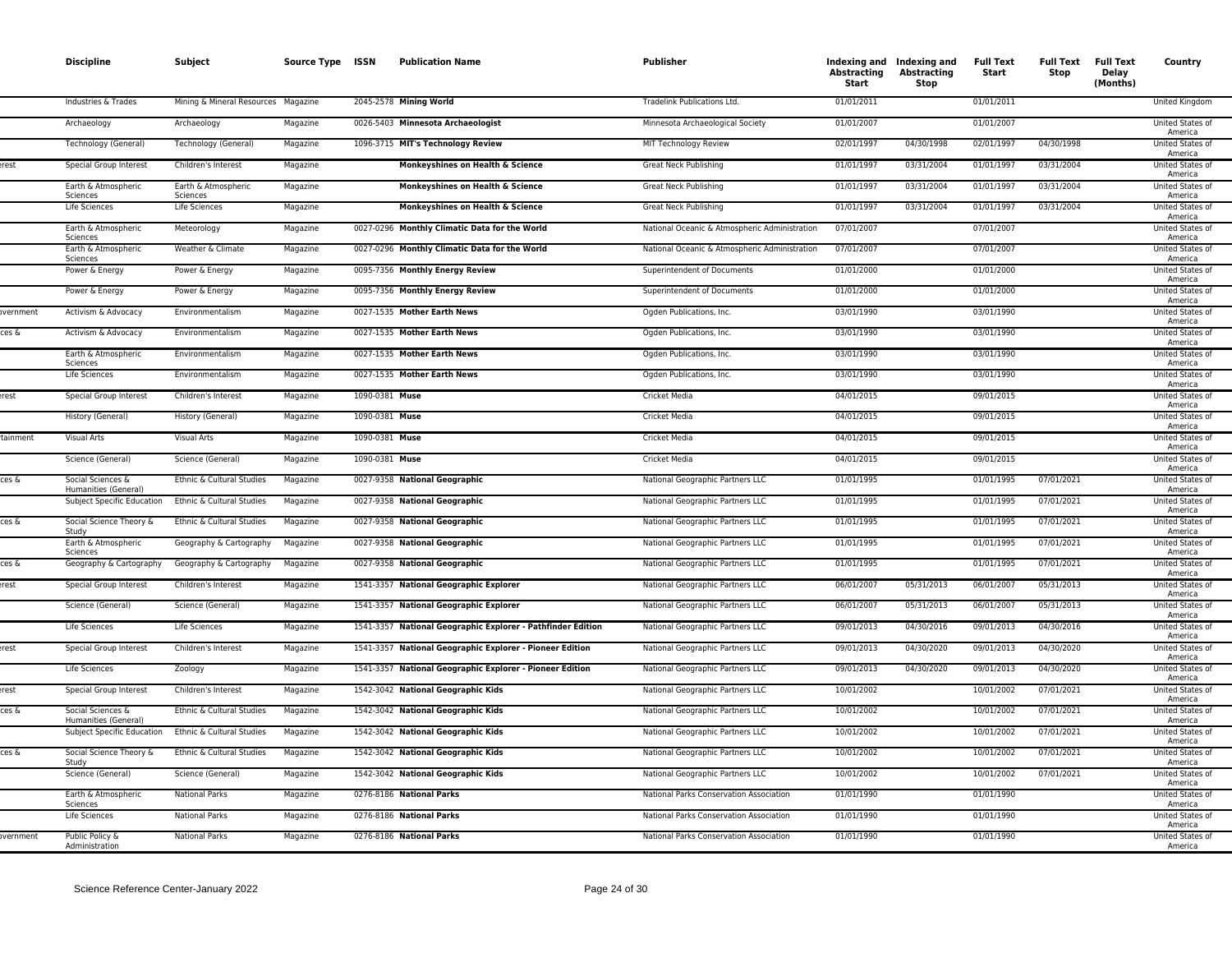|          | <b>Discipline</b>                        | Subject                                           | Source Type ISSN |                | <b>Publication Name</b>                     | Publisher                                 | Indexing and Indexing and<br>Abstracting<br>Start | Abstracting<br>Stop | <b>Full Text</b><br>Start | <b>Full Text Full Text</b><br>Stop | Delay<br>(Months) | Country                            |
|----------|------------------------------------------|---------------------------------------------------|------------------|----------------|---------------------------------------------|-------------------------------------------|---------------------------------------------------|---------------------|---------------------------|------------------------------------|-------------------|------------------------------------|
| ces δ    | Public Policy &<br>Administration        | <b>National Parks</b>                             | Magazine         |                | 0276-8186 National Parks                    | National Parks Conservation Association   | 01/01/1990                                        |                     | 01/01/1990                |                                    |                   | United States of<br>America        |
|          | Earth & Atmospheric<br>Sciences          | Environmental Management Magazine<br>& Protection |                  |                | 0164-0712 National Wetlands Newsletter      | Environmental Law Institute               | 01/01/2008                                        |                     | 01/01/2008                |                                    |                   | United States of<br>America        |
|          | Life Sciences                            | Environmental Management Magazine<br>& Protection |                  |                | 0164-0712 National Wetlands Newsletter      | Environmental Law Institute               | 01/01/2008                                        |                     | 01/01/2008                |                                    |                   | United States of<br>America        |
|          | Earth & Atmospheric<br>Sciences          | Wildlife Management                               | Magazine         |                | 1545-5157 National Wildlife (World Edition) | National Wildlife Federation              | 06/01/1990                                        |                     | 06/01/1990                |                                    |                   | United States of<br>America        |
|          | Life Sciences                            | Wildlife Management                               | Magazine         |                | 1545-5157 National Wildlife (World Edition) | National Wildlife Federation              | 06/01/1990                                        |                     | 06/01/1990                |                                    |                   | <b>United States of</b><br>America |
|          | Earth & Atmospheric<br>Sciences          | Earth & Atmospheric<br>Sciences                   | Magazine         |                | 0028-0712 Natural History                   | Natural History Magazine, Inc.            | 05/01/1990                                        |                     | 05/01/1990                |                                    |                   | <b>United States of</b><br>America |
|          | <b>Life Sciences</b>                     | Life Sciences                                     | Magazine         |                | 0028-0712 Natural History                   | Natural History Magazine, Inc.            | 05/01/1990                                        |                     | 05/01/1990                |                                    |                   | United States of<br>America        |
|          | Earth & Atmospheric<br>Sciences          | Environmental Law                                 | Magazine         |                | 0882-3812 Natural Resources & Environment   | American Bar Association                  | 01/01/2008                                        |                     | 01/01/2008                |                                    |                   | United States of<br>America        |
| vernment | Law                                      | Environmental Law                                 | Magazine         |                | 0882-3812 Natural Resources & Environment   | American Bar Association                  | 01/01/2008                                        |                     | 01/01/2008                |                                    |                   | United States of<br>America        |
| ces &    | Law                                      | Environmental Law                                 | Magazine         |                | 0882-3812 Natural Resources & Environment   | American Bar Association                  | 01/01/2008                                        |                     | 01/01/2008                |                                    |                   | United States of<br>America        |
|          | Life Sciences                            | <b>Environmental Law</b>                          | Magazine         |                | 0882-3812 Natural Resources & Environment   | American Bar Association                  | 01/01/2008                                        |                     | 01/01/2008                |                                    |                   | United States of<br>America        |
|          | Earth & Atmospheric<br>Sciences          | Environmental Management Magazine<br>& Protection |                  |                | 0882-3812 Natural Resources & Environment   | American Bar Association                  | 01/01/2008                                        |                     | 01/01/2008                |                                    |                   | <b>United States of</b><br>America |
|          | <b>Life Sciences</b>                     | Environmental Management Magazine<br>& Protection |                  |                | 0882-3812 Natural Resources & Environment   | American Bar Association                  | 01/01/2008                                        |                     | 01/01/2008                |                                    |                   | <b>United States of</b><br>America |
|          | Earth & Atmospheric<br>Sciences          | Earth & Atmospheric<br>Sciences                   | Magazine         |                | 1324-2598 Nature Australia                  | Australian Museum                         | 07/01/2001                                        | 12/31/2005          | 07/01/2001                | 12/31/2005                         |                   | Australia                          |
|          | Life Sciences                            | Life Sciences                                     | Magazine         |                | 1324-2598 Nature Australia                  | Australian Museum                         | 07/01/2001                                        | 12/31/2005          | 07/01/2001                | 12/31/2005                         |                   | Australia                          |
|          | Science (General)                        | Science (General)                                 | Magazine         |                | 0262-4079 New Scientist                     | New Scientist Ltd.                        | 01/01/2002                                        |                     | 01/01/2002                |                                    |                   | United Kingdom                     |
|          | Earth & Atmospheric<br>Sciences          | Environmental Management Magazine<br>& Protection |                  |                | 2157-1082 New York State Conservationist    | <b>NYS Conservationist</b>                | 08/01/1995                                        |                     | 08/01/1995                |                                    |                   | United States of<br>America        |
|          | Life Sciences                            | Environmental Management Magazine<br>& Protection |                  |                | 2157-1082 New York State Conservationist    | <b>NYS Conservationist</b>                | 08/01/1995                                        |                     | 08/01/1995                |                                    |                   | United States of<br>America        |
|          | Aerospace Sciences                       | Astronomy                                         | Magazine         |                | 1546-9743 Night Sky                         | F + W Media                               | 01/01/2005                                        | 03/31/2007          | 01/01/2005                | 03/31/2007                         |                   | United States of<br>America        |
|          | Earth & Atmospheric<br>Sciences          | Hazardous Waste<br>Management                     | Magazine         |                | 0276-2897 Nuclear Waste News                | Jade Media Partners                       | 02/01/2009                                        | 01/26/2016          | 02/01/2009                | 01/26/2016                         |                   | United States of<br>America        |
|          | Life Sciences                            | Hazardous Waste<br>Management                     | Magazine         |                | 0276-2897 Nuclear Waste News                | Jade Media Partners                       | 02/01/2009                                        | 01/26/2016          | 02/01/2009                | 01/26/2016                         |                   | United States of<br>America        |
|          | Life Sciences                            | <b>Nutrition Science</b>                          | Magazine         |                | 0885-7792 Nutrition Action Health Letter    | Center for Science in the Public Interest | 01/01/1994                                        |                     | 01/01/1994                |                                    |                   | <b>United States of</b><br>America |
| dicine   | <b>Medical Sciences</b>                  | <b>Nutrition Science</b>                          | Magazine         |                | 0885-7792 Nutrition Action Health Letter    | Center for Science in the Public Interest | 01/01/1994                                        |                     | 01/01/1994                |                                    |                   | United States of<br>America        |
|          | Industrial Technology                    | <b>Nutrition Science</b>                          | Magazine         |                | 0885-7792 Nutrition Action Health Letter    | Center for Science in the Public Interest | 01/01/1994                                        |                     | 01/01/1994                |                                    |                   | United States of<br>America        |
| overnmen | <b>Public Health</b>                     | Food Safety                                       | Magazine         |                | 0885-7792 Nutrition Action Health Letter    | Center for Science in the Public Interest | 01/01/1994                                        |                     | 01/01/1994                |                                    |                   | United States of<br>America        |
| dicine   | Public Health                            | Food Safety                                       | Magazine         |                | 0885-7792 Nutrition Action Health Letter    | Center for Science in the Public Interest | 01/01/1994                                        |                     | 01/01/1994                |                                    |                   | United States of<br>America        |
| ces &    | Public Health                            | Food Safety                                       | Magazine         |                | 0885-7792 Nutrition Action Health Letter    | Center for Science in the Public Interest | 01/01/1994                                        |                     | 01/01/1994                |                                    |                   | <b>United States of</b><br>America |
| dicine   | Safety & Accident Prevention Food Safety |                                                   | Magazine         |                | 0885-7792 Nutrition Action Health Letter    | Center for Science in the Public Interest | 01/01/1994                                        |                     | 01/01/1994                |                                    |                   | United States of<br>America        |
|          | Industries & Trades                      | <b>Food Safety</b>                                | Magazine         |                | 0885-7792 Nutrition Action Health Letter    | Center for Science in the Public Interest | 01/01/1994                                        |                     | 01/01/1994                |                                    |                   | <b>United States of</b><br>America |
| dicine   | Consumer Health                          | Consumer Health                                   | Magazine         |                | 0885-7792 Nutrition Action Health Letter    | Center for Science in the Public Interest | 01/01/1994                                        |                     | 01/01/1994                |                                    |                   | United States of<br>America        |
|          | Aerospace Sciences                       | Astronomy                                         | Magazine         |                | 0163-0946 Odyssey                           | Cricket Media                             | 01/01/1994                                        | 03/31/2015          | 01/01/1994                | 03/31/2015                         |                   | United States of<br>America        |
| erest    | Special Group Interest                   | Children's Interest                               | Magazine         |                | 0163-0946 Odyssey                           | Cricket Media                             | 01/01/1994                                        | 03/31/2015          | 01/01/1994                | 03/31/2015                         |                   | United States of<br>America        |
|          | Science (General)                        | Science (General)                                 | Magazine         | 0149-8711 Omni |                                             | General Media International, Inc.         | 07/01/1990                                        | 12/31/1995          | 07/01/1990                | 12/31/1995                         |                   | United States of<br>America        |
|          | <b>Outdoor Recreation</b>                | <b>Outdoor Recreation</b>                         | Magazine         |                | 0883-6809 Out of Doors                      | South Dakota Wildlife Federation          | 12/01/2004                                        |                     | 12/01/2004                |                                    |                   | <b>United States of</b><br>America |
| sure     | <b>Outdoor Recreation</b>                | <b>Outdoor Recreation</b>                         | Magazine         |                | 0883-6809 Out of Doors                      | South Dakota Wildlife Federation          | 12/01/2004                                        |                     | 12/01/2004                |                                    |                   | <b>United States of</b><br>America |
|          | Earth & Atmospheric<br>Sciences          | Wildlife Management                               | Magazine         |                | 0883-6809 Out of Doors                      | South Dakota Wildlife Federation          | 12/01/2004                                        |                     | 12/01/2004                |                                    |                   | United States of<br>America        |
|          | Life Sciences                            | Wildlife Management                               | Magazine         |                | 0883-6809 Out of Doors                      | South Dakota Wildlife Federation          | 12/01/2004                                        |                     | 12/01/2004                |                                    |                   | United States of<br>America        |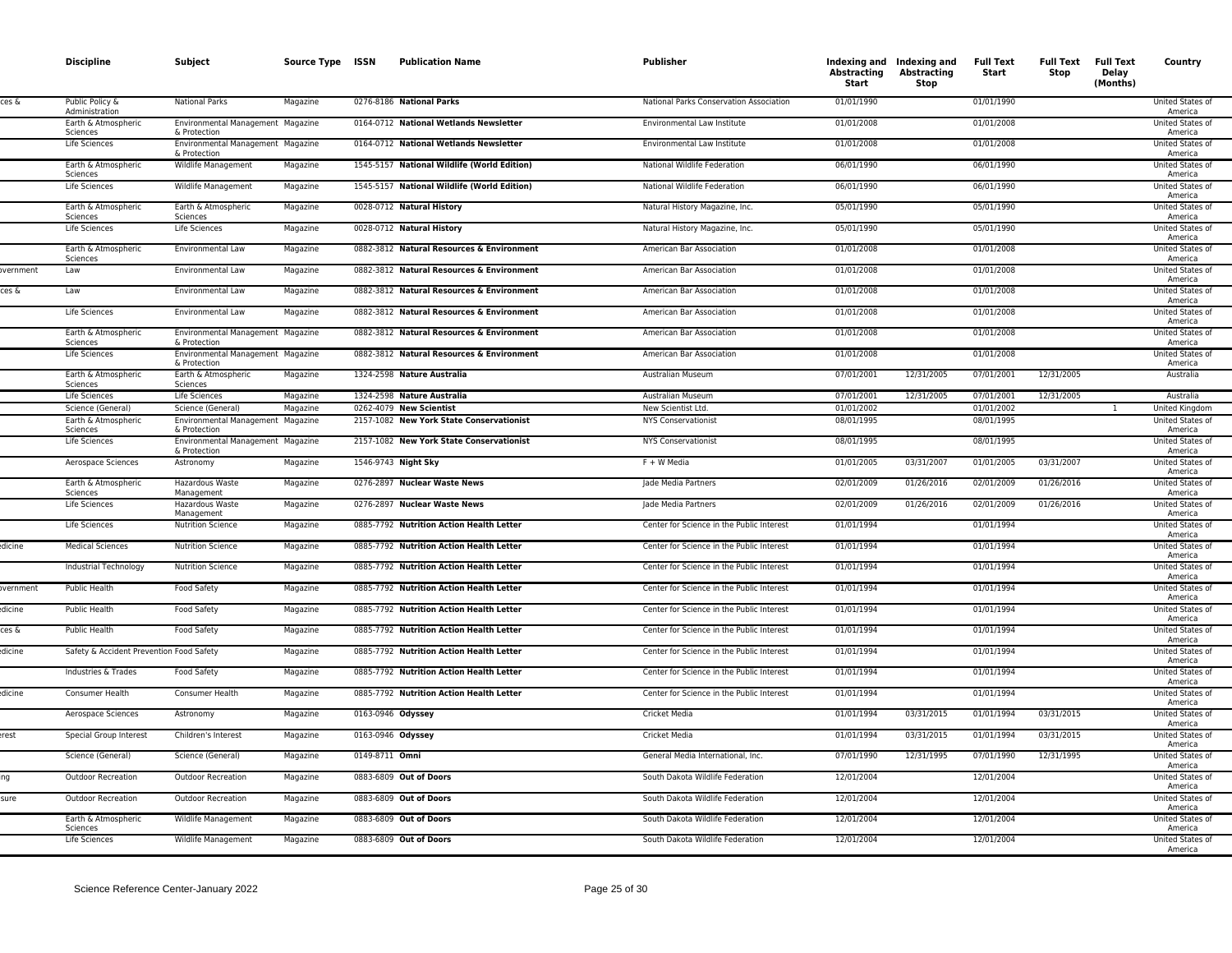|        | <b>Discipline</b>               | Subject                                                          | Source Type ISSN | <b>Publication Name</b>                        | Publisher                                                      | Abstracting<br>Start | Indexing and Indexing and<br><b>Abstracting</b><br>Stop | <b>Full Text</b><br>Start | <b>Full Text Full Text</b><br>Stop | Delay<br>(Months) | Country                            |
|--------|---------------------------------|------------------------------------------------------------------|------------------|------------------------------------------------|----------------------------------------------------------------|----------------------|---------------------------------------------------------|---------------------------|------------------------------------|-------------------|------------------------------------|
|        | <b>Outdoor Recreation</b>       | Hunting & Fishing                                                | Magazine         | 0030-7076 Outdoor Life                         | <b>Bonnier Corporation</b>                                     | 01/01/2001           | 09/30/2020                                              | 01/01/2001                | 09/30/2020                         |                   | United States of<br>America        |
| sure   | Outdoor Recreation              | Hunting & Fishing                                                | Magazine         | 0030-7076 Outdoor Life                         | <b>Bonnier Corporation</b>                                     | 01/01/2001           | 09/30/2020                                              | 01/01/2001                | 09/30/2020                         |                   | United States of<br>America        |
|        | <b>Outdoor Recreation</b>       | <b>Outdoor Recreation</b>                                        | Magazine         | 0030-7076 Outdoor Life                         | <b>Bonnier Corporation</b>                                     | 01/01/2001           | 09/30/2020                                              | 01/01/2001                | 09/30/2020                         |                   | United States of<br>America        |
| sure   | Outdoor Recreation              | Outdoor Recreation                                               | Magazine         | 0030-7076 Outdoor Life                         | <b>Bonnier Corporation</b>                                     | 01/01/2001           | 09/30/2020                                              | 01/01/2001                | 09/30/2020                         |                   | United States of<br>America        |
|        | Electronics                     | Electronics                                                      | Magazine         | 1042-170X Popular Electronics                  | Poptronix Incorporated                                         | 01/01/1994           | 12/31/1999                                              | 01/01/1994                | 12/31/1999                         |                   | <b>United States of</b><br>America |
|        | Technology (General)            | Technology (General)                                             | Magazine         | 0032-4558 Popular Mechanics                    | Hearst Magazines, a division of Hearst<br>Communications, Inc. | 01/01/1996           |                                                         | 01/01/1996                |                                    |                   | <b>United States of</b><br>America |
|        | Physics                         | Mechanics                                                        | Magazine         | 0032-4558 Popular Mechanics                    | Hearst Magazines, a division of Hearst<br>Communications, Inc. | 01/01/1996           |                                                         | 01/01/1996                |                                    |                   | United States of<br>America        |
|        | Electronics                     | Electronics                                                      | Magazine         | 0161-7370 Popular Science                      | <b>Bonnier Corporation</b>                                     | 11/01/2002           | 12/31/2020                                              | 11/01/2002                | 12/31/2020                         |                   | United States of<br>America        |
|        | Technology (General)            | Technology (General)                                             | Magazine         | 0161-7370 Popular Science                      | <b>Bonnier Corporation</b>                                     | 11/01/2002           | 12/31/2020                                              | 11/01/2002                | 12/31/2020                         |                   | <b>United States of</b><br>America |
|        | Exercise & Fitness              | Exercise & Fitness                                               | Magazine         | 0032-8006 Prevention                           | Hearst Magazines, a division of Hearst<br>Communications, Inc. | 05/01/1990           |                                                         | 05/01/1990                |                                    |                   | United States of<br>America        |
| sure   | Exercise & Fitness              | Exercise & Fitness                                               | Magazine         | 0032-8006 Prevention                           | Hearst Magazines, a division of Hearst<br>Communications, Inc. | 05/01/1990           |                                                         | 05/01/1990                |                                    |                   | United States of<br>America        |
| dicine | Exercise & Fitness              | Exercise & Fitness                                               | Magazine         | 0032-8006 Prevention                           | Hearst Magazines, a division of Hearst<br>Communications, Inc. | 05/01/1990           |                                                         | 05/01/1990                |                                    |                   | United States of<br>America        |
| dicine |                                 | Health & Medicine (General) Health & Medicine (General) Magazine |                  | 0032-8006 Prevention                           | Hearst Magazines, a division of Hearst<br>Communications, Inc. | 05/01/1990           |                                                         | 05/01/1990                |                                    |                   | United States of<br>America        |
|        | <b>Life Sciences</b>            | <b>Nutrition Science</b>                                         | Magazine         | 0032-8006 Prevention                           | Hearst Magazines, a division of Hearst<br>Communications, Inc. | 05/01/1990           |                                                         | 05/01/1990                |                                    |                   | <b>United States of</b><br>America |
| dicine | <b>Medical Sciences</b>         | <b>Nutrition Science</b>                                         | Magazine         | 0032-8006 Prevention                           | Hearst Magazines, a division of Hearst<br>Communications, Inc. | 05/01/1990           |                                                         | 05/01/1990                |                                    |                   | <b>United States of</b><br>America |
|        | Industrial Technology           | <b>Nutrition Science</b>                                         | Magazine         | 0032-8006 Prevention                           | Hearst Magazines, a division of Hearst<br>Communications, Inc. | 05/01/1990           |                                                         | 05/01/1990                |                                    |                   | <b>United States of</b><br>America |
| ces &  | Psychology                      | Psychology                                                       | Magazine         | 0033-3107 Psychology Today                     | Sussex Publishers LLC                                          | 01/01/1992           |                                                         | 01/01/1992                |                                    |                   | United States of<br>America        |
| dicine | <b>Clinical Specialties</b>     | Psychology                                                       | Magazine         | 0033-3107 Psychology Today                     | Sussex Publishers LLC                                          | 01/01/1992           |                                                         | 01/01/1992                |                                    |                   | United States of<br>America        |
| ing    | Gardens & Gardening             | Gardens & Gardening                                              | Magazine         | 0885-3894 Public Garden                        | American Public Gardens Association                            | 01/01/2015           |                                                         | 01/01/2015                |                                    |                   | United States of<br>America        |
|        | Life Sciences                   | Gardens & Gardening                                              | Magazine         | 0885-3894 Public Garden                        | American Public Gardens Association                            | 01/01/2015           |                                                         | 01/01/2015                |                                    |                   | United States of<br>America        |
| erest  | Special Group Interest          | Children's Interest                                              | Magazine         | 0738-6656 Ranger Rick                          | National Wildlife Federation                                   | 01/01/1994           |                                                         | 01/01/1994                |                                    |                   | <b>United States of</b><br>America |
|        | Life Sciences                   | Zoology                                                          | Magazine         | 0738-6656 Ranger Rick                          | National Wildlife Federation                                   | 01/01/1994           |                                                         | 01/01/1994                |                                    |                   | <b>United States of</b><br>America |
|        | Earth & Atmospheric<br>Sciences | Renewable Energy                                                 | Magazine         | 1462-6381 Renewable Energy World               | Clarion Events, Inc.                                           | 02/01/2009           | 05/31/2018                                              | 02/01/2009                | 05/31/2018                         |                   | United States of<br>America        |
|        | Life Sciences                   | Renewable Energy                                                 | Magazine         | 1462-6381 Renewable Energy World               | Clarion Events, Inc.                                           | 02/01/2009           | 05/31/2018                                              | 02/01/2009                | 05/31/2018                         |                   | United States of<br>America        |
|        | Power & Energy                  | Renewable Energy                                                 | Magazine         | 1462-6381 Renewable Energy World               | Clarion Events, Inc.                                           | 02/01/2009           | 05/31/2018                                              | 02/01/2009                | 05/31/2018                         |                   | United States of<br>America        |
|        | Power & Energy                  | Renewable Energy                                                 | Magazine         | 1462-6381 Renewable Energy World               | Clarion Events, Inc.                                           | 02/01/2009           | 05/31/2018                                              | 02/01/2009                | 05/31/2018                         |                   | United States of<br>America        |
|        | Construction & Building         | Roads & Road Construction                                        | Magazine         | 8750-9229 Roads & Bridges                      | Scranton Gillette Communications Inc.                          | 07/01/1996           |                                                         | 07/01/1996                |                                    |                   | United States of<br>America        |
|        | Engineering                     | Roads & Road Construction                                        | Magazine         | 8750-9229 Roads & Bridges                      | Scranton Gillette Communications Inc.                          | 07/01/1996           |                                                         | 07/01/1996                |                                    |                   | United States of<br>America        |
|        | Transportation                  | Roads & Road Construction                                        | Magazine         | 8750-9229 Roads & Bridges                      | Scranton Gillette Communications Inc.                          | 07/01/1996           |                                                         | 07/01/1996                |                                    |                   | United States of<br>America        |
|        | Construction & Building         | <b>Bridge Construction</b>                                       | Magazine         | 8750-9229 Roads & Bridges                      | Scranton Gillette Communications Inc.                          | 07/01/1996           |                                                         | 07/01/1996                |                                    |                   | United States of<br>America        |
|        | Engineering                     | <b>Bridge Construction</b>                                       | Magazine         | 8750-9229 Roads & Bridges                      | Scranton Gillette Communications Inc.                          | 07/01/1996           |                                                         | 07/01/1996                |                                    |                   | United States of<br>America        |
|        | Transportation                  | <b>Bridge Construction</b>                                       | Magazine         | 8750-9229 Roads & Bridges                      | Scranton Gillette Communications Inc.                          | 07/01/1996           |                                                         | 07/01/1996                |                                    |                   | United States of<br>America        |
|        | Mathematics                     | <b>Mathematics Education</b>                                     | Magazine         | 0732-7773 Scholastic DynaMath                  | Scholastic Inc.                                                | 09/01/2003           |                                                         | 09/01/2003                |                                    |                   | United States of<br>America        |
|        | Subject Specific Education      | <b>Mathematics Education</b>                                     | Magazine         | 0732-7773 Scholastic DynaMath                  | Scholastic Inc.                                                | 09/01/2003           |                                                         | 09/01/2003                |                                    |                   | United States of<br>America        |
|        | Mathematics                     | <b>Mathematics Education</b>                                     | Magazine         | <b>Scholastic DynaMath (Teacher's Edition)</b> | Scholastic Inc.                                                | 09/01/2003           |                                                         | 09/01/2003                |                                    |                   | United States of<br>America        |
|        | Subject Specific Education      | <b>Mathematics Education</b>                                     | Magazine         | <b>Scholastic DynaMath (Teacher's Edition)</b> | Scholastic Inc.                                                | 09/01/2003           |                                                         | 09/01/2003                |                                    |                   | United States of                   |
|        |                                 |                                                                  |                  |                                                |                                                                |                      |                                                         |                           |                                    |                   | America                            |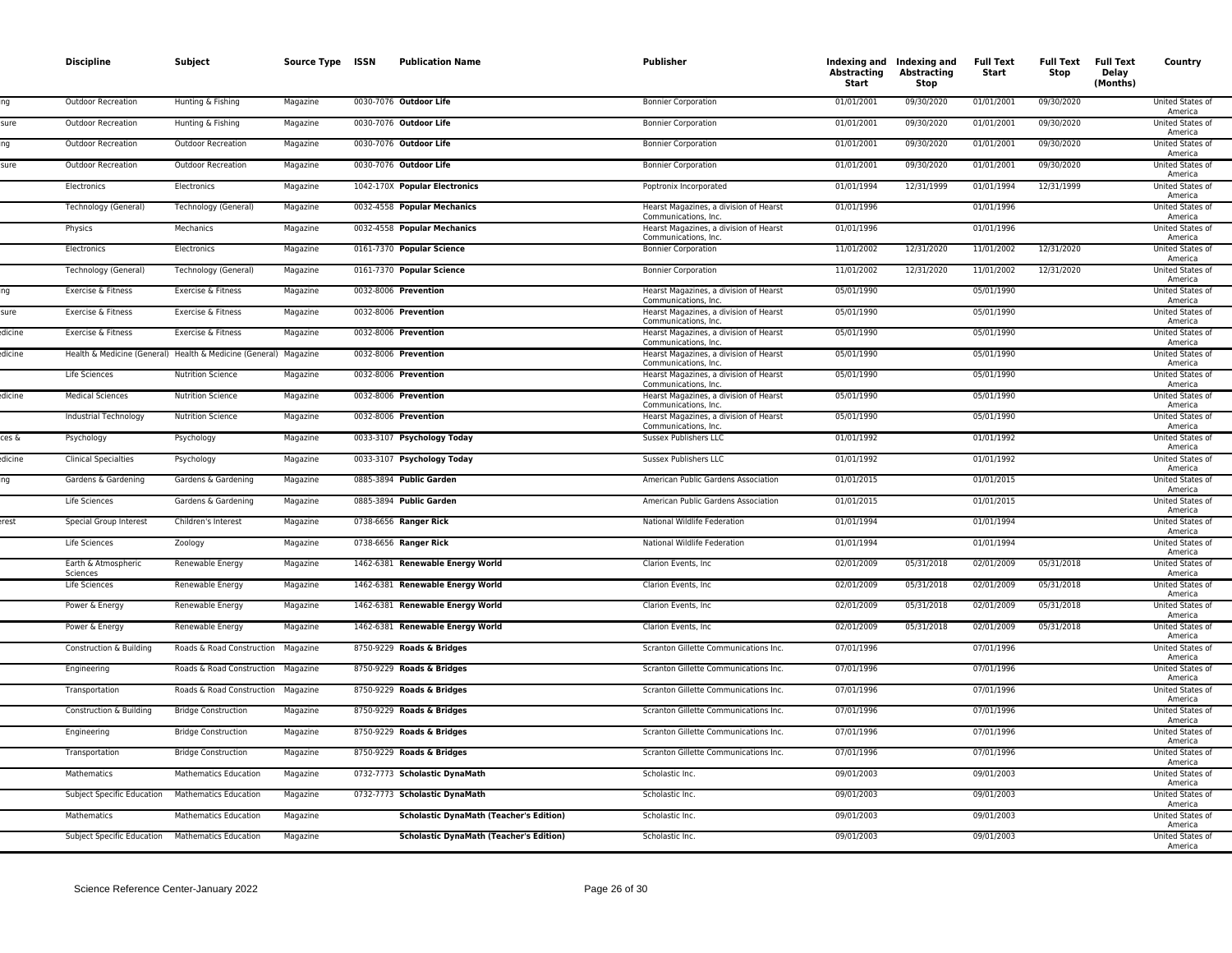|                 | <b>Discipline</b>                 | Subject                      | Source Type ISSN | <b>Publication Name</b>                            | <b>Publisher</b>                            | Abstracting<br>Start | Indexing and Indexing and<br><b>Abstracting</b><br>Stop | <b>Full Text</b><br>Start | <b>Full Text</b><br>Stop | <b>Full Text</b><br>Delay<br>(Months) | Country                            |
|-----------------|-----------------------------------|------------------------------|------------------|----------------------------------------------------|---------------------------------------------|----------------------|---------------------------------------------------------|---------------------------|--------------------------|---------------------------------------|------------------------------------|
|                 | Teaching & Instruction            | Teaching & Instruction       | Magazine         | <b>Scholastic DynaMath (Teacher's Edition)</b>     | Scholastic Inc.                             | 09/01/2003           |                                                         | 09/01/2003                |                          |                                       | United States of<br>America        |
|                 | Mathematics                       | <b>Mathematics Education</b> | Magazine         | 0198-8379 Scholastic Math                          | Scholastic Inc.                             | 01/01/1999           |                                                         | 01/01/1999                |                          |                                       | United States of<br>America        |
|                 | <b>Subject Specific Education</b> | <b>Mathematics Education</b> | Magazine         | 0198-8379 Scholastic Math                          | Scholastic Inc.                             | 01/01/1999           |                                                         | 01/01/1999                |                          |                                       | <b>United States of</b><br>America |
|                 | <b>Educational Levels</b>         | Secondary Education          | Magazine         | 0198-8379 Scholastic Math                          | Scholastic Inc.                             | 01/01/1999           |                                                         | 01/01/1999                |                          |                                       | United States of<br>America        |
|                 | Mathematics                       | <b>Mathematics Education</b> | Magazine         | <b>Scholastic Math (Teacher's Edition)</b>         | Scholastic Inc.                             | 10/04/1999           |                                                         | 10/04/1999                |                          |                                       | United States of<br>America        |
|                 | <b>Subject Specific Education</b> | <b>Mathematics Education</b> | Magazine         | <b>Scholastic Math (Teacher's Edition)</b>         | Scholastic Inc.                             | 10/04/1999           |                                                         | 10/04/1999                |                          |                                       | United States of<br>America        |
|                 | Teaching & Instruction            | Teaching & Instruction       | Magazine         | <b>Scholastic Math (Teacher's Edition)</b>         | Scholastic Inc.                             | 10/04/1999           |                                                         | 10/04/1999                |                          |                                       | <b>United States of</b><br>America |
| rest            | Special Group Interest            | Children's Interest          | Magazine         | 0736-0533 Scholastic News -- Edition 1             | Scholastic Inc.                             | 07/01/1999           |                                                         | 07/01/1999                |                          |                                       | United States of<br>America        |
|                 | <b>Educational Levels</b>         | <b>Elementary Education</b>  | Magazine         | 0736-0533 Scholastic News -- Edition 1             | Scholastic Inc.                             | 07/01/1999           |                                                         | 07/01/1999                |                          |                                       | United States of                   |
|                 | <b>Educational Levels</b>         | <b>Elementary Education</b>  | Magazine         | 1070-1176 Scholastic News -- Edition 2             | Scholastic Inc.                             | 07/01/1999           |                                                         | 07/01/1999                |                          |                                       | America<br>United States of        |
|                 | Teaching & Instruction            | Teaching & Instruction       | Magazine         | 1070-1176 Scholastic News -- Edition 2             | Scholastic Inc.                             | 07/01/1999           |                                                         | 07/01/1999                |                          |                                       | America<br>United States of        |
|                 | <b>Educational Levels</b>         | <b>Elementary Education</b>  | Magazine         | 0736-0576 Scholastic News -- Edition 3             | Scholastic Inc.                             | 07/01/1999           |                                                         | 07/01/1999                |                          |                                       | America<br>United States of        |
|                 | <b>Educational Levels</b>         | <b>Elementary Education</b>  | Magazine         | 0736-0592 Scholastic News -- Edition 4             | Scholastic Inc.                             | 07/01/1999           |                                                         | 07/01/1999                |                          |                                       | America<br>United States of        |
| Writing         | Literary Forms & Genres           | Children's Literature        | Magazine         | 0036-6412 Scholastic Scope                         | Scholastic Inc.                             | 07/01/1999           |                                                         | 07/01/1999                |                          |                                       | America<br>United States of        |
| rest            | Special Group Interest            | Children's Interest          | Magazine         | 1010-144X Scholastic SuperScience                  | Scholastic Inc.                             | 01/01/1998           |                                                         | 01/01/1998                |                          |                                       | America<br><b>United States of</b> |
|                 | <b>Science Education</b>          | <b>Science Education</b>     | Magazine         | 1010-144X Scholastic SuperScience                  | Scholastic Inc.                             | 01/01/1998           |                                                         | 01/01/1998                |                          |                                       | America<br><b>United States of</b> |
|                 | Subject Specific Education        | <b>Science Education</b>     | Magazine         | 1010-144X Scholastic SuperScience                  | Scholastic Inc.                             | 01/01/1998           |                                                         | 01/01/1998                |                          |                                       | America<br>United States of        |
|                 | <b>Educational Levels</b>         | Middle School Education      | Magazine         | 1010-144X Scholastic SuperScience                  | Scholastic Inc.                             | 01/01/1998           |                                                         | 01/01/1998                |                          |                                       | America<br>United States of        |
|                 | <b>Science Education</b>          | <b>Science Education</b>     | Magazine         | <b>Scholastic SuperScience (Teacher's Edition)</b> | Scholastic Inc.                             | 05/01/1999           |                                                         | 05/01/1999                |                          |                                       | America<br>United States of        |
|                 | Subject Specific Education        | <b>Science Education</b>     | Magazine         | <b>Scholastic SuperScience (Teacher's Edition)</b> | Scholastic Inc.                             | 05/01/1999           |                                                         | 05/01/1999                |                          |                                       | America<br>United States of        |
|                 | Teaching & Instruction            | Teaching & Instruction       | Magazine         | <b>Scholastic SuperScience (Teacher's Edition)</b> | Scholastic Inc.                             | 05/01/1999           |                                                         | 05/01/1999                |                          |                                       | America<br>United States of        |
|                 | Science (General)                 | Science (General)            | Magazine         | <b>Science &amp; Theology News</b>                 | Science & Theology News                     | 10/01/2004           | 07/31/2006                                              | 10/01/2004                | 07/31/2006               |                                       | America<br>United States of        |
|                 | Religion (General)                | Religion (General)           | Magazine         | <b>Science &amp; Theology News</b>                 | Science & Theology News                     | 10/01/2004           | 07/31/2006                                              | 10/01/2004                | 07/31/2006               |                                       | America<br>United States of        |
| est.            | News                              | News                         | Magazine         | 0036-8423 Science News                             | Society for Science & the Public            | 01/04/1975           |                                                         | 01/04/1975                |                          |                                       | America<br>United States of        |
| <b>vernment</b> | News                              | News                         | Magazine         | 0036-8423 Science News                             | Society for Science & the Public            | 01/04/1975           |                                                         | 01/04/1975                |                          |                                       | America<br>United States of        |
|                 | Science (General)                 | Science (General)            | Magazine         | 0036-8423 Science News                             | Society for Science & the Public            | 01/04/1975           |                                                         | 01/04/1975                |                          |                                       | America<br>United States of        |
| rest            | Special Group Interest            | Children's Interest          | Magazine         | <b>Science News for Kids</b>                       | Society for Science & the Public            | 09/01/2006           | 12/31/2012                                              | 09/01/2006                | 12/31/2012               |                                       | America<br>United States of        |
|                 | Science (General)                 | Science (General)            | Magazine         | <b>Science News for Kids</b>                       | Society for Science & the Public            | 09/01/2006           | 12/31/2012                                              | 09/01/2006                | 12/31/2012               |                                       | America<br>United States of        |
|                 | <b>Science Education</b>          | <b>Science Education</b>     | Magazine         | <b>Science News for Students</b>                   | Society for Science & the Public            | 01/01/2013           |                                                         | 01/01/2013                |                          |                                       | America<br>United States of        |
|                 | Subject Specific Education        | <b>Science Education</b>     | Magazine         | <b>Science News for Students</b>                   | Society for Science & the Public            | 01/01/2013           |                                                         | 01/01/2013                |                          |                                       | America<br>United States of        |
|                 | Science (General)                 | Science (General)            | Magazine         | 1947-8062 Science Now                              | American Association for the Advancement of | 01/01/2000           |                                                         | 01/01/2000                | 12/31/2005               |                                       | America<br>United States of        |
| rest            | Special Group Interest            | Children's Interest          | Magazine         | 2157-605X Science Spin Grade 2                     | Science<br><b>Weekly Reader Corporation</b> | 06/01/2011           |                                                         | 06/01/2011                |                          |                                       | America<br>United States of        |
|                 | Science (General)                 | Science (General)            | Magazine         | 2157-605X Science Spin Grade 2                     | <b>Weekly Reader Corporation</b>            | 06/01/2011           |                                                         | 06/01/2011                |                          |                                       | America<br><b>United States of</b> |
| rest            | Special Group Interest            | Children's Interest          | Magazine         | 2157-667X Science Spin K-1                         | <b>Weekly Reader Corporation</b>            | 06/01/2011           |                                                         | 06/01/2011                |                          |                                       | America<br>United States of        |
|                 | Science (General)                 | Science (General)            | Magazine         | 2157-667X Science Spin K-1                         | <b>Weekly Reader Corporation</b>            | 06/01/2011           |                                                         | 06/01/2011                |                          |                                       | America<br>United States of        |
|                 | <b>Science Education</b>          | <b>Science Education</b>     |                  | 0890-0388 Science Weekly                           | Science Weekly                              | 08/17/2007           | 01/05/2011                                              | 08/17/2007                | 01/05/2011               |                                       | America<br>United States of        |
|                 |                                   |                              | Magazine         |                                                    |                                             |                      |                                                         |                           |                          |                                       | America                            |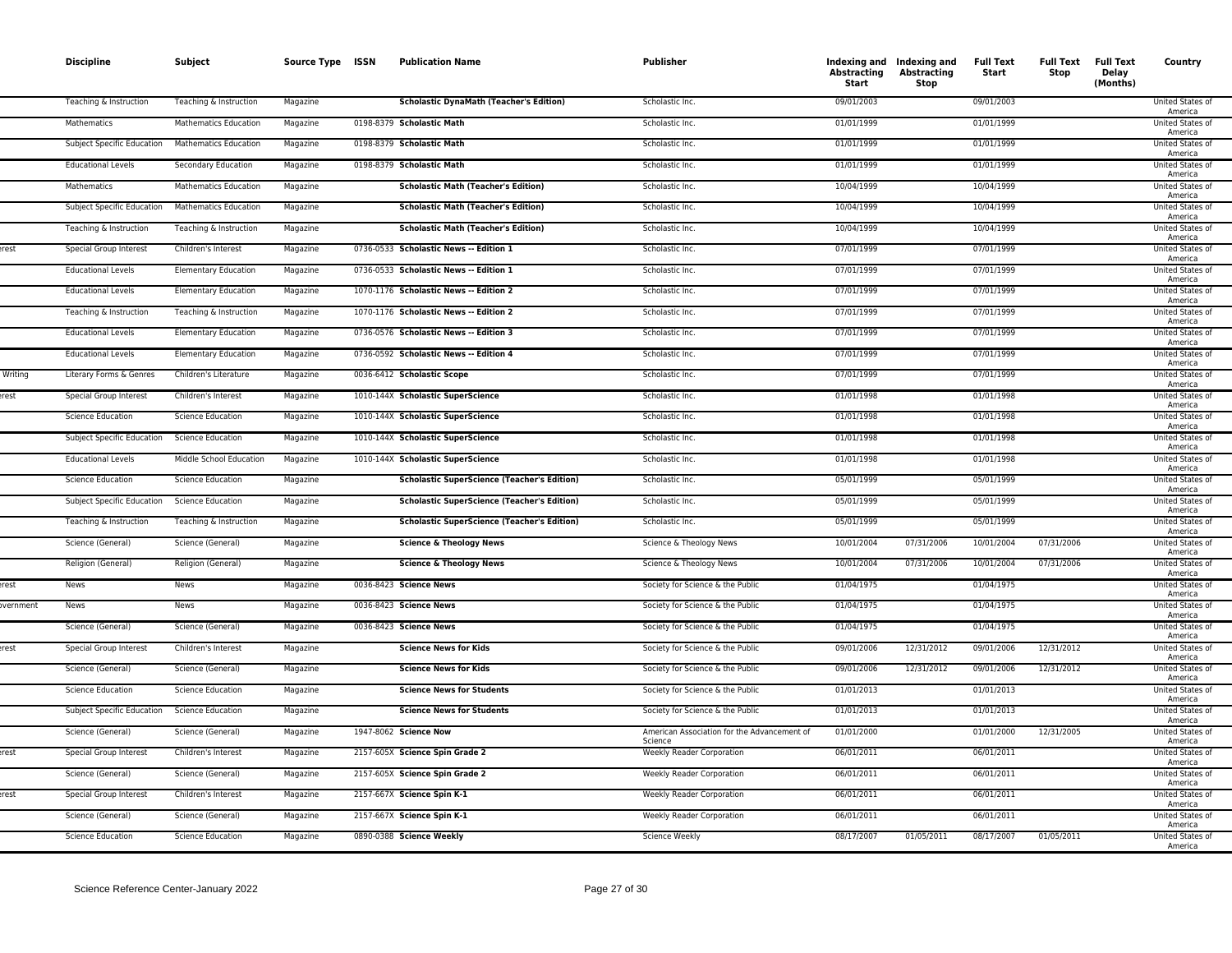|           | <b>Discipline</b>                     | Subject                                           | Source Type ISSN |                  | <b>Publication Name</b>                                                      | <b>Publisher</b>                        | Abstracting<br>Start | Indexing and Indexing and<br>Abstracting<br>Stop | <b>Full Text</b><br>Start | <b>Full Text</b><br>Stop | <b>Full Text</b><br>Delay<br>(Months) | Country                     |
|-----------|---------------------------------------|---------------------------------------------------|------------------|------------------|------------------------------------------------------------------------------|-----------------------------------------|----------------------|--------------------------------------------------|---------------------------|--------------------------|---------------------------------------|-----------------------------|
|           | Subject Specific Education            | <b>Science Education</b>                          | Magazine         |                  | 0890-0388 Science Weekly                                                     | Science Weekly                          | 08/17/2007           | 01/05/2011                                       | 08/17/2007                | 01/05/2011               |                                       | United States of<br>America |
|           | <b>Science Education</b>              | <b>Science Education</b>                          | Magazine         |                  | 1041-1410 Science World                                                      | Scholastic Inc.                         | 01/24/1992           |                                                  | 01/24/1992                |                          |                                       | United States of<br>America |
|           | Subject Specific Education            | Science Education                                 | Magazine         |                  | 1041-1410 Science World                                                      | Scholastic Inc.                         | 01/24/1992           |                                                  | 01/24/1992                |                          |                                       | United States of<br>America |
|           | Science (General)                     | Science (General)                                 | Magazine         |                  | 0036-8733 Scientific American                                                | Scientific American                     | 01/01/2005           |                                                  | 01/01/2007                |                          |                                       | United States of<br>America |
|           | Earth & Atmospheric<br>Sciences       | <b>Environmental Economics</b>                    | Magazine         |                  | 1947-2129 Scientific American Earth 3.0                                      | Scientific American                     | 09/01/2008           | 06/30/2009                                       | 09/01/2008                | 06/30/2009               |                                       | United States of<br>America |
|           | Economics                             | <b>Environmental Economics</b>                    | Magazine         |                  | 1947-2129 Scientific American Earth 3.0                                      | Scientific American                     | 09/01/2008           | 06/30/2009                                       | 09/01/2008                | 06/30/2009               |                                       | United States of<br>America |
| ces &     | Economics                             | <b>Environmental Economics</b>                    | Magazine         |                  | 1947-2129 Scientific American Earth 3.0                                      | Scientific American                     | 09/01/2008           | 06/30/2009                                       | 09/01/2008                | 06/30/2009               |                                       | United States of<br>America |
|           | Life Sciences                         | <b>Environmental Economics</b>                    | Magazine         |                  | 1947-2129 Scientific American Earth 3.0                                      | Scientific American                     | 09/01/2008           | 06/30/2009                                       | 09/01/2008                | 06/30/2009               |                                       | United States of<br>America |
|           | Earth & Atmospheric<br>Sciences       | Renewable Energy                                  | Magazine         |                  | 1947-2129 Scientific American Earth 3.0                                      | Scientific American                     | 09/01/2008           | 06/30/2009                                       | 09/01/2008                | 06/30/2009               |                                       | United States of<br>America |
|           | Life Sciences                         | Renewable Energy                                  | Magazine         |                  | 1947-2129 Scientific American Earth 3.0                                      | Scientific American                     | 09/01/2008           | 06/30/2009                                       | 09/01/2008                | 06/30/2009               |                                       | United States of<br>America |
|           | Power & Energy                        | Renewable Energy                                  | Magazine         |                  | 1947-2129 Scientific American Earth 3.0                                      | Scientific American                     | 09/01/2008           | 06/30/2009                                       | 09/01/2008                | 06/30/2009               |                                       | United States of<br>America |
|           | Power & Energy                        | Renewable Energy                                  | Magazine         |                  | 1947-2129 Scientific American Earth 3.0                                      | Scientific American                     | 09/01/2008           | 06/30/2009                                       | 09/01/2008                | 06/30/2009               |                                       | United States of<br>America |
|           | Parenting & Family Life               | Parenting & Family Life                           | Magazine         |                  | 1099-5005 Scientific American Explorations                                   | Scientific American                     | 01/01/2000           | 03/31/2002                                       | 01/01/2000                | 03/31/2002               |                                       | United States of<br>America |
|           | Science (General)                     | Science (General)                                 | Magazine         |                  | 1099-5005 Scientific American Explorations                                   | Scientific American                     | 01/01/2000           | 03/31/2002                                       | 01/01/2000                | 03/31/2002               |                                       | United States of<br>America |
| dicine    | <b>Medical Sciences</b>               | Neurology                                         | Magazine         |                  | 1555-2284 Scientific American Mind                                           | Scientific American                     | 12/01/2004           |                                                  | 12/01/2004                |                          |                                       | United States of<br>America |
| dicine    | <b>Clinical Specialties</b>           | Neurology                                         | Magazine         |                  | 1555-2284 Scientific American Mind                                           | Scientific American                     | 12/01/2004           |                                                  | 12/01/2004                |                          |                                       | United States of<br>America |
| ces &     | Psychology                            | Psychology                                        | Magazine         |                  | 1555-2284 Scientific American Mind                                           | Scientific American                     | 12/01/2004           |                                                  | 12/01/2004                |                          |                                       | United States of<br>America |
| dicine    | <b>Clinical Specialties</b>           | Psychology                                        | Magazine         |                  | 1555-2284 Scientific American Mind                                           | Scientific American                     | 12/01/2004           |                                                  | 12/01/2004                |                          |                                       | United States of<br>America |
|           | Science (General)                     | Science (General)                                 | Magazine         |                  | 1524-0223 Scientific American Presents                                       | Scientific American                     | 01/01/1998           | 10/31/2000                                       | 01/01/1998                | 10/31/2000               |                                       | United States of<br>America |
|           | Science (General)                     | Science (General)                                 | Magazine         |                  | 1551-2991 Scientific American Special Edition                                | Scientific American                     | 01/01/2002           | 06/30/2009                                       | 01/01/2002                | 06/30/2009               |                                       | United States of<br>America |
|           | Science (General)                     | Science (General)                                 | Magazine         |                  | 1048-0943 Scientific American Special Issue                                  | Scientific American                     | 01/01/1997           | 12/31/1997                                       | 01/01/1997                | 12/31/1997               |                                       | United States of<br>America |
|           | Earth & Atmospheric<br>Sciences       | Environmental Management Magazine<br>& Protection |                  | 0161-7362 Sierra |                                                                              | Sierra Club                             | 05/01/1990           |                                                  | 05/01/1990                |                          |                                       | United States of<br>America |
|           | Life Sciences                         | Environmental Management Magazine<br>& Protection |                  | 0161-7362 Sierra |                                                                              | Sierra Club                             | 05/01/1990           |                                                  | 05/01/1990                |                          |                                       | United States of<br>America |
|           | Outdoor Recreation                    | Outdoor Recreation                                | Magazine         | 0161-7362 Sierra |                                                                              | Sierra Club                             | 05/01/1990           |                                                  | 05/01/1990                |                          |                                       | United States of<br>America |
| sure      | Outdoor Recreation                    | <b>Outdoor Recreation</b>                         | Magazine         | 0161-7362 Sierra |                                                                              | Sierra Club                             | 05/01/1990           |                                                  | 05/01/1990                |                          |                                       | United States of<br>America |
| overnment | Activism & Advocacy                   | Environmentalism                                  | Magazine         | 0161-7362 Sierra |                                                                              | Sierra Club                             | 05/01/1990           |                                                  | 05/01/1990                |                          |                                       | United States of<br>America |
| ces &     | Activism & Advocacy                   | Environmentalism                                  | Magazine         | 0161-7362 Sierra |                                                                              | Sierra Club                             | 05/01/1990           |                                                  | 05/01/1990                |                          |                                       | United States of<br>America |
|           | Earth & Atmospheric<br>Sciences       | Environmentalism                                  | Magazine         | 0161-7362 Sierra |                                                                              | Sierra Club                             | 05/01/1990           |                                                  | 05/01/1990                |                          |                                       | United States of<br>America |
|           | Life Sciences                         | Environmentalism                                  | Magazine         | 0161-7362 Sierra |                                                                              | Sierra Club                             | 05/01/1990           |                                                  | 05/01/1990                |                          |                                       | United States of<br>America |
| erest     | Paranormal Phenomena &<br>Speculation | Paranormal Phenomena &<br>Speculation             | Magazine         |                  | 1063-9330 Skeptic                                                            | <b>Skeptics Society</b>                 | 07/01/1995           |                                                  | 07/01/1995                |                          |                                       | United States of<br>America |
|           | Philosophy (General)                  | Humanism                                          | Magazine         |                  | 1063-9330 Skeptic                                                            | <b>Skeptics Society</b>                 | 07/01/1995           |                                                  | 07/01/1995                |                          |                                       | United States of<br>America |
|           | Religion (General)                    | Humanism                                          | Magazine         |                  | 1063-9330 Skeptic                                                            | <b>Skeptics Society</b>                 | 07/01/1995           |                                                  | 07/01/1995                |                          |                                       | United States of<br>America |
|           | Philosophy (General)                  | Skepticism                                        | Magazine         |                  | 1063-9330 Skeptic                                                            | <b>Skeptics Society</b>                 | 07/01/1995           |                                                  | 07/01/1995                |                          |                                       | United States of<br>America |
|           | Aerospace Sciences                    | Astronomy                                         | Magazine         |                  | 0037-6604 Sky & Telescope                                                    | American Astronomical Society           | 01/01/2000           |                                                  | 01/01/2000                |                          |                                       | United States of<br>America |
|           | Aerospace Sciences                    | Astronomy                                         | Magazine         |                  | 1089-4888 Sky Watch (1089-4888)                                              | F + W Media                             | 01/01/2005           | 01/31/2017                                       | 01/01/2005                | 01/31/2017               |                                       | United States of<br>America |
|           | Aerospace Sciences                    | Astronomy                                         | Magazine         |                  | 0571-7191 SkyGuide Africa South                                              | Astronomical Society of Southern Africa | 01/01/2008           |                                                  | 01/01/2008                |                          |                                       | South Africa                |
|           | Aerospace Sciences                    | Astronomy                                         | Magazine         |                  | 0840-8939 SkyNews: The Canadian Magazine of Astronomy &<br><b>Stargazing</b> | SkyNews Inc.                            | 05/01/2011           |                                                  | 05/01/2011                |                          |                                       | Canada                      |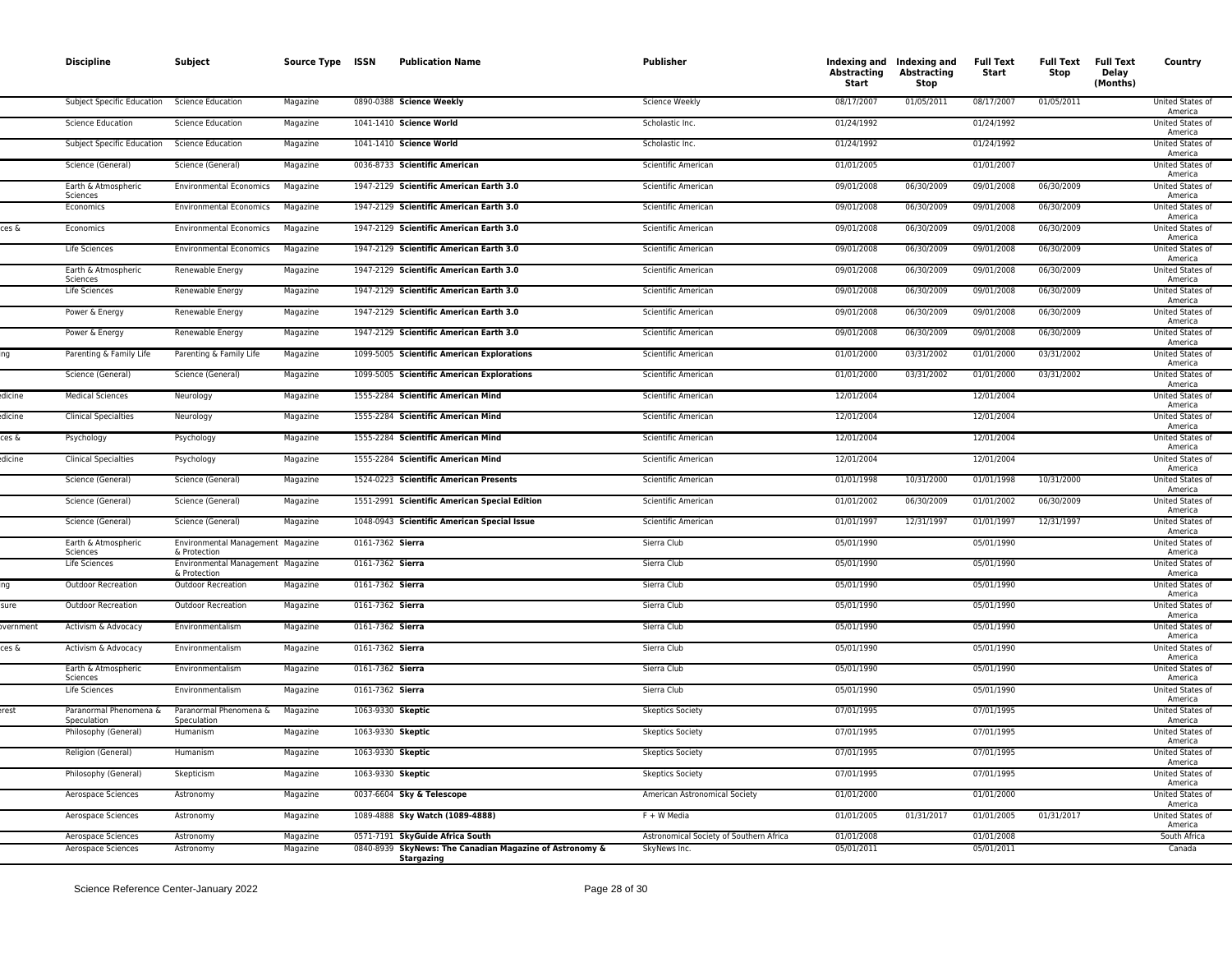|           | <b>Discipline</b>                                | Subject                                           | Source Type ISSN     | <b>Publication Name</b>                                                              | Publisher                                                              | Abstracting<br>Start     | Indexing and Indexing and<br><b>Abstracting</b><br>Stop | <b>Full Text</b><br>Start | <b>Full Text</b><br>Stop | <b>Full Text</b><br>Delay<br>(Months) | Country                                         |
|-----------|--------------------------------------------------|---------------------------------------------------|----------------------|--------------------------------------------------------------------------------------|------------------------------------------------------------------------|--------------------------|---------------------------------------------------------|---------------------------|--------------------------|---------------------------------------|-------------------------------------------------|
| tainment  | Arts & Entertainment<br>(General)                | Arts & Entertainment<br>(General)                 | Magazine             | 0037-7333 Smithsonian                                                                | Smithsonian Magazine                                                   | 06/01/1990               |                                                         | 06/01/1990                |                          |                                       | United States of<br>America                     |
|           | History (General)                                | History (General)                                 | Magazine             | 0037-7333 Smithsonian                                                                | Smithsonian Magazine                                                   | 06/01/1990               |                                                         | 06/01/1990                |                          |                                       | United States of<br>America                     |
|           | Science (General)                                | Science (General)                                 | Magazine             | 0037-7333 Smithsonian                                                                | Smithsonian Magazine                                                   | 06/01/1990               |                                                         | 06/01/1990                |                          |                                       | United States of<br>America                     |
|           | Earth & Atmospheric<br>Sciences                  | Environmental Management Magazine<br>& Protection |                      | 0199-9060 Soil & Water Conservation News                                             | USDA/ Soil Conservation Service                                        | 07/01/1990               | 12/01/1992                                              | 07/01/1990                | 12/01/1992               |                                       | United States of<br>America                     |
|           | Life Sciences                                    | Environmental Management Magazine<br>& Protection |                      | 0199-9060 Soil & Water Conservation News                                             | <b>USDA/ Soil Conservation Service</b>                                 | 07/01/1990               | 12/01/1992                                              | 07/01/1990                | 12/01/1992               |                                       | United States of<br>America                     |
|           | Earth & Atmospheric<br>Sciences                  | Soil Sciences                                     | Magazine             | 0199-9060 Soil & Water Conservation News                                             | <b>USDA/ Soil Conservation Service</b>                                 | 07/01/1990               | 12/01/1992                                              | 07/01/1990                | 12/01/1992               |                                       | United States of<br>America                     |
|           | Engineering<br>Life Sciences                     | Soil Sciences<br>Soil Sciences                    | Magazine             | 0199-9060 Soil & Water Conservation News<br>0199-9060 Soil & Water Conservation News | USDA/ Soil Conservation Service<br>USDA/ Soil Conservation Service     | 07/01/1990<br>07/01/1990 | 12/01/1992<br>12/01/1992                                | 07/01/1990<br>07/01/1990  | 12/01/1992<br>12/01/1992 |                                       | United States of<br>America<br>United States of |
|           | Earth & Atmospheric                              | Pollution Control & Waste                         | Magazine<br>Magazine | 0038-1128 Solid Waste Report                                                         | Jade Media Partners                                                    | 02/01/2009               | 12/28/2015                                              | 02/01/2009                | 12/28/2015               |                                       | America<br>United States of                     |
|           | Sciences<br>Life Sciences                        | Management<br>Pollution Control & Waste           | Magazine             | 0038-1128 Solid Waste Report                                                         | Jade Media Partners                                                    | 02/01/2009               | 12/28/2015                                              | 02/01/2009                | 12/28/2015               |                                       | America<br>United States of                     |
|           | Life Sciences                                    | Management<br><b>Birds</b>                        | Magazine             | 0038-3252 South Dakota Bird Notes                                                    | South Dakota Ornithologists Union                                      | 03/01/2008               |                                                         | 03/01/2008                |                          |                                       | America<br>United States of                     |
|           | Earth & Atmospheric                              | Meteorology                                       | Magazine             | 0039-1972 Storm Data                                                                 | National Oceanic & Atmospheric Administration                          | 07/01/2007               | 10/31/2015                                              | 07/01/2007                | 10/31/2015               |                                       | America<br>United States of                     |
|           | Sciences<br>Human Resources                      | Career Guidance                                   | Magazine             | 1070-6232 SWE Magazine                                                               | Society of Women Engineers                                             | 06/01/2005               |                                                         | 06/01/2005                |                          |                                       | America<br>United States of                     |
|           | Professional Education                           | Career Guidance                                   | Magazine             | 1070-6232 SWE Magazine                                                               | Society of Women Engineers                                             | 06/01/2005               |                                                         | 06/01/2005                |                          |                                       | America<br>United States of                     |
|           | Engineering                                      | Engineering                                       | Magazine             | 1070-6232 SWE Magazine                                                               | Society of Women Engineers                                             | 06/01/2005               |                                                         | 06/01/2005                |                          |                                       | America<br>United States of                     |
| erest     | Special Group Interest                           | Women's Interest                                  | Magazine             | 1070-6232 SWE Magazine                                                               | Society of Women Engineers                                             | 06/01/2005               |                                                         | 06/01/2005                |                          |                                       | America<br>United States of                     |
|           | Teaching & Instruction                           | <b>Educational Technology</b>                     | Magazine             | Technology & Children                                                                | International Technology & Engineering<br><b>Educators Association</b> | 07/01/2001               | 05/31/2010                                              | 07/01/2001                | 05/31/2010               |                                       | America<br>United States of<br>America          |
|           | Technology by Type                               | <b>Educational Technology</b>                     | Magazine             | Technology & Children                                                                | International Technology & Engineering<br><b>Educators Association</b> | 07/01/2001               | 05/31/2010                                              | 07/01/2001                | 05/31/2010               |                                       | United States of<br>America                     |
|           | Technology (General)                             | Technology (General)                              | Magazine             | 1099-274X Technology Review                                                          | MIT Technology Review                                                  | 05/01/1998               | 10/30/2012                                              | 05/01/1998                | 10/30/2012               |                                       | United States of<br>America                     |
|           | Technology (General)                             | Technology (General)                              | Magazine             | 0040-1692 Technology Review (00401692)                                               | MIT Technology Review                                                  | 05/01/1990               | 01/31/1997                                              | 05/01/1990                | 01/31/1997               |                                       | United States of<br>America                     |
|           | Life Sciences                                    | Agriculture & Farming                             | Magazine             | 0162-3001 Texas Agriculture Magazine                                                 | Texas Farm Bureau                                                      | 01/02/2009               |                                                         | 01/02/2009                |                          |                                       | United States of<br>America                     |
|           | Industries & Trades                              | Agribusiness                                      | Magazine             | 0162-3001 Texas Agriculture Magazine                                                 | Texas Farm Bureau                                                      | 01/02/2009               |                                                         | 01/02/2009                |                          |                                       | United States of<br>America                     |
|           | <b>Science Education</b>                         | <b>Science Education</b>                          | Magazine             | 1543-9321 Texas Science Teacher                                                      | Science Teachers Association of Texas                                  | 04/01/2003               | 04/30/2012                                              | 04/01/2003                | 04/30/2012               |                                       | United States of<br>America                     |
|           | Subject Specific Education                       | <b>Science Education</b>                          | Magazine             | 1543-9321 Texas Science Teacher                                                      | Science Teachers Association of Texas                                  | 04/01/2003               | 04/30/2012                                              | 04/01/2003                | 04/30/2012               |                                       | United States of<br>America                     |
|           | Transportation                                   | Railroads & Trains                                | Magazine             | 0275-3758 U.S. Rail News                                                             | Business Management Daily (a division of<br>Capitol Information Group) | 02/01/2009               | 01/01/2011                                              | 02/01/2009                | 01/01/2011               |                                       | United States of<br>America                     |
| overnment | Activism & Advocacy                              | Environmentalism                                  | Magazine             | WaterMarks                                                                           | Alliance for the Great Lakes                                           | 07/01/2010               | 07/31/2020                                              | 07/01/2010                | 07/31/2020               |                                       | United States of<br>America                     |
| ces &     | Activism & Advocacy                              | Environmentalism                                  | Magazine             | WaterMarks                                                                           | Alliance for the Great Lakes                                           | 07/01/2010               | 07/31/2020                                              | 07/01/2010                | 07/31/2020               |                                       | United States of<br>America                     |
|           | Earth & Atmospheric<br>Sciences<br>Life Sciences | Environmentalism<br>Environmentalism              | Magazine             | WaterMarks<br>WaterMarks                                                             | Alliance for the Great Lakes<br>Alliance for the Great Lakes           | 07/01/2010<br>07/01/2010 | 07/31/2020<br>07/31/2020                                | 07/01/2010<br>07/01/2010  | 07/31/2020<br>07/31/2020 |                                       | United States of<br>America<br>United States of |
|           | Life Sciences                                    | Wetlands                                          | Magazine<br>Magazine | <b>Wetland Matters</b>                                                               | Wetlands Initiative                                                    | 03/01/2008               | 07/31/2009                                              | 03/01/2008                | 07/31/2009               |                                       | America<br>United States of                     |
|           | Life Sciences                                    | Zoology                                           | Magazine             | WILD (1492014X)                                                                      | Tribute Publishing Inc.                                                | 01/01/2001               | 07/31/2004                                              | 01/01/2001                | 07/31/2004               |                                       | America<br>Canada                               |
|           | <b>Outdoor Recreation</b>                        | <b>Outdoor Recreation</b>                         | Magazine             | 1030-469X Wild: Australia's Wilderness Adventure Magazine                            | <b>Adventure Entertainment</b>                                         | 07/01/2008               |                                                         | 07/01/2008                |                          |                                       | Australia                                       |
| sure      | <b>Outdoor Recreation</b>                        | <b>Outdoor Recreation</b>                         | Magazine             | 1030-469X Wild: Australia's Wilderness Adventure Magazine                            | Adventure Entertainment                                                | 07/01/2008               |                                                         | 07/01/2008                |                          |                                       | Australia                                       |
|           | Earth & Atmospheric<br>Sciences                  | Environmental Management Magazine<br>& Protection |                      | 0736-6477 Wilderness                                                                 | <b>Wilderness Society</b>                                              | 12/01/1998               | 10/31/2009                                              | 12/01/1998                | 10/31/2009               |                                       | United States of<br>America                     |
|           | Life Sciences                                    | Environmental Management Magazine<br>& Protection |                      | 0736-6477 Wilderness                                                                 | <b>Wilderness Society</b>                                              | 12/01/1998               | 10/31/2009                                              | 12/01/1998                | 10/31/2009               |                                       | United States of<br>America                     |
|           | Earth & Atmospheric<br>Sciences                  | Environmental Management Magazine<br>& Protection |                      | 0736-6477 Wilderness (07366477)                                                      | <b>Wilderness Society</b>                                              | 06/01/1990               | 12/31/1995                                              | 06/01/1990                | 12/31/1995               |                                       | United States of<br>America                     |
|           | Life Sciences                                    | Environmental Management Magazine<br>& Protection |                      | 0736-6477 Wilderness (07366477)                                                      | <b>Wilderness Society</b>                                              | 06/01/1990               | 12/31/1995                                              | 06/01/1990                | 12/31/1995               |                                       | United States of<br>America                     |
|           | Earth & Atmospheric<br>Sciences                  | Environmental Management Magazine<br>& Protection |                      | <b>Wilderness Society's Quarterly Newsletter</b>                                     | <b>Wilderness Society</b>                                              | 01/01/1999               | 04/30/2003                                              | 01/01/1999                | 04/30/2003               |                                       | United States of<br>America                     |